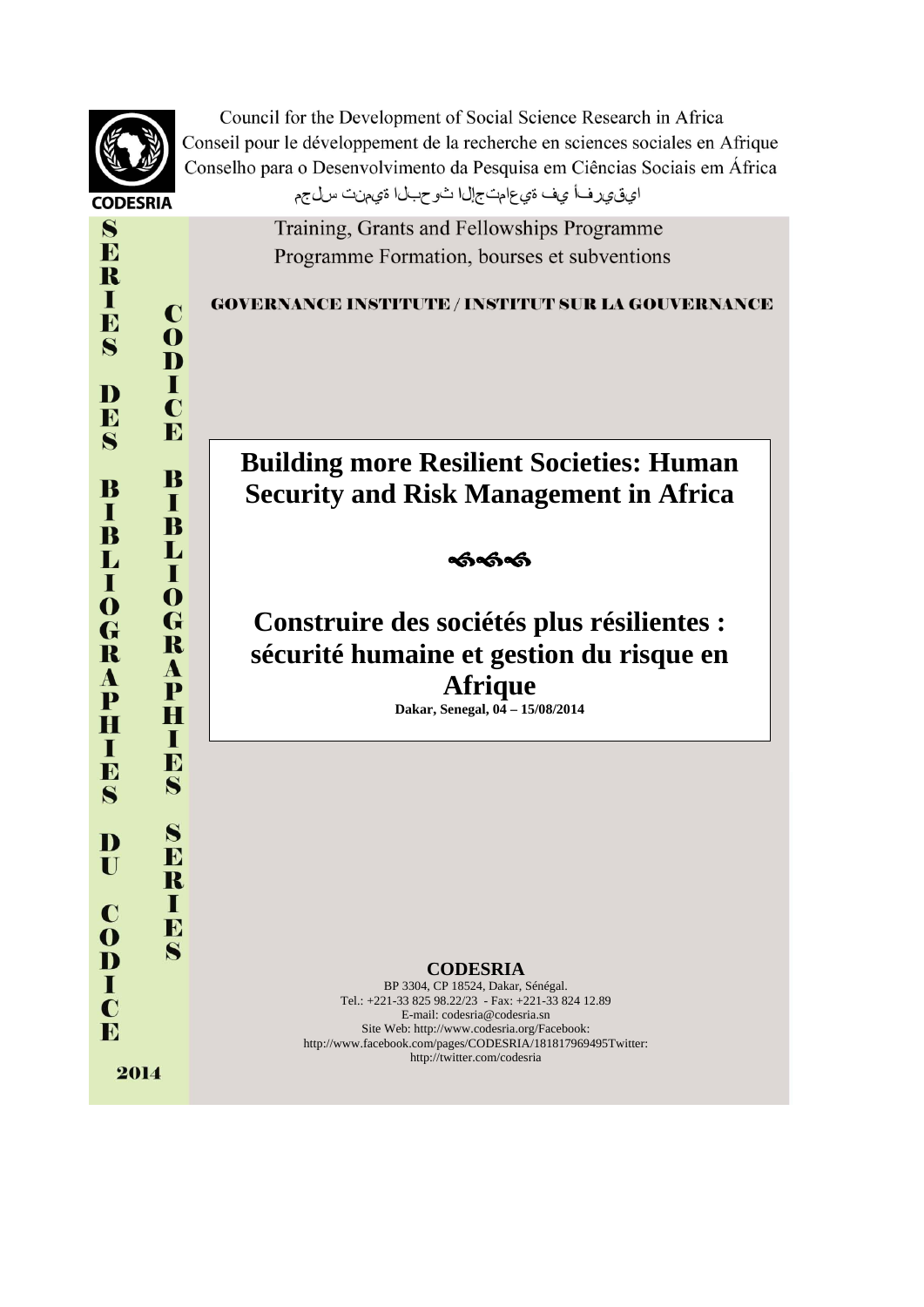# **Table of Contents / Table des matières**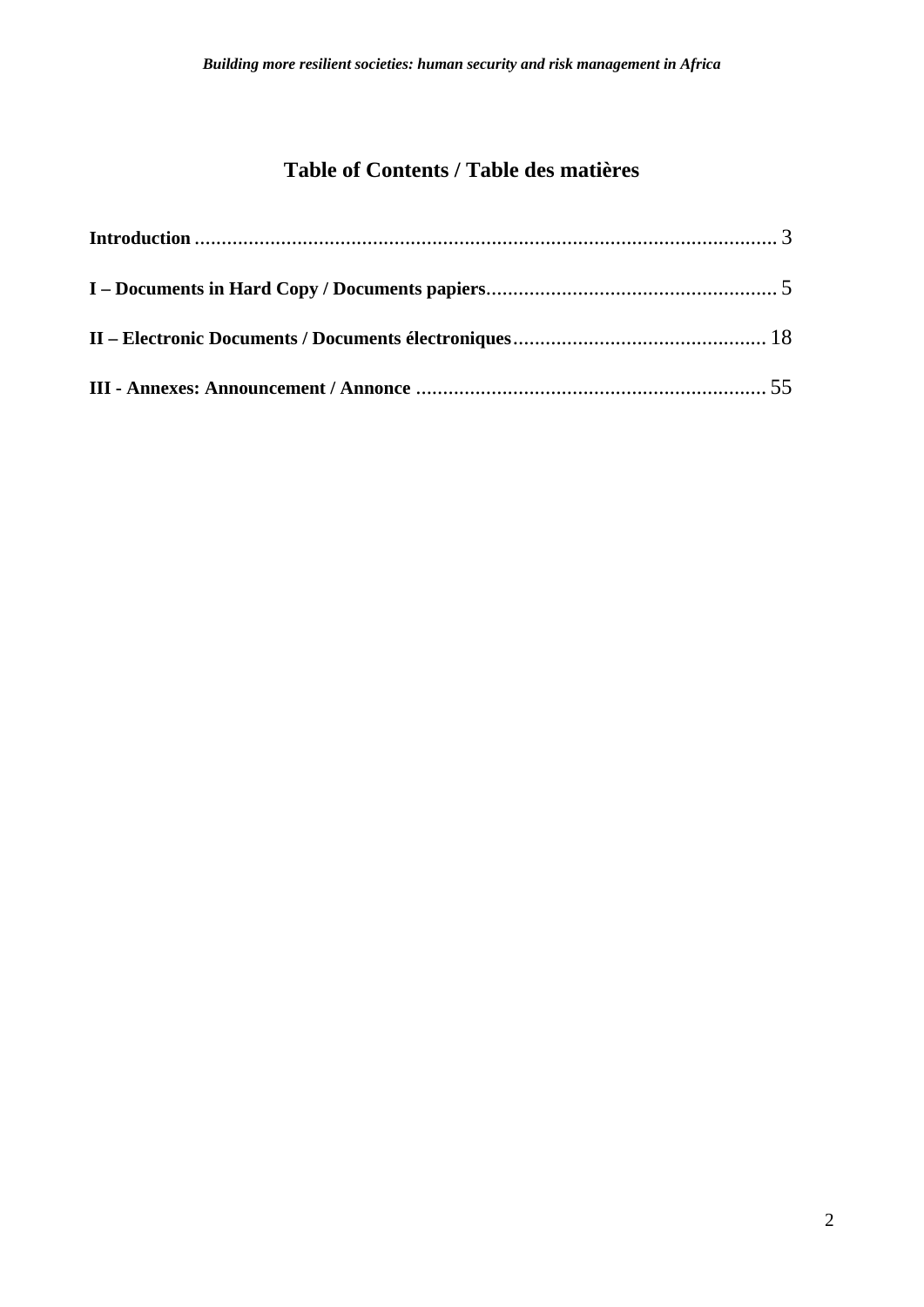## **INTRODUCTION**

In line with its mandate of developing, promoting, consolidating, and disseminating the highest quality of research on and about Africa, the Council for the Development of Social Science Research in Africa (CODESRIA) will hold a **Democratic Governance Institute** from 04-15**th August, 2014 in Dakar, Senegal.** The CODESRIA Democratic Governance Institute is an interdisciplinary forum which brings together African scholars undertaking innovative research on topics related to the broad theme of governance.

The theme for the 2014 Institute is "*Building more Resilient Societies: Human Security and Risk Management in Africa*".

In this framework, the CODESRIA Documentation and Information Centre (CODICE) has compiled this bibliography. Various sources of bibliographic data have been used among which the CODESRIA data bases.

The bibliography is in two sections; the first section lists the documents in hard copy and the second, the documents in electronic format. Classified alphabetically by author, the selected references are either in English or in French.

The Call for Applications for the Governance Institute is in the annex of this bibliography.

We hope that this bibliography will be useful, and suggestions for its improvement are welcome.

Have a fruitful Institute.

En conformité avec son mandat de développement, de promotion, de consolidation et de diffusion d'une recherche de haute facture sur l'Afrique, le Conseil pour le développement de la recherche en sciences sociales en Afrique (CODESRIA) organise un **institut sur la gouvernance démocratique** du **04** au 15 **août 2014 à Dakar (Sénégal)**. L'institut sur la gouvernance démocratique du CODESRIA est un forum interdisciplinaire qui réunit des chercheurs africains qui entreprennent des recherches innovantes sur des sujets liés au thème général de la gouvernance.

## La session 2014 porte sur le thème «*Construire des sociétés plus résilientes : sécurité humaine et gestion du risque en Afrique*».

Dans cette perspective le Centre de documentation et d'information du CODESRIA (CODICE) a élaboré cette bibliographie. Différentes sources d'information bibliographique ont été utilisées parmi lesquelles les bases de données du CODESRIA.

Cette bibliographie est divisée en deux parties, une première partie regroupant des documents en format papier et une deuxième réunissant des documents en format électronique. Les références sont classées alphabétiquement par auteur et sont soit en anglais soit en français.

L'appel à contributions lancé pour les besoins de l'institut sur la gouvernance est annexé à la présente bibliographie.

Nous espérons que cette bibliographie vous sera utile et le CODICE est à l'écoute de toutes suggestions permettant son éventuel enrichissement.

Bon institut.

## **CODESRIA Documentation and Information Centre Centre de documentation et d'information du CODESRIA (CODICE)**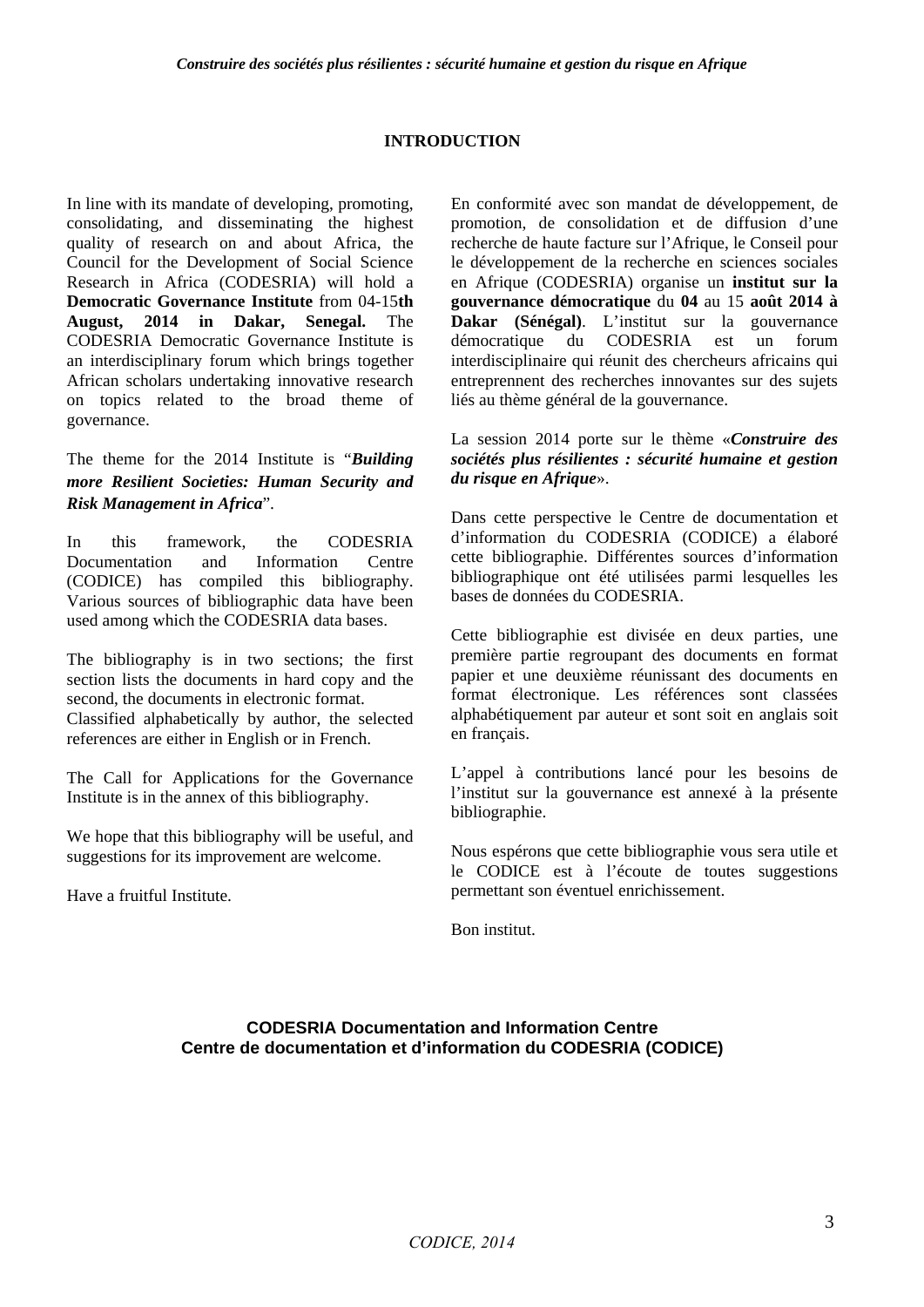# **PART I / 1ère PARTIE**

# **DOCUMENTS IN HARD COPY**

# **DOCUMENTS PAPIERS**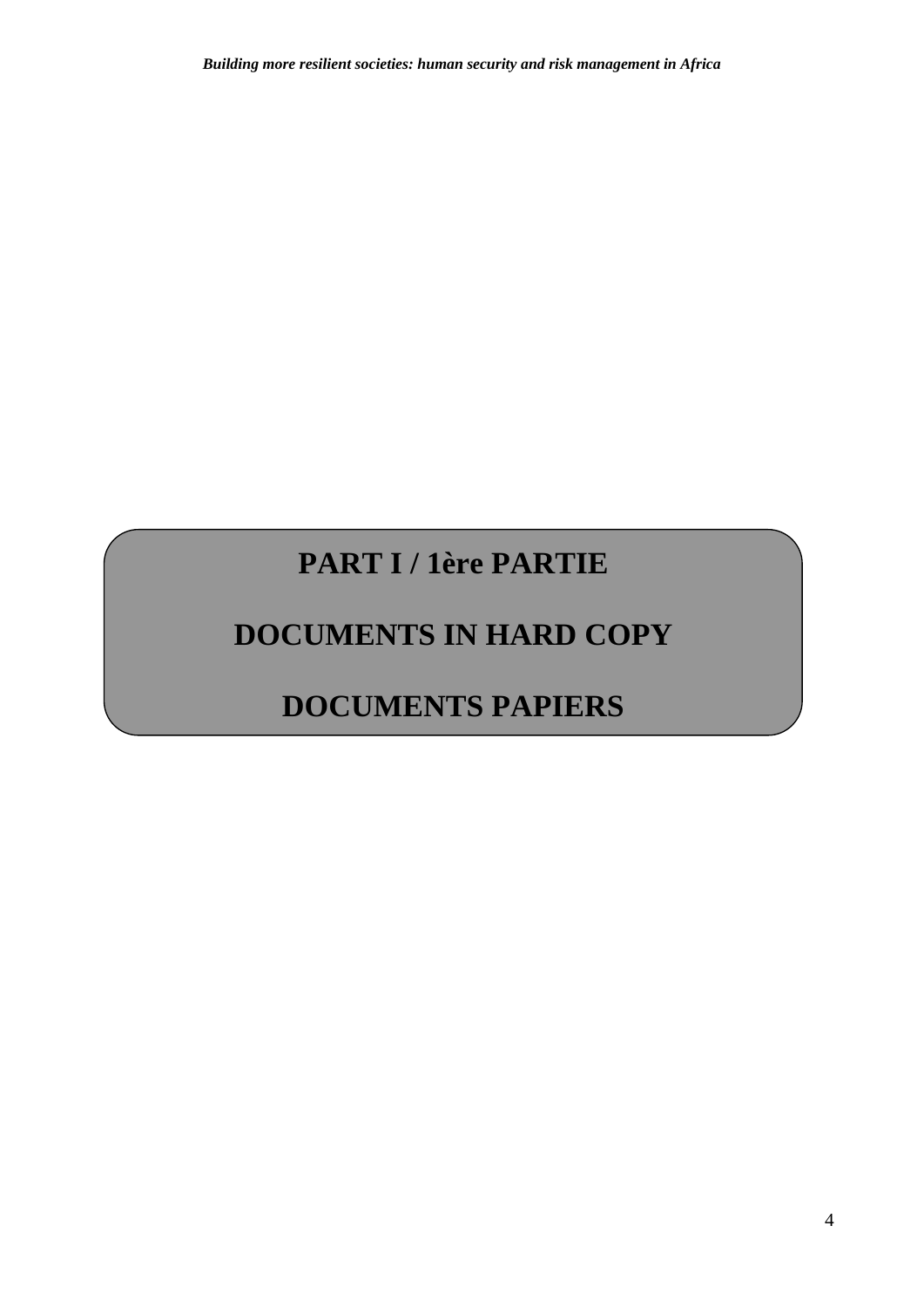# I – Documents in Hard Copy / Documents papiers

# **1.AAPSO (Cairo)**

Food Security in Africa: a Regional Point of View *Development and Socio-Economic Progress*, N° 54, 1992, p. 9-21

*/FOOD SECURITY/ /SURVEYS/ /AFRICA/ /FOOD SITUATION /* 

# **2. ABASS, Ademola, ed.**

Protecting Human Security in Africa Oxford: Oxford University Press, 2010. - xxvi-397 p. ISBN: 978-0-19-957898-6

# **3.ABIDI, Abelhamid ; FIALAIRE, Jacques, dir.**

Quelle gouvernance au service de la mobilité durable ? Paris : L'Harmattan, 2011. – 218 p. (Sociologie et environnement) ISBN : 978-2-296-54200-6

# **4.ABOUHANI, Abdelghani**

Enjeux et Acteurs de la Gestion Urbaine : Redistribution des Pouvoirs dans les Villes Marocaines Dakar: CODESRIA, 2000. – 290 p.

*/DÉVELOPPEMENT URBAIN/ /GESTION DES EAUX/ /AMÉNAGEMENT URBAIN/ /GESTION DES DÉCHETS/ /ORDURES MÉNAGÈRES/ /SERVICES PUBLICS/ /HABITAT/ /MAROC/ /GESTION URBAINE/ /PAUVRETÉ URBAINE/* 

**Call N°.: 14.04.03/ABO/12375** 

# **5. ADEBAJO, Adekeye**

The Curse of Berlin: Africa after the Cold War London: Hurst & Company, 2010. - xxxiii-414 p. ISBN 978-1-84904-096-9

# **6.ADJANOHOUN, E.J. ; AHYI, A. M. R.; AKE ASSI, L.; DAN DICKO, L.; DAOUDA, H.; DELMAS, M.; DE SOUZA, S.; GARBA, M.; GUINKO, S.; KAYONGA, A.; N'GOLO, D.; RAYNAL, J.-L.; SAADOU, M.**

Médecine traditionnelle et pharmacopée : contribution aux études ethnobotaniques et floristiques au Niger Paris: ACCT, 1980. – 250 p. ISBN 9290280247

*/MÉDECINE TRADITIONNELLE/ /PLANTES MÉDICINALES/ /BOTANIE/ /FLORE/ /PHARMACOPÉE/ /NIGER/*  **Call N°.: 15.04.06/ADJ/6558** 

# **7.ASENSO-OKYERE, W. K.; BENNEH, George; TIMS, Wouter, ed.**

Sustainable Food Security in West Africa Boston: Kluwer Academic Publishers, 1997. – 307 p. ISBN: 0792399196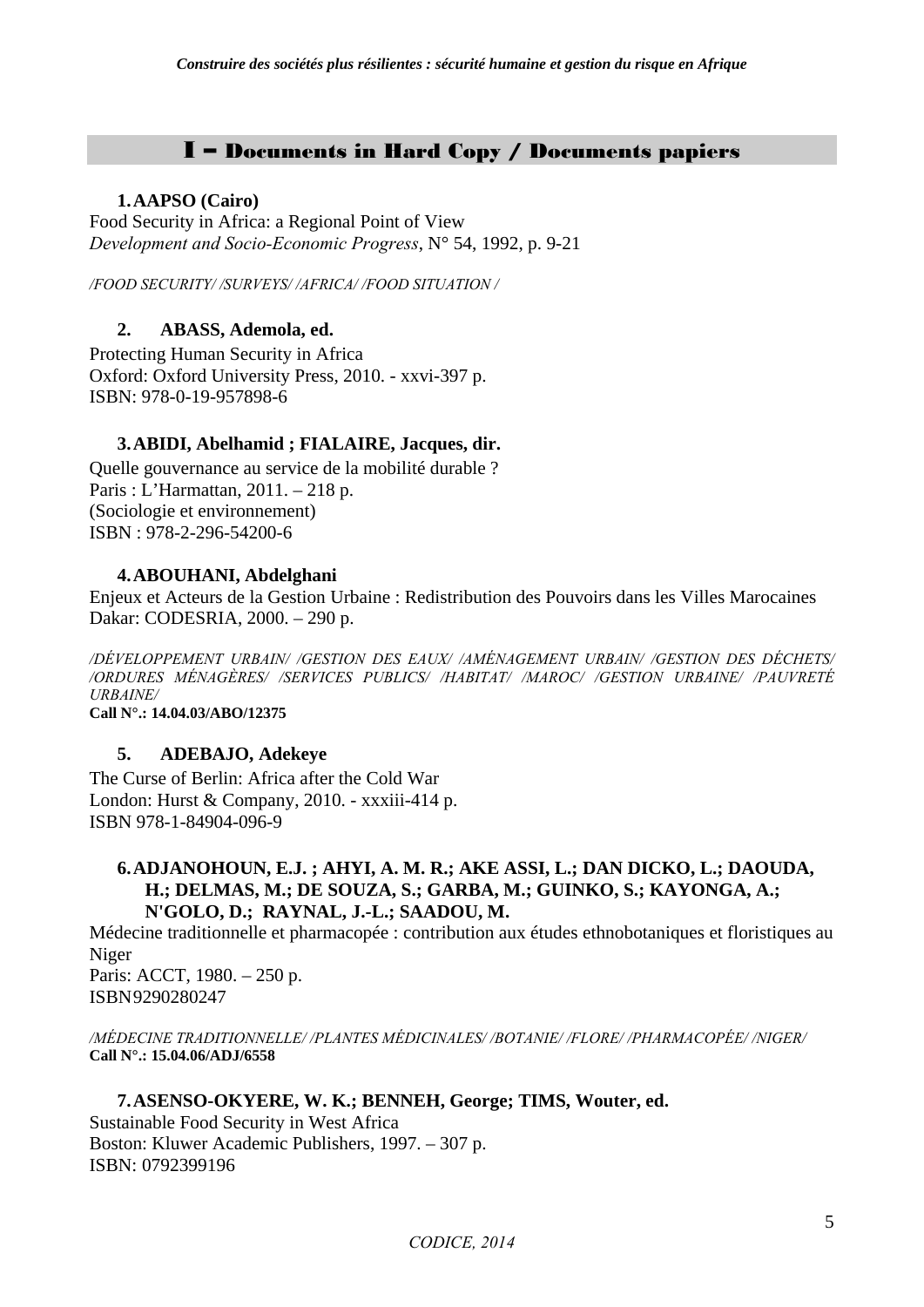#### *Building more resilient societies: human security and risk management in Africa*

**Abstract**: Food security is defined as the ability of countries, regions, or households to meet their required levels of food consumption at all times. Food security is an important component of human welfare, and it can act as an indicator of a region's development. This book addresses the roles of trade, policy development, and economic cooperation in creating sustainable food security in the West African region. The largely micro-level analysis is conducted on empirical data from the household where decisions on production and consumption take place. Food security is discussed in terms of its component parts, namely: availability of food (production and trade), its accessibility (incomes and poverty status), and its utilisation (health and nutrition).

*/FOOD SECURITY/ /NUTRITION/ /STRUCTURAL ADJUSTMENT/ /TRADE/ /AGRICULTURAL PRODUCTION/ /POVERTY/ /HOUSEHOLD INCOME/ /HOUSEHOLD EXPENDITURE/ /SUSTAINABLE FOOD SECURITY/ /HEALTH/ /BENIN / /BURKINA FASO/ /GHANA/ /WEST AFRICA/*  **Call N°.: 15.03.01/ASE/12791** 

# **8.BA, Amadou**

Revue de Littérature sur le Thème Migration et Santé Bamako: CERPOD, 1994. – 73 p.

*/SANTÉ/ /MIGRATION INTERNATIONALE/ /MIGRATION RURALE-RURALE/ /RÉFUGIÉS/ /M ALADIES SEXUELLEMENT TRANSMISSIBLES/ /URBANISATION/ /MIGRATION RURALE-URBAINE/*  **Call N°.: 14.07.00/BAA/7860** 

# **9. BAKER, Bruce**

Security in Post-conflict Africa: The Role of Nonstate Policing London; New York : CRC Press, 2010. - xv-203 p. (Advances in Police Theory and Practice Series) ISBN: 978-1-4200-9193-9

# **10. BEYLLIGNONT, Georges B.**

Côte d'Ivoire et Afrique francophone. La police face aux défis de prévention des conflits africains Paris : L'Harmattan, 2012. - 267 p. (Afrique liberté) ISBN 978-2-296-99599-4

# **11.BOURDILLON, M. F. C.**

The Shona Peoples: an Ethnography of the Contemporary Shona, with Special Reference to their Religion Gweru: Mambo Press, 1982. – xix-357 p. ISBN 0869221884

*/ETHNOGRAPHY/ /SUBSISTENCE FARMING/ /COMERCIAL FARMING/ /COURTS/ /DISEASES/ /DEATH/ /RELIGIOUS PRACTICES/ /TOWNS/ /RELIGION/ /HISTORY/ /KINSHIP/ /MARRIAGE/ /SOCIETY/ /SHONA PEOPLES/ /CHIEFSHIP/ /WITCHCRAFT/ /TRADITIONAL RELIGION/ /ZIMBABWE*  **Call N°.: 05.01.01/BOU/15146** 

# **12.BRUNSVICK, Yves; DANZIN, André**

Naissance d'une civilisation : le choc de la mondialisation Paris: Unesco, 1998. - 111p. ISBN: 9232035030

*/GLOBALIZATION/ /CIVILIZATION/ /SUSTAINABLE DEVELOPMENT/*  **Call N°.: 01.02.01/BRU/12103**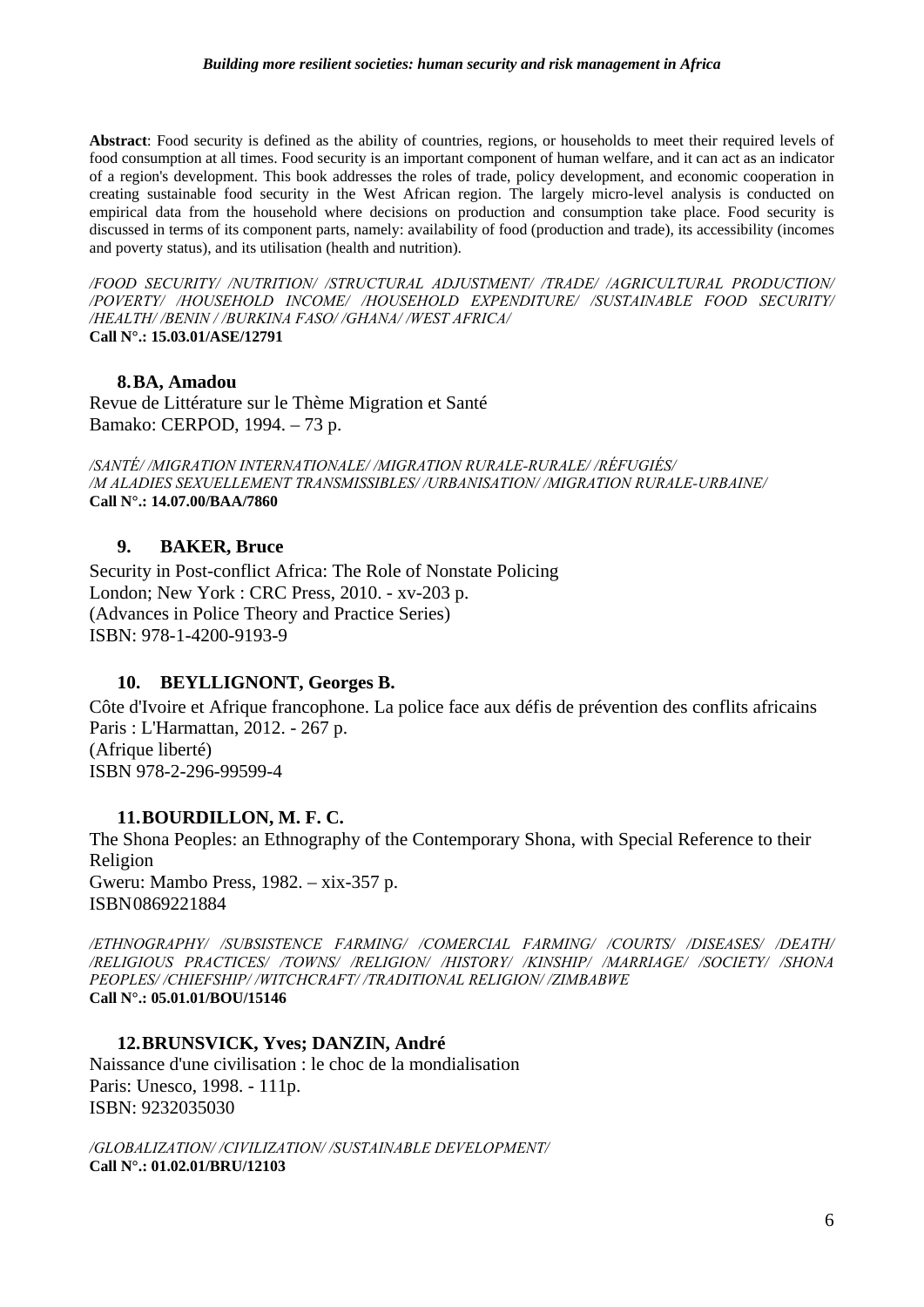# **13.CHILDERS, Erskine**

Challenges to the United Nations: Building a Safer World London: Catholic Institute for International Relations, 1995. - viii-216 p. ISBN: 1852871288

*/UN/ /HUMANITARIAN ASSISTANCE/ /PEACE/ /DISARMAMENT/ /CHILDREN/ /NEW INTERNATIONAL ECONOMIC ORDER/ /UN SYSTEM/ /UN SECURITY COUNCIL/ /ECONOMIC RELATIONS/ /HUMAN RIGHTS/*  **Call N°.: 01.03.02/CHI/14083** 

## **14.CLAY, Edward**

Famine, Food Insecurity, Poverty and Public Action *Development Policy Review*, Vol. 9, N° 3, 1991, p. 307-312

*/FAMINE/ /FOOD SECURITY/ /POVERTY/ /FOOD REQUIREMENTS/ /PUBLIC ADMINISTRATION/ /ENVIRONMENT / /FOOD INSECURITY /* 

## **15.CLAY, Edward; STOKKE, Olav, Ed.**

Food Aid and Human Security London: Frank Cass, 2000. - 407 p. ISBN: 0714650846

**Abstract**: "The future of food aid is in question," argue Edward Clay and Olav Stokke, editors of "Food Aid and Human Security," in their new collection on food aid and food security policy issues to be published in September by EADI (European Association of Development Research and Training Institute). In the past food aid was a major element of aid that supported longer term development. The North also used food aid as its primary response to help countries and people in crisis. But doubts about food aid are rising because there is a growing mismatch between the circumstances produced by rapid political and economic change and the international food aid arrangements and organizations predicated on an earlier reality. There is also now the challenge posed by the increasingly widespread advocacy of moving from a needs to a rights-based approach to food security.

Doubts about food aid are arising because of a growing mismatch between the new circumstances produced by rapid political and economic change and the international arrangements and institutions for food aid that are predicated on an earlier reality. Once a major part of development co-operation tied to large structural surpluses, food aid has become a marginal and uncertain resource.

Human security is increasingly being recognised as fundamental to human development and the wider development process. It is this wider concept of human security, integrating food security concerns, that has moved the editors to take a new, hard look at the issues of food aid and finance for food. Food aid and other assistance have increasingly been organised as part of efforts to assure human security in terms of livelihoods, food, health, a sustainable environment, personal and political security. However, to what extent is this multiplicity of goals realised in practice? To what extent do the modalities and institutional arrangements for aid permit them to be realised? It is on institutional questions, therefore, that this fresh examination of food aid focuses in particular.

*/FOOD AID/ /WFP/ /EMERGENCY RELIEF/ /INTERNATIONAL COOPERATION/ /FOOD SECURITY/ /FOOD SUPPLY/ /CONFLICT RESOLUTION/ /INTERNATIONAL SECURITY/* **Call N°.: 01.01.03/CLA/12374)** 

# **16. CORNELISSEN, Scarlett; CHERU, Fantu; SHAW, Timothy Milton, ed.**

Africa and International Relations in the 21st Century Basingstoke: Palgrave Macmillan, 2012. - xvii-248 p. (International Political Economy Series) ISBN 978-0-230-23528-1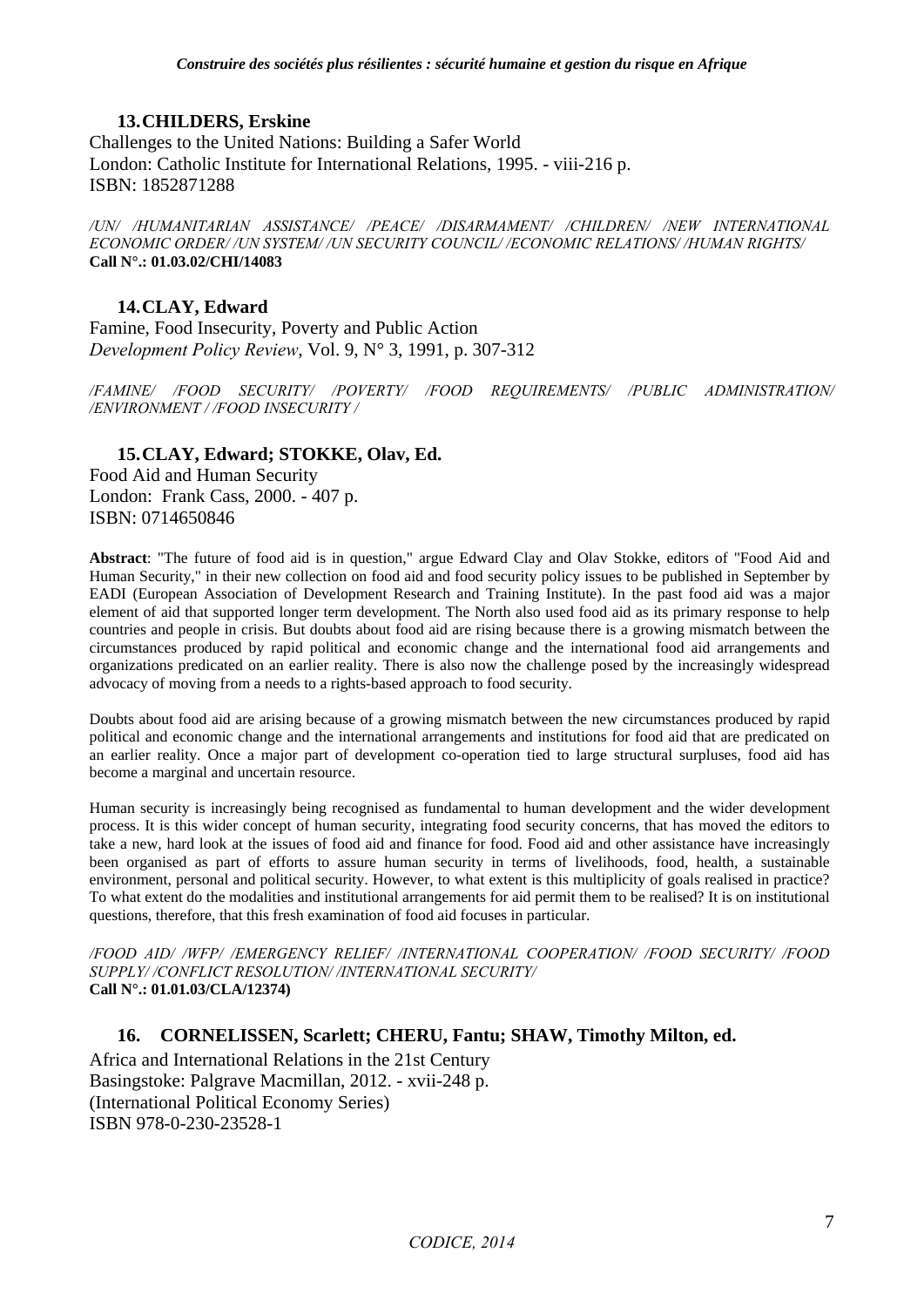# **17.CURTIS, Donald; HUBBARD, Michael; SHEPHERD, Andrew**

Preventing Famine: Policies and Prospects for Africa London: Routledge, 1988. – xi-250 p. ISBN: 0415007127

*/FAMINE/ /LIVESTOCK/ /AGRICULTURAL ENGINEERING/ /STATE INTERVENTION/ /AID INSTITUTION/ /NON-GOVERNMENTAL ORGANIZATIONS/ /CASE STUDIES/ /DROUGHT/ /FOOD SHORTAGE/ /FOOD SECURITY/ /PASTORAL ECONOMY/ /ENVIRONMENT/ /FAMINE PREVENTION/ /BOTSWANA/ /INDIA/ /BANGLADESH/ /ETHIOPIA/ /SUDAN/ /AFRICA/*  **Call N°.: 16.03.02/CUR/7816** 

# **18. DEEGAN, Heather**

Africa Today: Culture, Economics, Religion, Security New York: Routledge, 2009. - xvi-235 p. ISBN: 978-0-415-41884-3

# **19.DEMERY, Lionel; ADDISON, Tony**

Food Insecurity and Adjustment Policies in Sub-Saharan Africa: a Review of the Evidence *Development Policy Review*, Vol. 5, N° 2, p. 177-196

*/STRUCTURAL ADJUSTMENT/ /AUSTERITY POLICY/ /FOOD SUPPLY/ /FOOD SECURITY/ /AGRICULTURAL PRODUCTIVITY/ /PRICING/ /BALANCE OF PAYMENT/ /ADJUSTMENT POLICY/ /AFRICA SOUTH OF SAHARA/* 

# **20.DIKANGA KAZADI, Jean-Marie ; BANYWESIZE, Emmanuel, dir.**

Frontières et gouvernance sécuritaire. Pour le développement économique de la République Démocratique du Congo Paris : L'Harmattan, 2013. – 226 p. ISBN : 978-2-336-29761-3

# **21.DIOMANDE, Béh Ibrahim**

Evolution climatique récente dans les régions nord-ouest de la Côte d'Ivoire et ses impacts environnementaux et socio-économiques

Dakar : Université Cheikh Anta Diop de Dakar, 2011. – xii - 280 p.

*/CHANGEMENTS CLIMATIQUES/ /EFFETS SUR L'ENVIRONNEMENT/ /IMPLICATIONS ÉCONOMIQUES/ /IMPLICATIONS SOCIALES/ /ADAPTATION AU CHANGEMENT/ /COTE D'IVOIRE/* 

*Thèse Doctorat unique Université́ Cheikh Anta Diop de Dakar, Ecole doctorale : ETHOS, Faculté́ des lettres et sciences humaines, Département de géographie 2011 Climatologie et environnement*  **Call N°.: TH-15511** 

# **22. DOKKEN, Karin**

African Security Politics Redefined New York: Palgrave Macmillan, 2008. - xv-247 p. ISBN: 978-1-4039-7761-8

# **23. EDWARDS, Alice; FERSTMAN, Carla, ed.**

Human Security and Non-citizens: Law, Policy and International Affairs Cambridge: Cambridge University Press, 2010. - xxvi-614 p. ISBN: 978-0-521-73494-3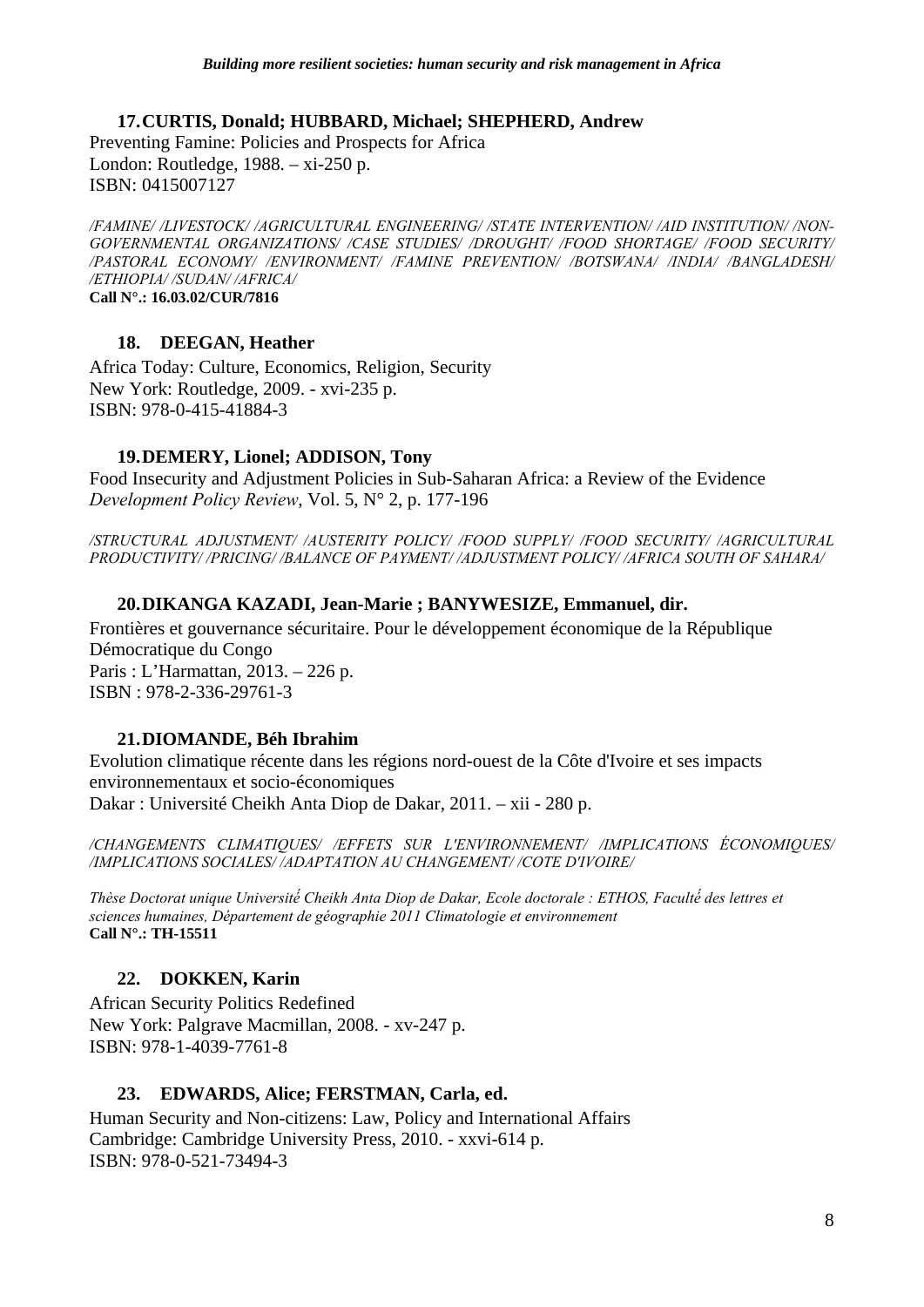# **24.EIDE, Asbjorn; KRAUSE, Catarina; ROSAS, Allan, ed.**

Economic, Social and Cultural Rights: a Textbook Dordrecht: Martinus Nijhoff Publishers, 1995. – 506 p. ISBN 0792332784

*/HUMAN RIGHTS/ /FOOD/ /HOUSING/ /CIVIL RIGHTS/ /PROPERTY RIGHTS/ /HEALTH/ /SOCIAL SECURITY/ /RIGHT TO WORK/ /RIGHT TO EDUCATION/ /ENVIRONMENT/ /WOMEN/ /RIGHTS TO CULTURE/ /CHILDREN/ /INDIGENOUS POPULATION/ /MINORITY GROUPS/ /IMMIGRANTS/ /MIGRANT WORKERS/ /TECHNICAL COOPERATION/ /TEXTBOOKS/ /SOCIETY/ /SELF-DETERMINATION/ /STANDARD OF LIVING/* /ECONOMIC RIGHTS/ */ARMED CONFLICTS/ /SOCIAL RIGHTS/ /CULTURAL RIGHTS/ /RIGHT TO FOOD/ /RIGHT TO DEVELOPMENT/*  **Call N°.: 04.02.01/EID/8724** 

# **25.ETEKA, Foumilayo Sylvie**

Impacts environnementaux de l'inondation à Cotonou : cas du quartier Avotrou Cotonou: Université d'Abomey-Calavi, 2008. – 94 p. *Mémoire Maîtrise, Université d'Abomey-Calavi, Faculté des lettres, arts et sciences humaines, Département de géographie et aménagement du territoire* 

*/INONDATIONS/ /EFFETS SUR L'ENVIRONNEMENT/ /HYGIÈNE/ /BENIN/*  **Call N°.: TH-14389** 

# **26. FEYISSA, Dereje ; HOEHNE, Markus Virgil, ed.**

Borders and Borderlands as Resources in the Horn of Africa Woodbridge; Rochester: James Currey, 2010. - xv-205 p. (Eastern Africa Series) ISBN: 978-1-8470-1018-6

# **27.FOUNOU TCHUIGOUA, Bernard; NDIAYE, Alfred Inis, ed.**

Migrations de travail et insécurités humaines : Afrique occidentale – Europe Paris : L'Harmattan, . - 220 p. ISBN: 9782296091382

*MIGRATION DE TRAVAIL/ /SÉCURITÉ/ /MIGRATION INTERNATIONALE/ /POLITIQUE MIGRATOIRE/ /POPULATION/ /ESPAGNE/ /FRANCE/ /GUINÉE/ /SENEGAL/ /EUROPE/ /AFRIQUE DE L'OUEST/ /SÉCURITÉ HUMAINE/ /INSÉCURITÉ HUMAINE/*  **Call N°.: 14.07.01/FOU/16112** 

# **28. GANDOLFI, Stefania ; SOW, Abdoulaye ; BIEGER-MERKLI, Caroline, MEYER-BISCH, Patrice, dir.**

Droits culturels et traitement des violences. Actes du colloque international, Université de Nouakchott, 9-11 novembre 2007) Paris : L'Harmattan, 2008. - 206 p. ISBN 978-2-296-07014-1

# **29. GHEBALI, Victor-Yves; LAMBERT, Alexandre, ed.**

Democratic Governance of the Security Sector beyond the OSCE Area: Regional Approaches in Africa and the Americas Zürich; Berlin: Lit, 2007. - 308 p. ISBN: 978-3-8258-0784-9 / ISBN: 978-3-03735-191-8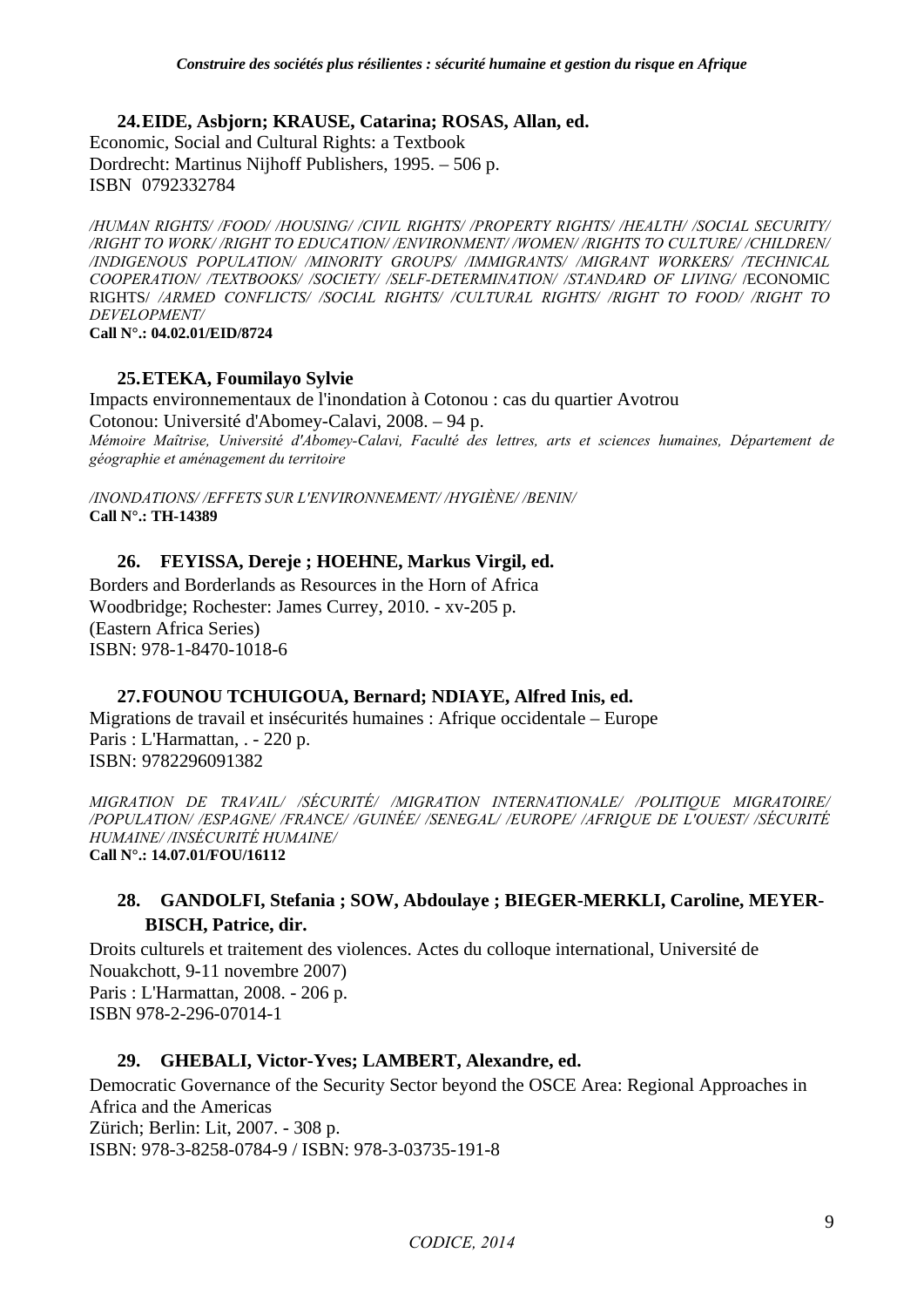# **30.GRAAY, Leslie; KEVANE, Michael**

For whom is the Rural Economy Resilient? Initial Effects of Drought in Western Sudan *Development and Change*. Vol. 24, N°. 1, 1993, p. 159-176

*/SÉCHERESSE/ /FEMMES/ /EMPLOI/ /ACTIFS/ /SOUDAN/ /SOUDAN OCCIDENTAL/* 

# **31. HAILU, Solomon**

Promoting Collective Security in Africa: The Roles and Responsibilities of the United Nations, African States, Institutions, and Western Powers Lanham: University Press of America, 2012. - xvii-158 p. ISBN: 978-0-7618-5718-1

# **32.HEBINCK, Paul; BOURDILLON, Michael, ed.**

Women, Men and Work: Rural Livelihoods in South-Eastern Zimbabwe Harare: Weaver Press, 2001. – 168 p. ISBN 0779220030

*/WOMEN/ /FOOD PRODUCTION/ /LABOUR MIGRATION/ /LIVING CONDITIONS/ /MEN/ /CHILD LABOUR/ /RURAL POPULATION/ /DEALERS/ /POPULATION / /ZIMBABWE/*  **Call N°: 14.02.03/HEB/14600** 

# **33.HUNTINGTON, Samuel P.**

Le choc des civilisations Paris: Editions Odile Jacob, 1997. – 402 p. ISBN: 2738104991

*/CIVILIZATION/ /CULTURE/ /MODERNIZATION/ /INTERNATIONAL POLITICS/ /GLOBAL POLICY/ /WORLD ORDER/*  **Call N°.: 05.02.01/HUN/12859** 

# **34.IBRAHIM, Laouali**

Approche méthodologique pour l'étude des stratégies paysannes de production et de stockage en vue d'en accroitre la productivité : applications pour le Niger *Séminaire sur les Stratégies et Politiques Alimentaires au Sahel, Ouagadougou, Burkina Faso, 12-15 Juin 1990*  Quebec : Centre Sahel, 1990. – p. 111-117

*/PRODUCTION AGRICOLE/ /PRODUCTION ALIMENTAIRE/ /STOCKAGE/ /PRODUCTIVITÉ AGRICOLE/ /PÉNURIE ALIMENTAIRE/ /BESOINS ALIMENTAIRES/ /NIGER/*  **CALL N°.: 15.03.01/UNI/2375** 

# **35.ISAHAKU, Ibrahim**

The Social Conditions of Gold Miners in the Tarkwa Goldfields: 1957-1987 Accra: University of Ghana, 1990. – 203 p. *Thesis Master of Philosophy University of Ghana, Institute of African Studies 1990 African Studies* 

*/GOLD MINES/ /SAFETY/ /HEALTH/ /MINERS/ /SOCIAL CONDITIONS/ /LIVING CONDITIONS/ /HOUSING/ /LABOUR/ /GHANA/* **Call N°.: TH-7328**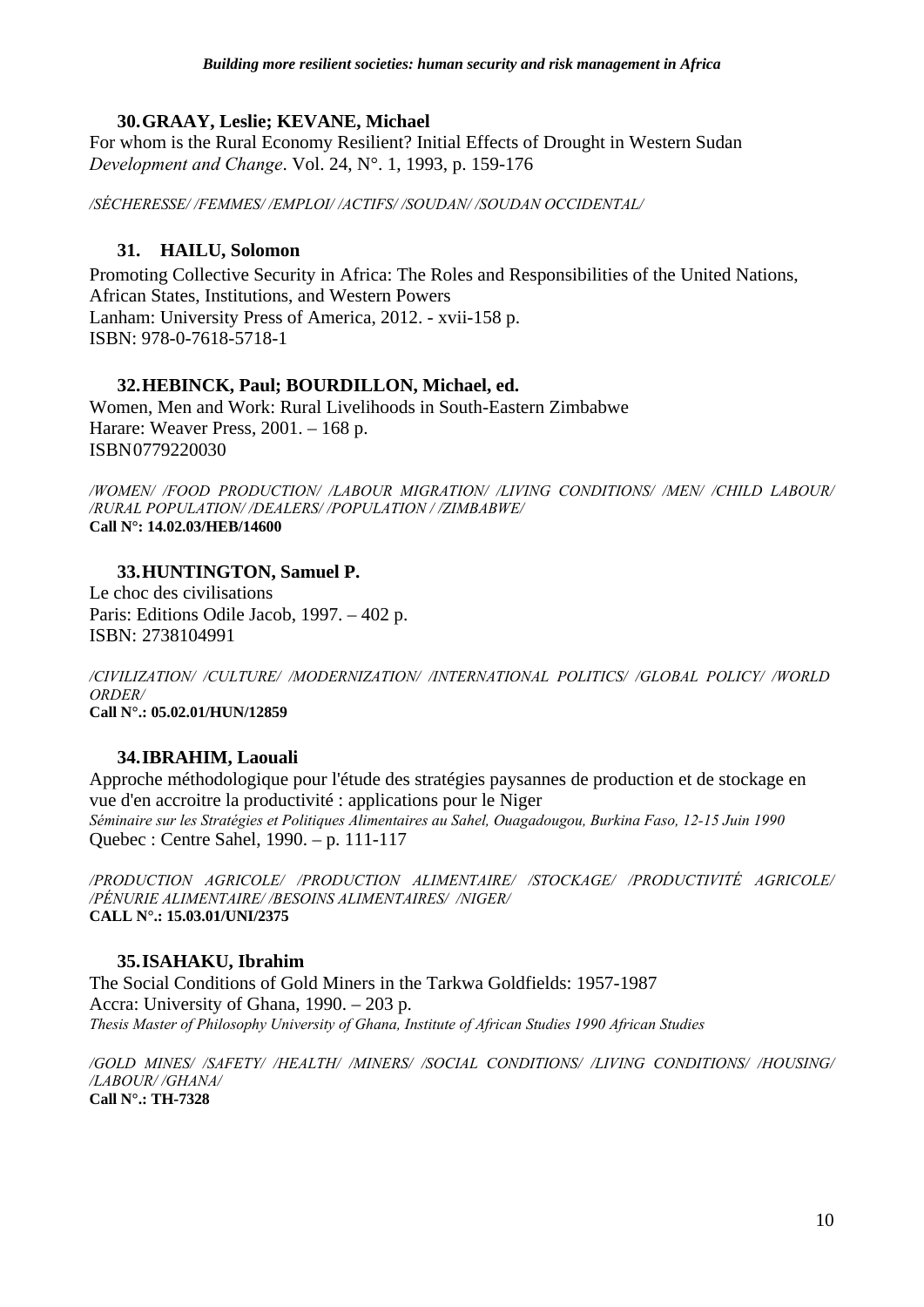# **36.JACKSON, H.; MUPEDZISWA, R.**

Disability and Rehabilitation: Beliefs and Attitudes among Rural Disabled People in a Community Based Rehabilitation Scheme in Zimbabwe *Journal of Social Development in Africa*, Vol. 3, N° 1, p. 21-30

*/DISABILITY/ /BEHAVIOUR/ /DISABLED PERSONS/ /REHABILITATION/ /BELIEF/ /RURAL POPULATION/ /HEALTH/ /ZIMBABWE/* 

**Abstract**: This study aimed to examine beliefs about and attitudes to disability and rehabilitation amongst rural people on a Red Cross Community Based Rehabilitation programme in Gutu District, Masvingo Province, Zimbabwe. A small sample was used, and 56 per cent of respondents blamed traditional causal agents for disability in the family (witchcraft and spirits), 33 per cent blamed God and only a small minority blamed natural causes. Thirty six per cent sought traditional help first and 64 per cent medical help with 62 per cent seeking both at some stage. There was no correlation, however, between expressed belief in a causal agent and the type of help sought (traditional or medical), or whether that help was valued. It was also found that the Red Cross Community Based Rehabilitation programme, whilst being valued for its practical assistance, had almost no impact on people's beliefs about causal agents.

## **37.JOEKES, Susan; NOELEEN, Heyzer; ONIANG'O, Ruth; SALLES, Vania**

Gender, Environment and Population *Development and Change*, Vol. 25, N° 1, 1994, p. 137-165

*/POPULATION/ /POVERTY/ /WOMEN'S PARTICIPATION/ /POPULATION POLICY/ /ENVIRONMENT/ /ENVIRONMENTAL CONDITIONS/ /ENVIRONMENTAL CHANGE/ /GENDER/ /MEXICO/ /KENYA/ /MALAYSIA/* 

**38.JONNELAND, Elling N.; HARBOE, Henrik; JERVE, Alf Morten; KANJI, Nazneen;**  The World Bank and Poverty in Africa: a Critical assessment of the Bank's operational strategies for poverty Reduction Slo: Ministry of Foreign Affairs, 1998. – 92 p. ISBN 8271775243

*/POVERTY/ /SOCIAL SECURITY/ /WORLD BANK/ /DEVELOPMENT AID/ /AGRICULTURE/ /RURAL DEVELOPMENT/ /ECONOMIC CONDITIONS/ /NORWAY/ /AFRICA/ /POVERTY REDUCTION/ /HUMAN DEVELOPMENT/*  **Call N°.: 03.02.05/IJO/11119** 

# **39.KOTLYAKOV, Vladimir M.**

Le Changement Climatique et l'Avenir de l'Environnement Humain *Revue Internationale des Sciences Sociales*, N° 150, 1996, p. 589-602

*/ENVIRONNEMENT/ /CLIMAT/ /DÉGRADATION DE L'ENVIRONNEMENT/ /OCÉANS/ /CHANGEMENT CLIMATIQUE/ /RÉCHAUFFEMENT DE L'ATMOSPHÈRE/ /CRISE DE L'ENVIRONNEMENT/* 

## **40.KOUAME, Yao Séverin**

Privatisation et stratégies de résilience dans les exploitations villageoises de palmier à huile en Basse Côte d'Ivoire Bouaké: Université de Bouaké, 2007. - xv-355 p. *Thèse nouveau régime, Docteur en sociologie, Université́ de Bouaké, UFR Communication, Milieu et Société́, Département d'Anthropologie et de Sociologie* 

*/PALMIERS À HUILE/ /EXPLOITATIONS AGRICOLES FAMILIALES/ /PRIVATISATION/ /AGRICULTURE/ /COTE D'IVOIRE/*  **Call N°.: TH-13507**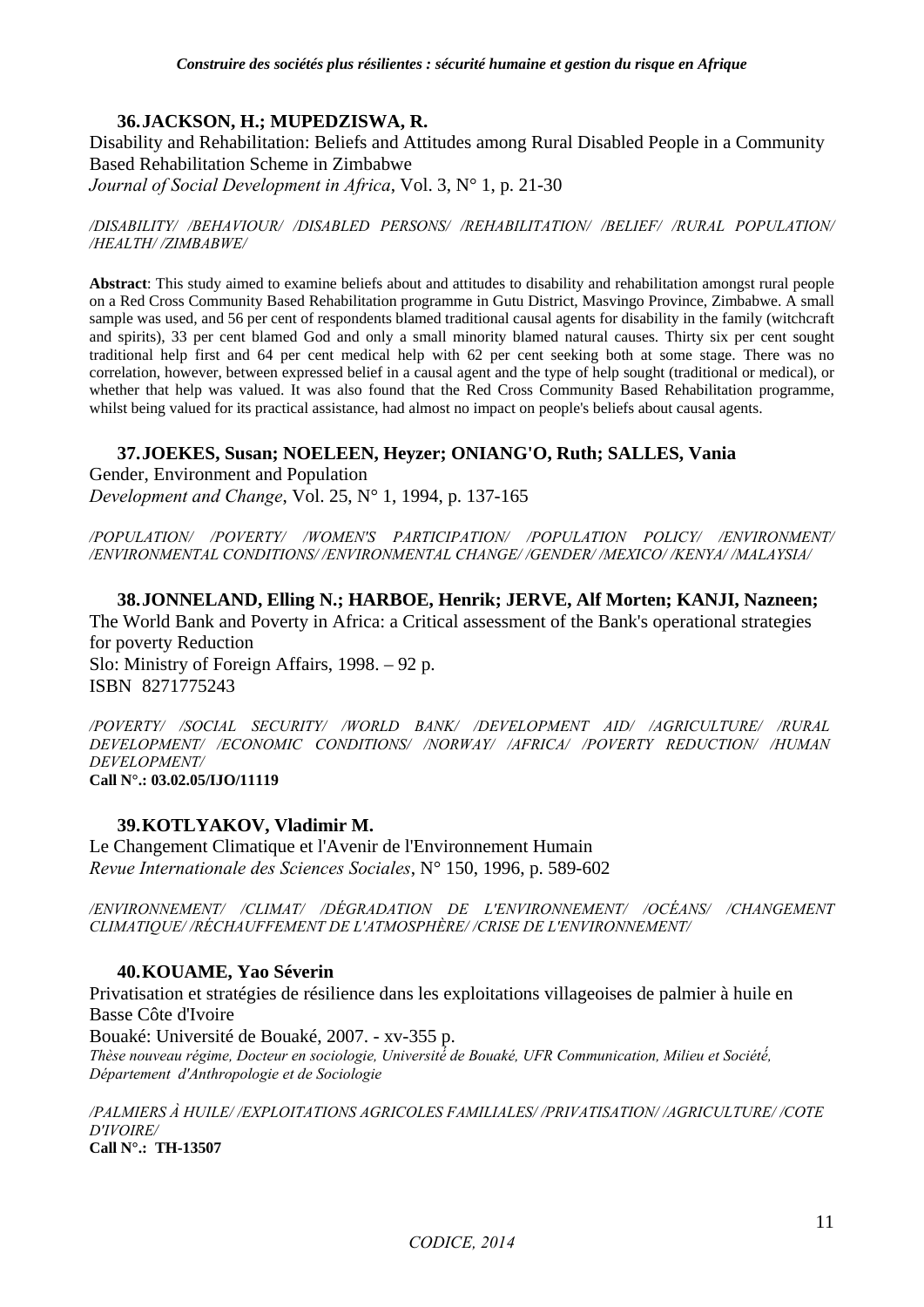# **41. KOUNGOU, Léon**

Défense et sécurité nationale en mouvement. Dynamiques des réformes, mutations institutionnelles en Afrique subsaharienne Paris : L'Harmattan, 2011. - 338 p. (Défense, stratégie & relations internationales) ISBN 978-2-296-11296-4

# **42. MANGALA, Jack, ed.**

New Security Threats and Crises in Africa: Regional and International Perspectives New York: Palgrave Macmillan, 2010. - xx-276 p. ISBN: 978-0-230-10796-0

# **43.MAPURANGA, Tapiwa Praise**

A Phenomenological Investigation into the Effects of Traditional Beliefs and Practices on Women and HIV and Aids, with Special Reference to Chipinge District, Zimbabwe Harare: University of Zimbabwe, 2010. – 201 p. *Dissertation Ph.D. University of Zimbabwe, Department of Religious Studies Classics and Philosophy* 

*/RELIGIOUS PRACTICE/ /AIDS/ /PHILOSOPHY/ /TRADITIONAL PRACTICES/ /BELIEF/ /WOMEN/ /HIV/ /CULTURE/ /TRADITIONAL RELIGIONS/ /ZIMBABWE/ /CHIPINGE/*  **Call N°.: TH-14996** 

# **44.MCKEE, Martin; GARNER, Paul -- STOTT, Robin, ed.**

International Cooperation in Health Oxford: Oxford University Press, 2005. – xi-217 p. ISBN 0192631985

*/HEALTH/ /INFECTIOUS DISEASES/ /OZONE DEPLETION/ /TRADE/ /MIGRATION/ /SMOKING/ /REPRODUCTIVE HEALTH/ /WAR/ /HEALTH HAZARDS/ /INTERNATIONAL COOPERATION/ /PUBLIC HEALTH/ /GLOBALIZATION/ /MEDICAL CARE/*  **Call N°.: 15.04.01/MCK/12985** 

# **45.MOHAMED SALIH, M.A.**

Local Environmental Change and Society in Africa Dordrecht: Kluwer Academic Publishers, 2001. - xiii-225 p.

*/ENVIRONMENTAL CHANGE/ /HEALTH PROBLEMS/ /GENDER RELATIONS/ /AIR POLLUTION/ /CLIMATE CHANGE/ /SOCIETY/ /IRRIGATION DEVELOPMENT/ /AGRICULTURE/ /TECHNOLOGICAL CHANGE/ /ETHIOPIA/ /SWAZILAND/ /UGANDA/ /KENYA/*  **CALL N°.: 16.01.02/MOH/12538** 

# **46.MUBAYA, Chipo Plaxedes**

Farmer Strategies towards Climate Variability and Change in Zimbabwe and Zambia Bloemfontein: University of the Free State, 2010. – xviii-258 p. *Thesis Philosophiae Doctor University of the Free State, Faculty of Economic and Management Sciences, Centre for Development Support.* 

*/CLIMATE CHANGE/ /ADAPTATION/ /ENVIRONMENTAL EFFECTS/ /DROUGHT/ /FLOODS/ /FARMING SYSTEMS/ /AGRICULTURE/ /GREENHOUSE EFFECT/ /HEALTH HAZARDS/ /HUMAN VULNERABILITY/ /HUMAN HEALTH/ /FOOD INSECURITY/ /NATURAL SCIENCES/ /ZAMBIA/ /ZIMBABWE/*  **Call N°.: TH-15023**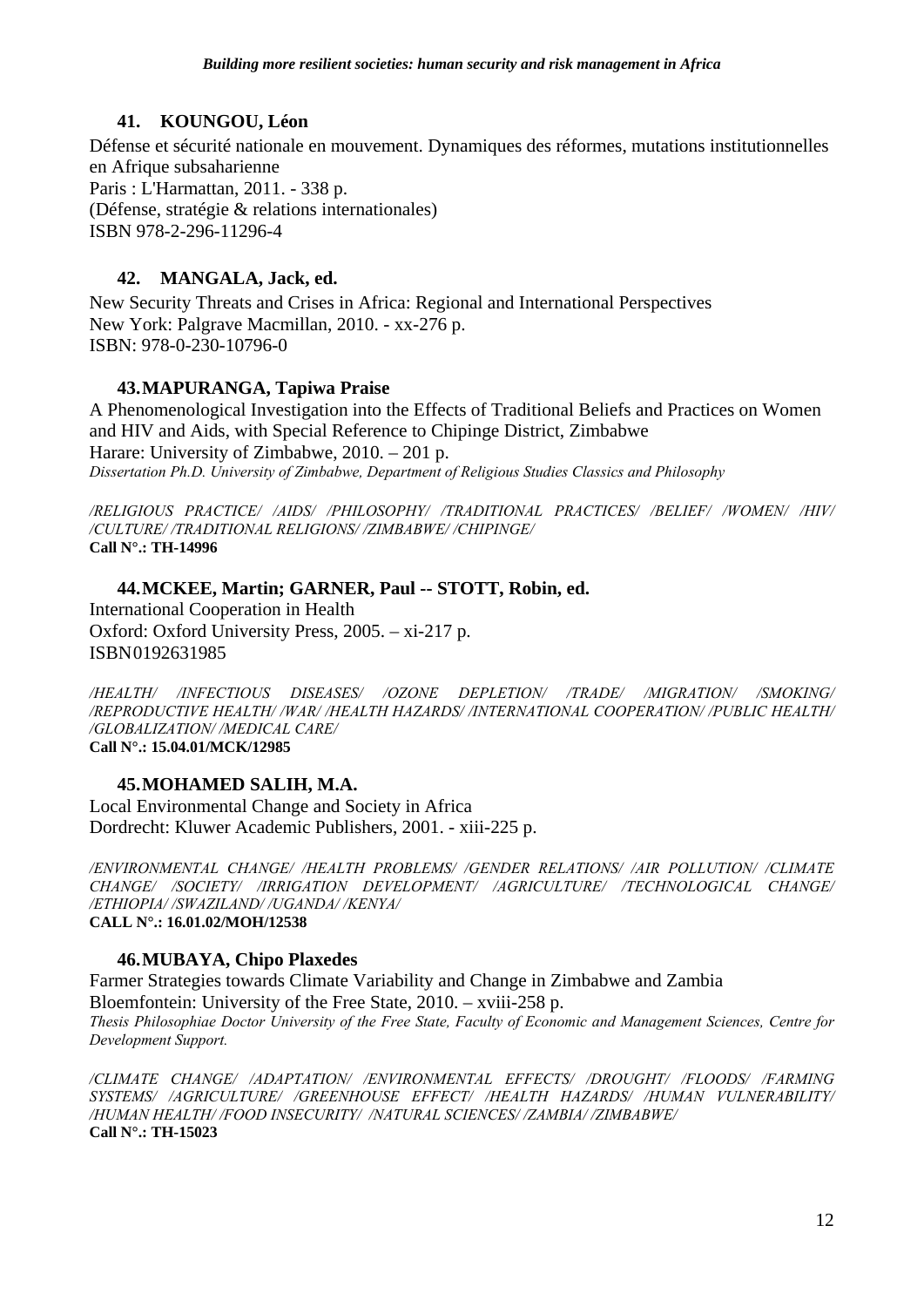# **47. MUSIBONO EYUL'ANKI, Dieudonné**

La République démocratique du Congo face aux enjeux de la géostratégie des ressources naturelles Paris : L'Harmattan, 2009. - 137 p. (Savoirs)

ISBN 978-2-296-07070-7

# **48. NDULO, Muna; GRIECO, Margaret, ed.**

Failed and Failing States: The Challenges to African Reconstruction Newcastle: Cambridge Scholars Publishing, 2010. - x-217 p. ISBN: 978-1-4438-1866-7

# **49. NGUEMBOCK, Samuel ; MOUELLE KOMBI, Narcisse**

La politique européenne de sécurité et de défense en Afrique centrale: dynamique de construction, expérimentation et appropriation locale Paris : L'Harmattan, 2012. - 235 p. (Études africaines) ISBN 978-2-296-96063-3

# **50. NHEMA, Alfred G.; ZELEZA, Paul Tiyambe, ed.**

The Resolution of African Conflicts: The Management of Conflict Resolution and Post-conflict Reconstruction. South Africa, Namibia, Mozambique, Somalia, Sudan, Kenya, Uganda, Mauritius Addis Ababa: Ossrea; Oxford: James Currey; Athens, OH: Ohio University Press; Pretoria: Unisa Press, 2008. - xv-207 p. ISBN: 978-1-84701-302-6

# **51.PALERMO, Giovanna**

Société et droit. La gouvernance des conflits Paris : L'Harmattan, 2012. – 117 p. ISBN : 978-2-296-55787-1

# **52.PETIT-MAIRE, Nicole**

Conséquences des changements climatiques globaux sur l'extension du Sahel: du passé au futur *Pop Sahel*, N° 20, 1994, p. 14-15

*/CLIMAT/ /INFLUENCE CLIMATIQUE/ /DÉSERTIFICATION/ /SAHEL/ AFRIQUE AU SUD DU SAHARA/* 

**53.POKU, Nana**  Security and Development in Southern Africa Westport: Praeger, 2001. - xviii-166 p. ISBN: 0275964000

*/ECONOMIC INTEGRATION/ /PEACE/ /REGIONAL INTEGRATION/ /ECONOMIC DEVELOPMENT/ /GLOBALIZATION/ /DEMOCRACY/ /REGIONALIZATION/ /INTERNATIONAL RELATIONS/ /SOUTHERN AFRICA/ /NATIONAL SECURITY/ /HUMAN SECURITY/ /ECONOMIC SECURITY/*  **Call N°.: 01.02.01/POK/14031**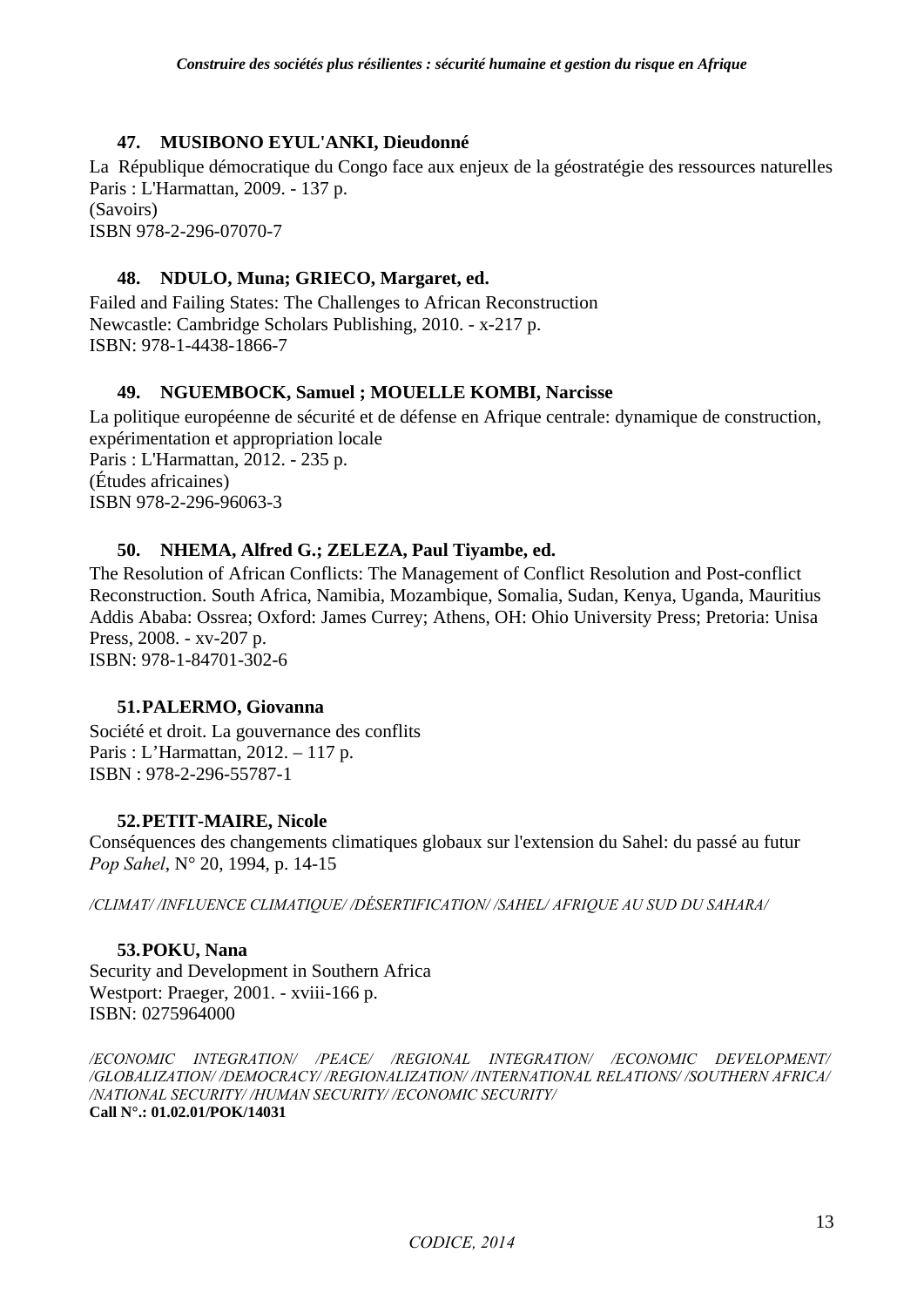# **54.PRAH, Kwesi K.**

Food Security Issues in Southern Africa Roma: The Institute of Southern African Studies, 1987. -iv-233 p. ISBN: 0620121025

*/FOOD SECURITY/ /AGRICULTURAL COOPERATIVES/ /FOOD POLICY/ /HUNGER/ /POVERTY/ /FOOD PRODUCTION/ /AGRICULTURAL DEVELOPMENT/ / FOOD STABILITY/ /ZAMBIA/ /LESOTHO/ /BOTSWANA/ /SOUTHERN AFRICA/*  **Call N°.: 15.03.01/PRA/6493** 

## **55.PURKITT, Helen E., ed.**

African Environmental and Human Security in the 21st century Amherst, New York: Cambria Press, 2009. - xvii-371 p. ISBN 978-1-60497-646-5

## **56.ROBINSON, Pearl T.; SKINNER, Elliott P., ed.**

Transformation and Resiliency in Africa As Seem by Afro-American Scholars Washington: Washington Howard University Press, ISBN: 088256054X

*/SOCIAL CONDITIONS/ /SOCIAL CHANGE/ /LABOUR MIGRATION/ /BUREAUCRACY/ /CHRISTIANITY/ /SOCIETY/ /AFRICA/ /UNIVERSITY OF DAKAR/ /CULTURE/ /MUSIC/*  **Call N°.: 05.03.04/ROB/9687** 

## **57.SALIH, M.A. Mohamed**

Inducing Food Insecurity: Perspectives on Food Policies in Eastern and Southern Africa Uppsala: Nordic Africa Institute, 1994. – 37 p. ISBN: 9171063595

*/FOOD POLICY/ /FOOD SECURITY/ /FOOD RESOURCES/ /FOOD SHORTAGE/ /SOUTHERN AFRICA/ /EAST AFRICA/* 

**Call N°.: 15.03.01/SAL/9697**  Source: http://www.diva-portal.org/smash/get/diva2:277546/FULLTEXT01.pdf *File:* Salih\_M.A. Mohamed\_Inducing Food Insecurity.pdf

# **58.SEDJARI, Ali, dir.**

Droits de l'homme et gouvernance de la sécurité Paris : L'Harmattan, 2007. – 480 p. ISBN : 978-2-296-03526-3

## **59. SÖDERBAUM, Fredrik; TAVARES, Rodrigo, ed.**

Regional Organizations in African Security London; New York: Routledge, 2011. - 154 p. ISBN: 978-0-415-85028-5

# **60. STEADY, Filomina Chioma**

Women and Leadership in West Africa: Mothering the Nation and Humanizing the State New York: Palgrave Macmillan, 2011. - xv-267 p. ISBN: 978-0-230-33812-8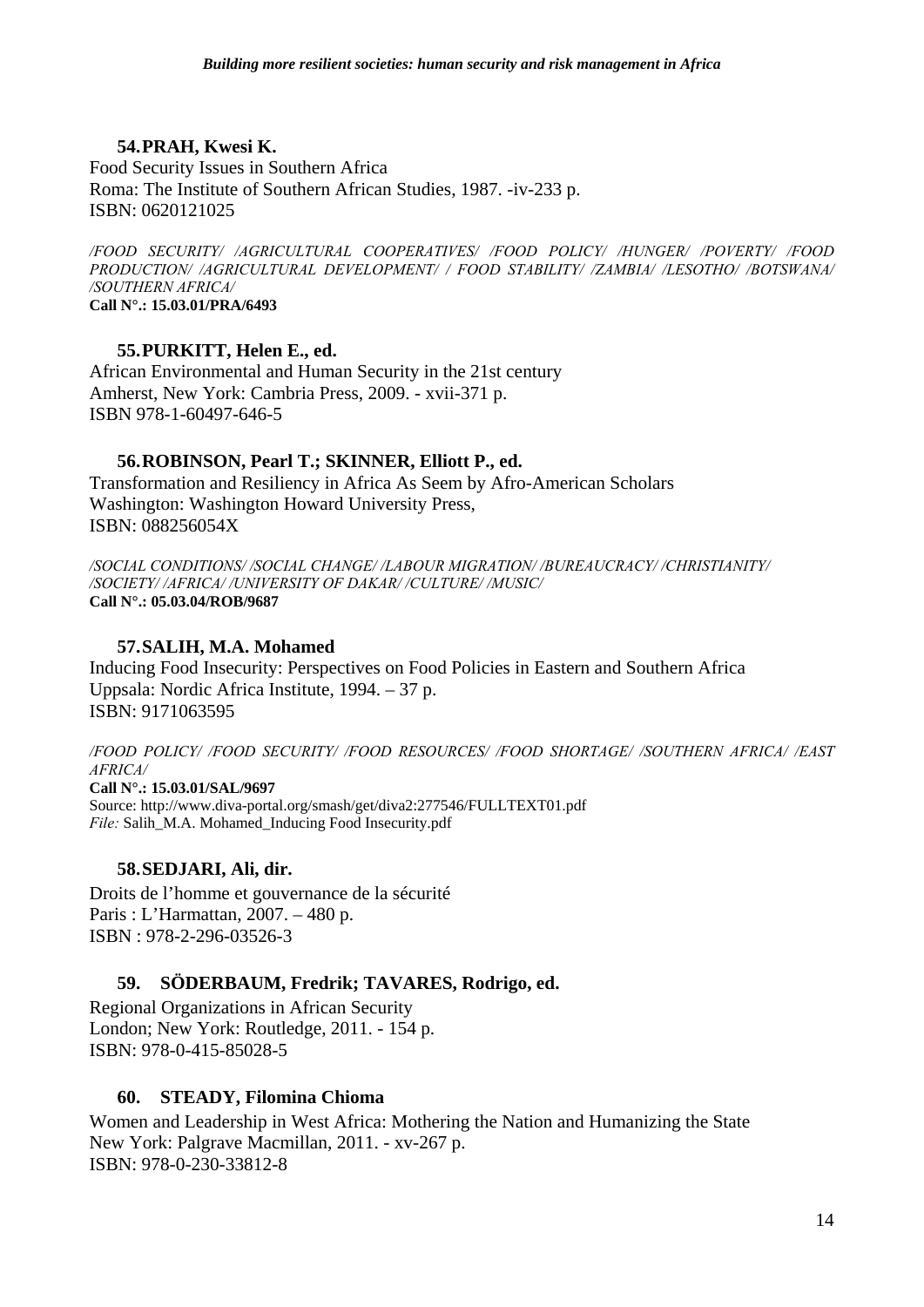# **61.TAPSOBA, Edouard K.**

Food Security Policy: Issues in West Africa, Past Lessons and Future Prospects, a Critical Review Rome: FAO, 1990. – 82 p. ISBN 9251029164

*/FOOD SECURITY/ /FOOD SHORTAGE/ /AGRARIAN REFORM/ /FOOD/ /WEST AFRICA/*  **Call N°.: 15.03.01/TAP/6549** 

## **62.TSALEFAC**

Variabilité climatique, crise économique et dynamique des milieux agraires sur les hautes terres de l'Ouest du Cameroun : Atlas. - Tome 2

Yaoundé: Université de Yaoundé I, 1999. – 51 p.

*Thèse Doctorat d'Etat-Es Lettres Université́ de Yaoundé́ I, Faculté́ des Arts, Lettres et Sciences Humaines, Département de Géographie, Géographie Physique, Climatologie* 

*/CLIMATOLOGIE/ /SÉCHERESSE/ /DÉGRADATION DE L'ENVIRONNEMENT/ /EROSION/ /RÉCESSION ECONOMIQUE/ /PRÉCIPITATION/ /CONDITIONS ATMOSPHÉRIQUES/ /HUMIDITÉ/ /TÉLÉDÉTECTION/ /CONDITIONS CLIMATIQUES/ /VIOLENCE NATURELLE/ /CAMEROUN/*  **Call N°.: 17.01.01/TSA/11599)** 

# **63.TSALEFAC**

Variabilité Climatique, Crise Economique et Dynamique des Milieux Agraires sur les Hautes Terres de l'Ouest du Cameroun. - Tome 1

Yaoundé: Université de Yaoundé I, 1999. - xv-547 p.

*Thèse Doctorat d'Etat-Es Lettres Université́ de Yaoundé́ I, Faculté́ des Arts, Lettres et Sciences Humaines, Département de Géographie, Géographie Physique, Climatologie* 

*/CLIMATOLOGIE/ /SÉCHERESSE/ /DÉGRADATION DE L'ENVIRONNEMENT/ /EROSION/ /RÉCESSION ECONOMIQUE/ /PRÉCIPITATION/ /CONDITIONS ATMOSPHÉRIQUES/ /HUMIDITÉ/ /TÉLÉDÉTECTION/ /CONDITIONS CLIMATIQUES/ /VIOLENCE NATURELLE/ /CAMEROUN/*  **Call N°.: 17.01.01/TSA/11600** 

# **64.TURNER II, B.L.; MEYER, Wiliam B.**

Land Use and Land Cover in Global Environmental Change: Considerations for Study *International Social Science Journal*, N° 130, 1991, p. 669-679

*/LAND USE/ /ENVIRONMENTAL EFFETS/ /WATER POLLUTION/ /DEFORESTATION/ /AGRICULTURE/ /GLOBAL ENVIRONMENTAL CHANGE/* 

# **65. UBINK, Janine M.; HOEKEMA, Andreas J.; ASSIES, Willem J., ed.**

Legalising Land Rights: Local Practices, State Responses and Tenure Security in Africa, Asia and Latin America

Amsterdam: Leiden University Press, 2009. - 618 p. (Law, Governance and Development. Research) ISBN 978-90-8728-056-7

# **66.TAIGNER, Jean-Marc; MAGRO, Hervé**

Etats et sociétés fragiles: entre conflits, reconstruction et développement Paris : Karthala, 2007. – 565 p. ISBN: 9782845868274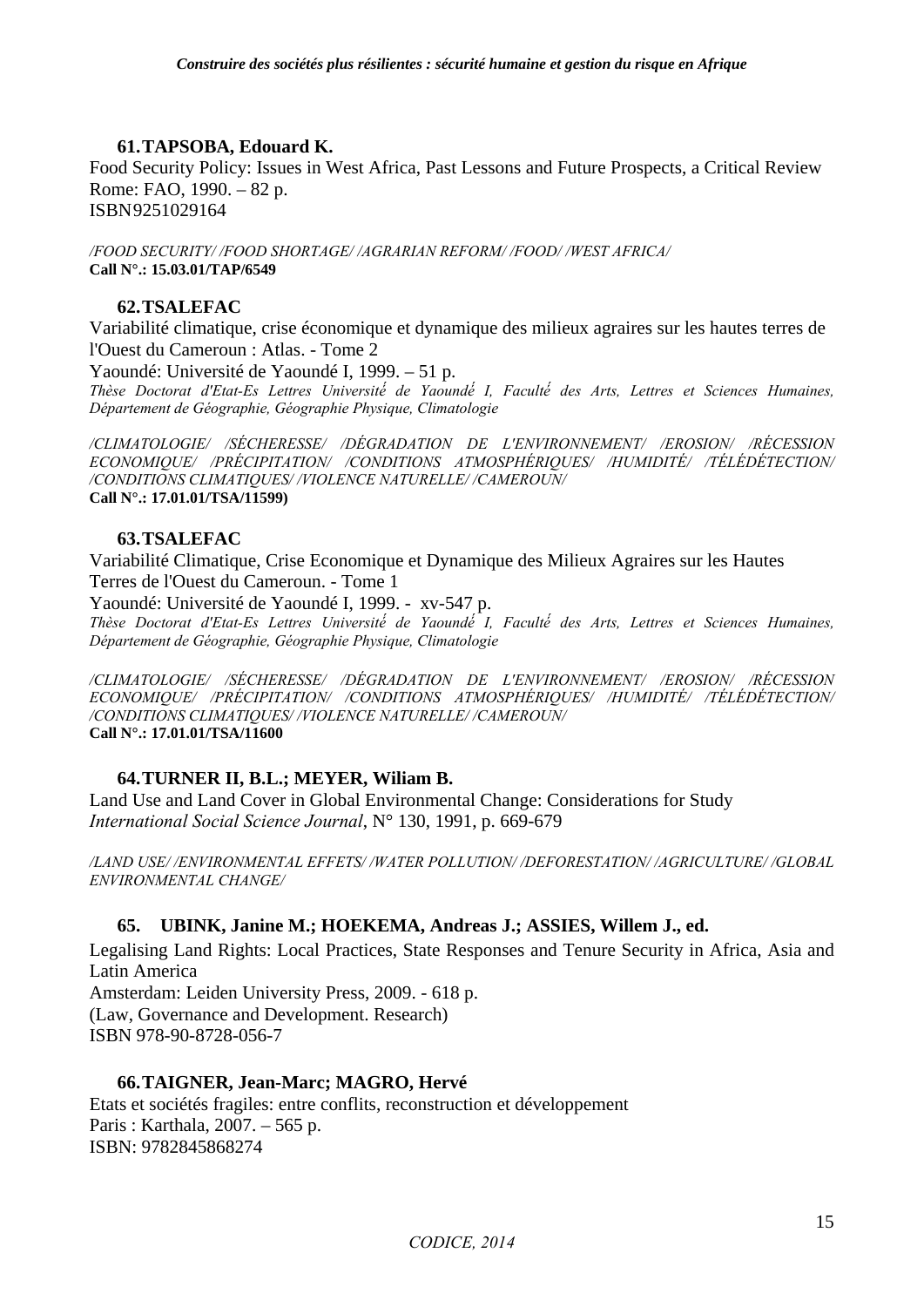*/ÉTAT/ /DÉMOCRATIE/ /PAIX/ /ORGANISATIONS INTERNATIONALES/ /ORGANISATIONS NON-GOUVERNEMENTALES/ /SOCIÉTÉ CIVILE/ /SOCIÉTÉ/ /CONFLITS/ /TERRORISME/ /DÉCENTRALISATION/ /ÉTAT FRAGILE/ /SOCIÉTÉ FRAGILE/ /RECONSTRUCTION DE L'ÉTAT/ /CONSOLIDATION DE L'ÉTAT/ /SYSTÈME DE SÉCURITÉ/*  **Call N°.: 04.03.01/CHA/14020** 

16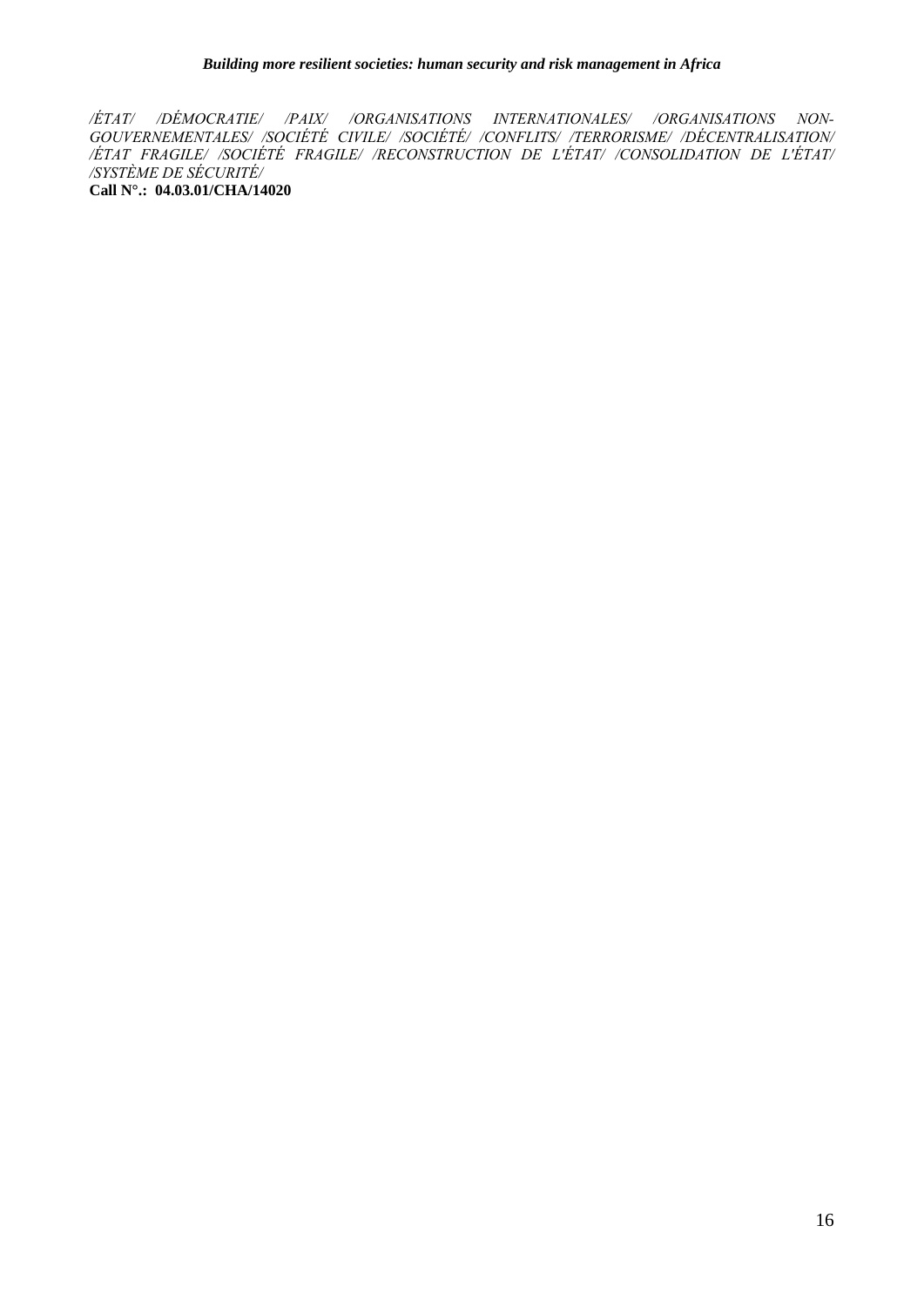# **PART II / 2ème PARTIE**

# **ELECTRONIC DOCUMENTS**

# **DOCUMENTS ÉLECTRONIQUES**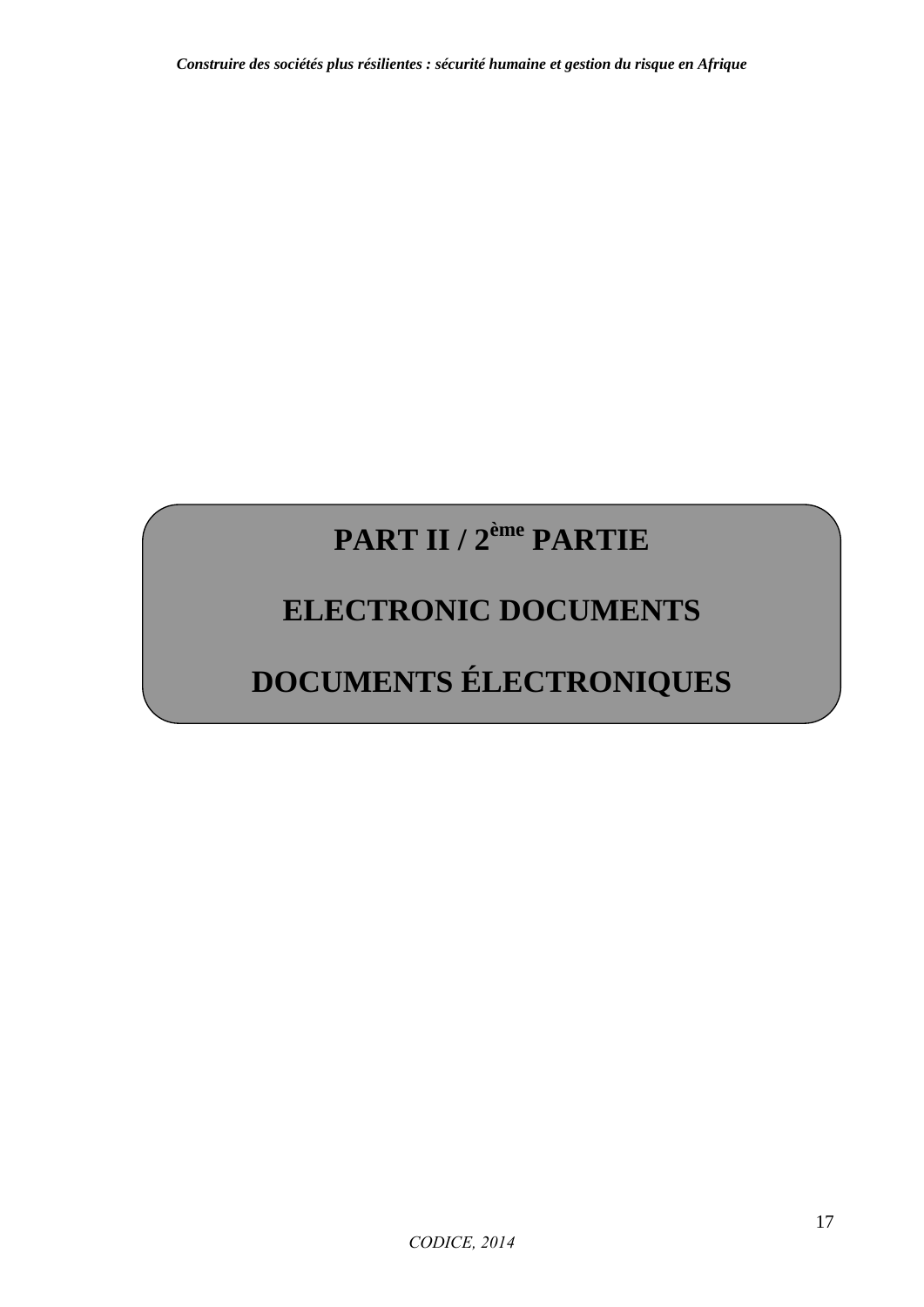# II – Electronic Documents–Documents électroniques

#### **1.ADADEVOH, Irene Omolola**

The Gender Dimensions of the National Security and Human Security Problematic: Core Theoretical, Conceptual and Historical Issues.

*In: Rethinking Security in Nigeria: Conceptual Issues in the Quest for Social Order and National Integration / Ed. By ADELUGBA, Dapo and UJOMU, Philip Ogo* 

Dakar: CODESRIA, 2008.- p. 119-146

**Introduction and Problem:** All men and women are created equal… yet the history of mankind is a history of repeated injuries and usurpation on the part of man toward woman. (Elizabeth Cady Stanton, July 1848).

This part of the NWG research focuses on the conceptual clarification of the interfaces between gender and national security and the consequences of segregationist policies. It is based on the notion that the discrimination and restriction of women by a male-dominated culture is suggestive of the national insecurity faced by women. In the context of the gender dimensions of security, a theoretician, Alison (2004: 447) has put it succinctly that 'the question of whose security is being discussed is important. Since security has traditionally been conceptualized in masculinized, military terms and women have been excluded', then there is a need for a more intensive investigation of the context of women's security. Alison (2004) does this analysis from an empirical perspective, drawing heavily on the situation in specific countries of interest.

**Source**: Call N°.: 05.04.01/ADE/13827

File: Adadevoh Irene\_Omolola\_Gender Dimensions of the National Security.pdf

## **2.ADELMAN, Howard**

From Refugees to Forced Migration: The UNHCR and Human Security *International Migration Review*, Vol. 35, N° 1, spring 2001, p. 7-32

**Abstract**: Within UNHCR, there has been a shift in the emphasis on the meaning of protection. Protection of refugees is now primarily defined as security of refugees and refugee operations rather than in terms of the legal asylum process. The article examines the significance of UNHCR placing the refugee issue within both the larger context of forced migration as well as within the context of human security. The paper clarifies and documents a current and general focus of forced migration that includes the internally displaced as well as refugees and offers a framework for comprehending and dealing with the refugee problem that has shifted focus to the security dimension.

**File**: http://www.jstor.org/stable/pdfplus/2676049.pdf

**Source**: Adelman\_Howard\_From Refugees to Forced Migration.pdf

# **3.AFRICA: SECOND SUMMIT OF THE INTERNATIONAL CONFERENCE ON GREAT LAKES REGION:PACT ON SECURITY, STABILITY AND DEVELOPMENT IN THE GREAT LAKES REGION**

*International Legal Materials*, Vol. 46, N° 2, March 2007, p. 175-184

**Source**: http://www.jstor.org/stable/pdfplus/20695667.pdf **File**: Africa Second Summit of the International Conference.pdf

## **4.ALLENBY, Brad; FINK, Jonathan**

Toward Inherently Secure and Resilient Societies *Science*, New Series, Vol. 309, N° 5737, August 2005, p. 1034-1036

**Abstract**: Recent years have seen a number of challenges to social stability and order, ranging from terrorist attacks and natural disasters to epidemics such as AIDS and SARS. Such challenges have generated specific policy responses, such as enhanced security at transportation hubs and planned deployment of a global tsunami detection network. However, the range of challenges and the practical impossibility of adequately addressing each in turn argue for adoption of a more comprehensive systems perspective. This should be based on the principle of enhancing social and economic resiliency as well as meeting security and emergency response needs and, to the extent possible, developing and implementing dual-use technologies that offer societal benefits even if anticipated disasters never occur. **Source**: http://www.jstor.org/stable/3842539

**File**: Allenby\_Brad\_Toward Inherently Secure and Resilient Societies.pdf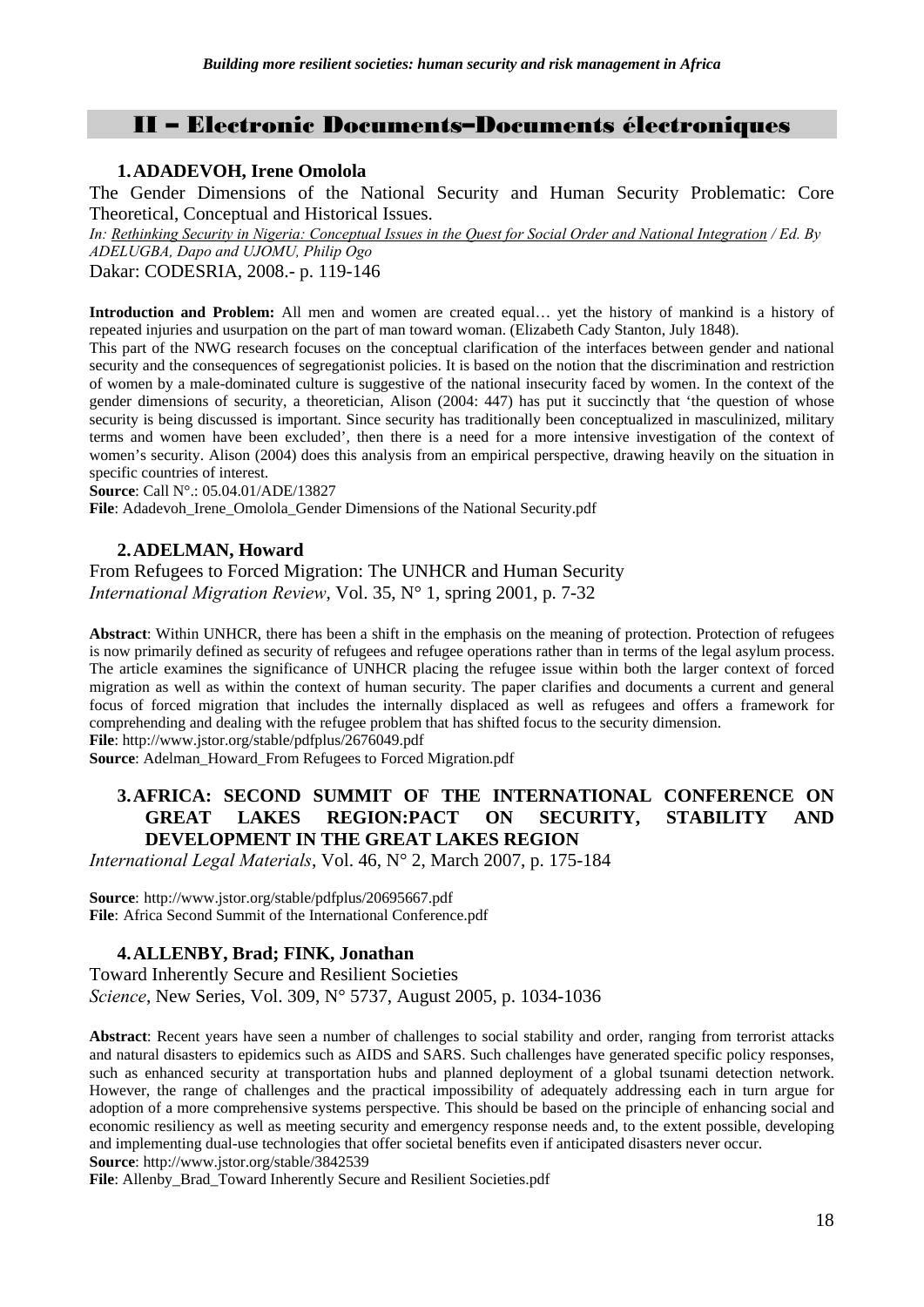# **5.APPLEGATE, David**

Challenges to Building a Disaster-Resilient Nation *Science News*, Vol. 173, N° 19, June 21, 2008, p. 32

**Introduction**: The deadly typhoon that struck Burma in early May and the devastating earthquake that struck China a week later carried with them echoes of the devastation wrought by the Sumatra earthquake and tsunami on the Indian Ocean region in 2004. In the United States, the vulnerability of Burma's coastal populations to severe winds and stormsurge inundation also served to remind us of Hurricane Katrina and the ongoing recovery in New Orleans and other Gulf Coast communities. Although U.S. cities have not experienced a catastrophic earthquake since the one in Anchorage, Alaska, in 1964, we know that events as large as the Chinese earth quake will strike in the future… **Source**: http://www.jstor.org/stable/20465527

**File**: Applegate\_David\_Challenges to Building a Disaster-Resilient Nation.pdf

## **6.ARCHER, E.R.M.; OETTLE, N.M.; LOUW, R.; TADROSS, M.A.**

'Farming on the Edge' in Arid Western South Africa: Climate Change and Agriculture Inmarginal Environments

*Geography*, Vol. 93, N° 2, summer 2008, p. 98-107

**Abstract**: Agriculture in southern Africa is predicted to be particularly severely affected by climate change, and hence is considered a priority area for creating an enabling environment for adaptation. The study presented here, based in the arid Suid Bokkeveld region of South Africa, aims to increase the resilience of small- scale tea farmers in responding to climate change, using as a starting point existing local adaptive capacity, while recognising the utility of external knowledge such as climate projections. Using participatory research methods as well as biophysical monitoring of rooibos tea (Aspalathus linéarisé results presented in this article show current and projected impacts of climate variability and climate change, as well as current adaptive strategies and gaps, or constraints, in farmers' ability to adapt.

**Source**: http://www.jstor.org/stable/41220579 .

**File** : Archer\_ARM\_Farming on the edge in arid western South Africa.pdf

## **7.AXWORTHY, Lloyd**

Human Security and Global Governance: Putting People First *Global Governance*, Vol. 7, N° 1, January–March 2001, p. 19-23

**Introduction:** The meaning of security is being transformed. Security tradition ally has focused on the state because its fundamental purpose is to protect its citizens. Hobbled by economic adversity, outrun by globalization, and undermined from within by bad governance, the capacity of some states to provide this protection has increasingly come into question. This incapacity is particularly obvious in war-torn societies. The state has, at times, come to be a major threat to its population's rights and welfare or has been incapable of restraining the warlords or paramilitaries rather than serving as the protector of its people. This drives us to broaden the focus of security beyond the level of the state and toward individual human beings, as well as to consider appropriate roles for the international system to compensate for state failure…

**Source**: http://www.jstor.org/stable/pdfplus/27800284.pdf **File**: Axworthy\_Lloyd\_Human Security and Global Governance.pdf

# **8.BECKMAN, Malin**

Resilient Society, Vulnerable People: A Study of Disaster Response and Recovery from Floods in Central Vietnam Uppsala: Department of Urban and Rural Development, Faculty of Natural Resources and Agriculture Sciences, Swedish University of Agricultural Sciences, 2006. – 180 p. Doctoral Thesis (Acta Universitatis agriculturae Sueciae, 226, 115) ISBN: 91-576-7264-4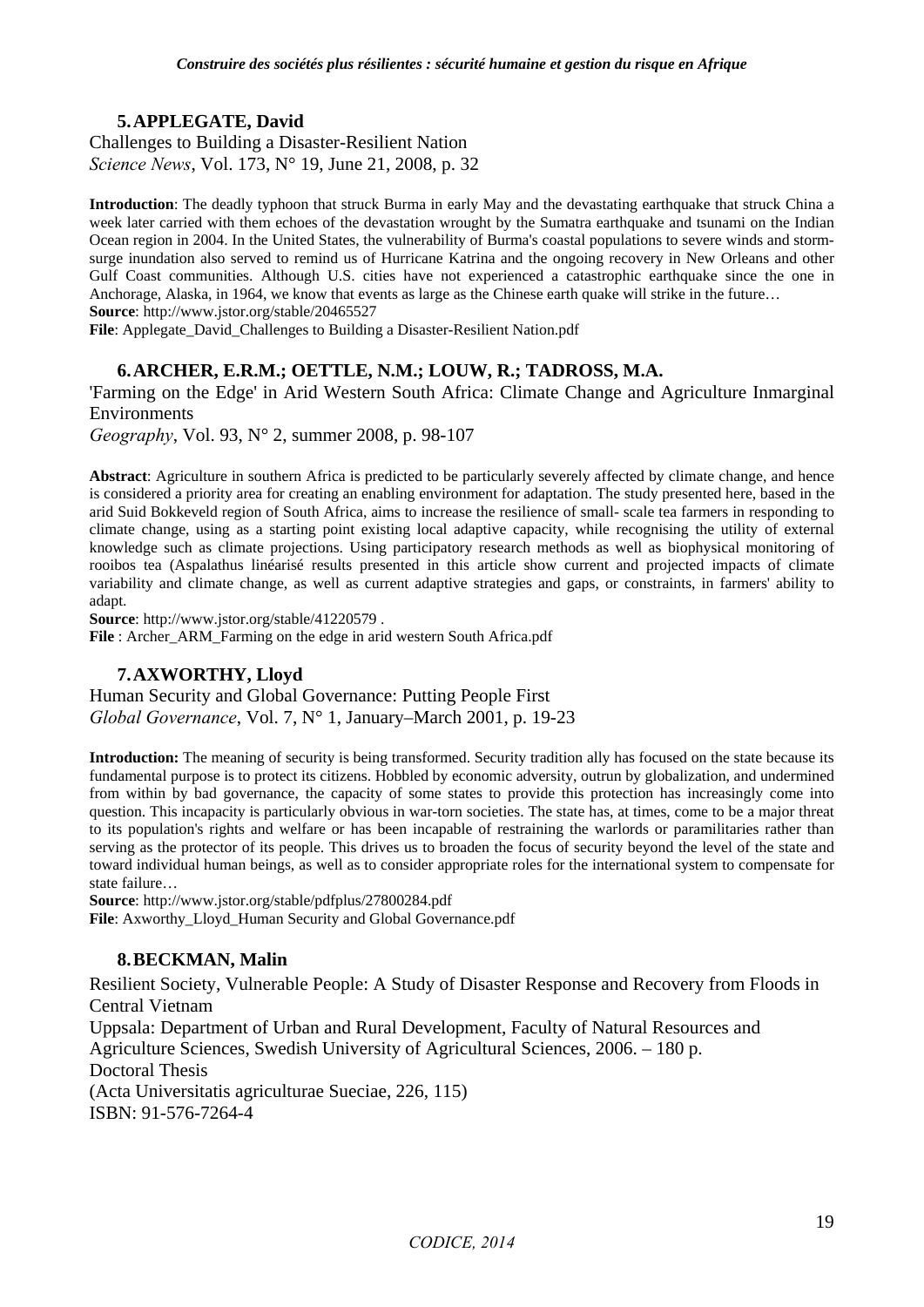#### *Building more resilient societies: human security and risk management in Africa*

**Abstract:** The study addresses resilience and vulnerability in relation to natural disaster. It is mainly an empirical study which draws on experience from the process of coping and recovery from the 1999 flood disaster in central Vietnam. As the conditions for coping and recovery varies between geographical and socio-economic contexts, the study looks at five villages in two districts, covering low land, hill land and mountain areas. Interviews and discussions with households and representatives of local organisations and local government have been conducted in the two districts of Hai Lang and A Luoi from 2000 to 2004. The study is multidisciplinary drawing on several disciplines from the social sciences. The Vietnamese context provides an example of a high level of social resilience. The concept is used to signify the capacity of households and communities to 'bounce back' after a shock, and also the capacity to adapt in order to be more resilient in anticipation of future shocks. The study looks at the roles of local government, local organisations and households in disaster response and finds that the strong relationships between these actors provides conditions for collective action to address the acute needs of the population. Although the level of resilience in general is high, there are several ways in which people are vulnerable.

Constraints to recovery included production difficulties due to continued heavy rains, disease of livestock, limited access to land, reduced labour capacity due to health problems as well as the limitations of the social security system. Differences in capacity to recover became apparent over time, which emphasises the importance of the time perspective when looking at resilience and vulnerability. Vietnamese society is changing from a situation where the state had a high degree of responsibility for production and livelihoods, to a market economy in which risk is increasingly borne by the household rather than the collective. This gives rise to new types of vulnerability, which require new types of mechanisms for social protection.

**Source :** http://pub.epsilon.slu.se/1294/1/Malin\_thesis.pdf **File:** Malin\_thesis.pdf

#### **9.BIRMINGHAM, Walter**

Peace and Security in Africa *World Affairs*, Vol. 123, N° 3, fall, 1960, p. 73-74

**Introduction**: The International Conference on Positive Action for Peace and Security in Africa was held at Accra during the period of April 7th to 10th, 1960. Portions of a report to the American Friends Service Committee have been used to form this article. The conference was organized by the Ghana Bureau of African Affairs, which is wholly financed by the Government of Ghana. Its secretary is a Ghanaian, A. K. Barden, and the conference organizer an Englishman, Michael Randle. One of the most dramatic circumstances of this conference was to find a European pacifist at the centre of the pan-African movement, carrying clearly and unquestionably the full confidence of Dr. Nkrumah and sharing with other pacifists in the discussion of policy for the In dependent African States. (Perhaps I should name them: Michael Scott [British], A. J. Muste, Bill Sutherland [U.S.A.], Pierre Martin and Esther Peter [French], all members of the Sahara Protest Expedition, the positive action which established the high confidence in them displayed by all the Africans at this conference.)…

**Source**: http://www.jstor.org/stable/pdfplus/20669879.pdf?acceptTC=true

**File:** Birmingham\_Walter\_Peace and Security in Africa.pdf

## **10.BECHLER-CARMAUX, N; MIETTON, M.; LAMOTTE, M.**

Le risque d'inondation fluviale à Niamey (Niger) : aléa, vulnérabilité et cartographie = River Flood Risks in Niamey (Niger) : Hazards, vulnerability and mapping *Annales de Géographie*, 109e Année, N° 612, mars-avril 2000, p. 176-187

**Introduction** : Si les recherches relatives aux risques naturels en milieu urbain ne sont pas un fait nouveau, elles suscitent depuis quelques années un intérêt social, économique et politique croissant. Les villes, caractérisées par des densités de population élevées et par des formes d'échanges multiples, sont devenues indissociables de la notion de risque (Pigeon, 1996). Certains auteurs vont jusqu'à affirmer que les risques, naturels ou non, sont inhérents à la croissance urbaine (November, 1994). L'intérêt suscité par cette problématique a entraîné une multiplication des études sur l'évaluation et la gestion des risques urbains. L'une des idées-clefs de ces travaux est le concept de sécurité, qui traduit la volonté des sociétés à vouloir contrôler leur devenir (Bailly, 1996). L'objectif affiché-est de gérer les risques en vue d'éliminer toute possibilité de catastrophe. Cette gestion repose le plus souvent sur des propositions de prévention, de prévision et de culture du risque (Lavell Thomas, 1993). Concernant les seuls risques naturels, la tendance générale est de les considérer comme difficilement contrôlables…

**Source**: http://www.jstor.org/stable/23455718

**File** : Bechler-Carmaux\_N.\_ Le risque d inondation fluviale a Niamey.pdf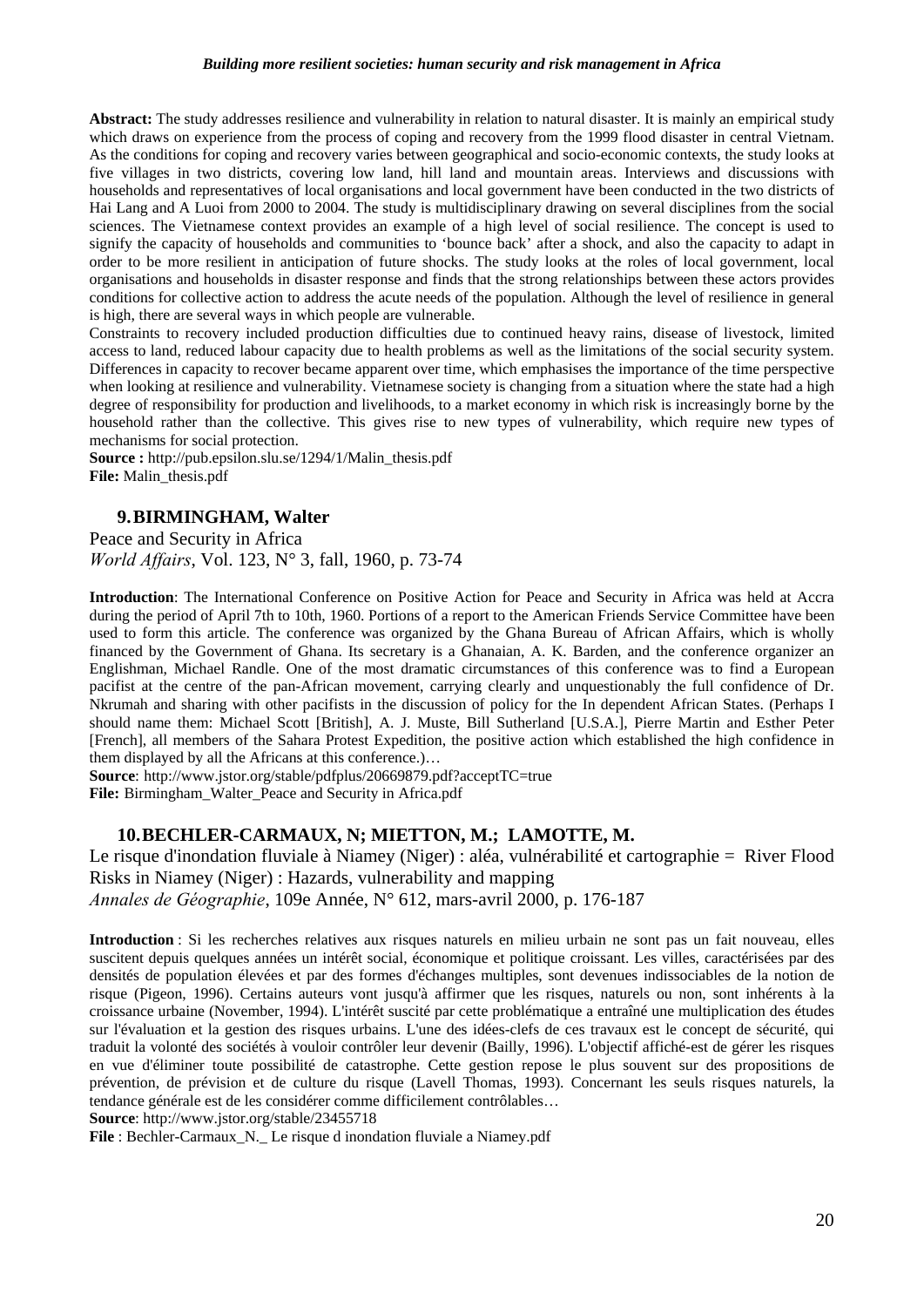# **11.BERKES, Fikret; FOLKE, Carl; GADGIL, Madhav**

Indigenous Knowledge for Biodiversity Conservation *Ambio*, Vol. 22, N° 2/3, May, 1993, p.151-156

**Abstract**: Indigenous peoples with a historical continuity of resource- use practices often possess a broad knowledge base of the behavior of complex ecological systems in their own localities. This knowledge has accumulated through a long series of observations transmitted from generation to generation. Such "diachronic" observations can be of great value and complement the "synchronic" observations on which western science is based. Where indigenous peoples have depended, for long periods of time, on local environments for the provision of a variety of resources, they have developed a stake in conserving, and in some cases, enhancing, biodiversity. They are aware that biological diversity is a crucial factor in generating the ecological services and natural resources on which they depend. Some indigenous groups manipulate the local landscape to augment its heterogeneity, and some have been found to be motivated to restore biodiversity in degraded landscapes. Their practices for the conservation of biodiversity were grounded in a series of rules of thumb which are apparently arrived at through a trial and error process over a long historical time period. This implies that their knowledge base is indefinite and their implementation involves an intimate relationship with the belief system. Such knowledge is difficult for western science to understand. It is vital, however, that the value of the knowledge-practice-belief complex of indigenous peoples relating to conservation of biodiversity is fully recognized if ecosystems and biodiversity are to be managed sustainably. Conserving this knowledge would be most appropriately accomplished through promoting the community-based resource-management systems of indigenous peoples.

**Source**: http://www.jstor.org/stable/4314060

**File**: Berkes\_Fikret\_Indigenous Knowledge for Biodiversity Conservation.pdf

# **12.BERKES, Fikret; FOLKE, Carl; PETERSON,** G. et al.

Resilience and Vulnerability of Northern Regions to Social and Environmental Change *Ambio*, Vol. 33, N° 6, August 2004, p. 344-349

**Abstract**: The arctic tundra and boreal forest were once considered the last frontiers on earth because of their vast expanses remote from agricultural land-use change and industrial development. These regions are now, however, experiencing environmental and social changes that are as rapid as those occurring anywhere on earth. This paper summarizes the role of northern regions in the global system and provides a blueprint for assessing the factors that govern their sensitivity to social and environmental change.

**Source**: http://www.jstor.org/stable/4315510

**File**: Berkes Fikret Resilience and Vulnerability of Northern Regions.pdf

# **13.CANUT, Cécile; SMITH, Etienne**

Pactes, alliances et plaisanteries : pratiques locales, discours global *Cahiers d'études africaines*, N° 184 (4), 2006, p. 687-754

**Source** : http://www.cairn.info/revue-cahiers-d-etudes-africaines-2006-4.htm **File** : Canut\_Cecile\_Pactes, alliances et plaisanteries.pdf

# **14.CEDEAO, Abuja**

Protocole a/sp1/12/01 sur la démocratie et la bonne gouvernance additionnel au protocole relatif au mécanisme de prévention, de gestion, de règlement des conflits, de maintien de la paix et de la sécurité en matière de sécurité

**Source** : http://www.comm.ecowas.int/sec/fr/protocoles/Protocole-additionnel-sur-la-Bonne-gouvernance-et-lademoc.pdf **File** : CEDEAO\_Protocole-additionnel-sur-la-Bonne-gouvernance.pdf

# **15.CEDEAO, Abuja**

Rapport sur la paix et la sécurité dans l'espace CEDEAO N° 3, mai 2013. – 8 p. **Source**: http://afrocentricity.info/files/2013/05/ECOWAS-Report-3-FR.pdf File : Rapport sur la paix et la securite dans l\_espace CEDEAO.pdf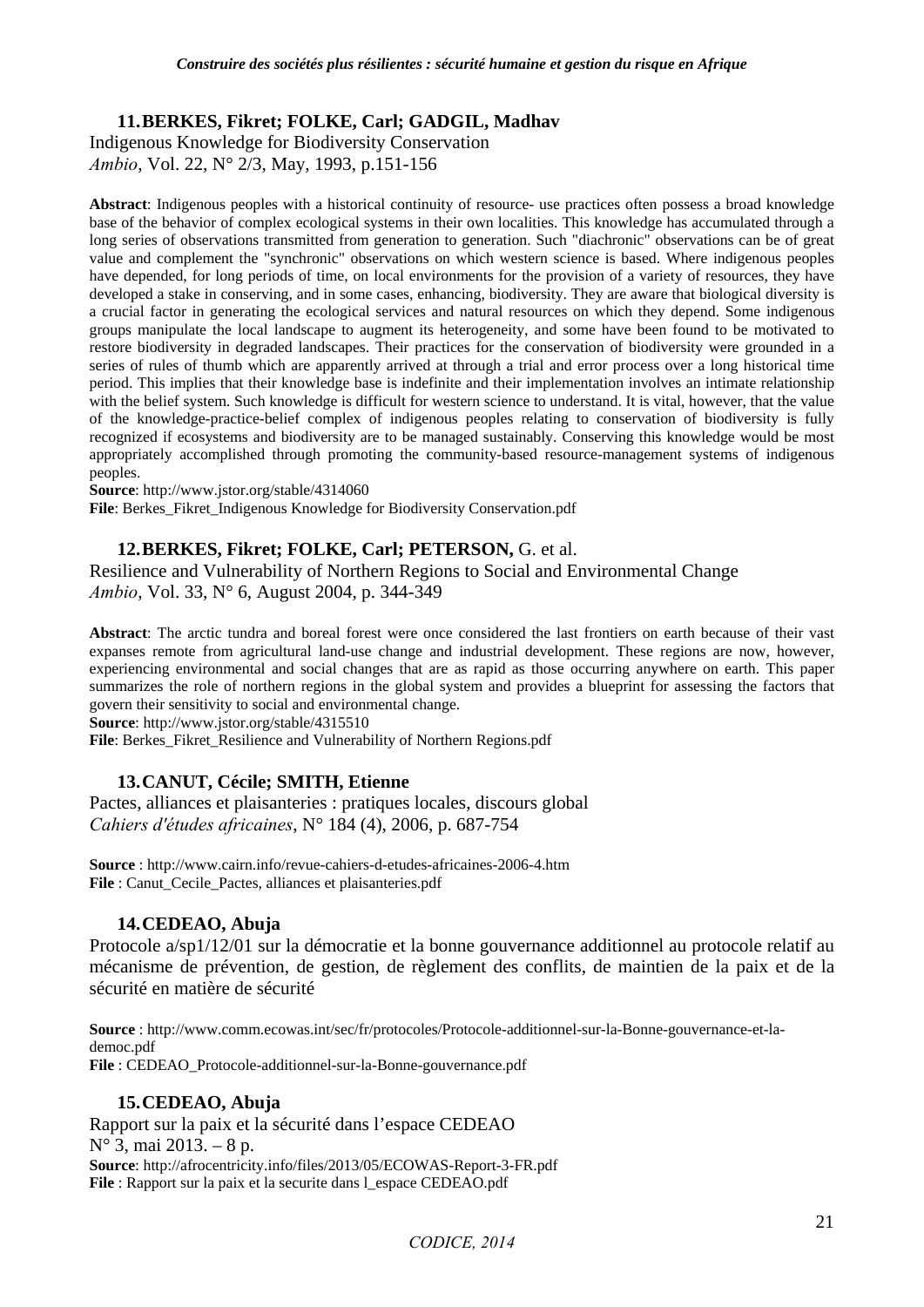# **16.CERVIGNI, Raffaello; VALENTINI, Riccardo; SANTINI, Monia, eds**

Toward Climate-Resilient Development in Nigeria Washington: The World Bank, 2013. – xxii-188 p. (Directions in Development. Countries and Regions) ISBN: 978-0-8213-9923-1 **Source:** http://www-wds.worldbank.org/external/default/WDSContentServer/WDSP /IB/2013/06/11/000333037\_20130611141714/Rendered/PDF/782620PUB0REVI0C00PUBDATE0603020130.pdf File: Cervigni\_Raffaello.pdf

# **17.CHITANDO, Ezra**

'In the Beginning Was the Land': The Appropriation of Religious Themes in Political Discourses in Zimbabwe

*Africa: Journal of the International African Institute*, Vol. 75, N° 2, 2005, p. 220-239

**Introduction**: During the struggle for Zimbabwe, the settler state unleashed a vicious propaganda war against the freedom fighters. By the late 1970s, the state had expended considerable resources in its endeavour to portray guerrillas as bloodthirsty anti-Christian Marxists (see Frederikse 1982). Radio and television, newspapers, pamphlets and other communication strategies were employed to persuade the black majority that their interests were best served by the racist state. The regime projected itself as 'Christian' and protecting Western civilization (Moyo 1996: vii). Robert Mugabe, an avowed Marxist-Leninist, was dubbed 'the Black Hitler' as part of this strategy. The overall aim was to win the hearts and minds of the people and to marginalize the nationalist movement. Total control of the communication environment was a high priority for the colonial state (Windrich 1981)…

**Source**: http://www.jstor.org/stable/3556820

**File** : Chitando\_Ezra\_In the Beginning Was the Land.pdf

# **18.CHITANDO, Ezra**

'Down with the devil, Forward with Christ!'A study of the interface between religious and political discourses in Zimbabwe

*African Sociological Review/Revue africaine de sociologie*, Vol. 6, N° 2, 2002, p.1-16 **Source** : http://www.ajol.info/index.php/asr/article/viewFile/23200/19888 **File**: Chitando\_Ezra\_Down with the devil.pdf

# **19.CHRISTIE, Ryerson; ACHARYA, Amitav**

Human Security Research: Progress, Limitations and New Directions *Report of a Conference organised by the Centre for Governance and International Affairs, Department of Politics, University of Bristol, 8-11 February 2008*  Bristol: University of Bristol, 2008. – 29 p.

**Abstract:** The Centre for Governance and International Affairs hosted two workshops on the future of research on human security with the intent of identifying areas for potential collaboration between research institutions. Scholars working broadly around the topic of human security were invited from across the United Kingdom, Europe and North America to discuss their perceptions of the condition of human security research, focusing on the identification of the lacunae demanding scholarly attention. While there was substantial debate amongst the participants about the current state of academic and policy literatures on human security, and whether it is a progressive or conservative force in international relations, there was broad agreement that there are numerous areas requiring greater academic attention. This report summarizes the debates that took place at the University of Bristol, and identifies seven specific research projects for future consideration.

**Source:** http://www.bristol.ac.uk/spais/research/workingpapers/wpspaisfiles/christiearcharya1108.pdf **File:** christiearcharya1108.pdf

# **20. CILLIERS, Jakkie**

Human Security in Africa: a Conceptual Framework for Review Pretoria: African Human Security Initiative (AHSI), 2004. – v-51 p. ISBN 1-919913-52-1 **Source:** http://www.issafrica.org/uploads/AHSIMONO1.pdf **File :** AHSIMONO1.pdf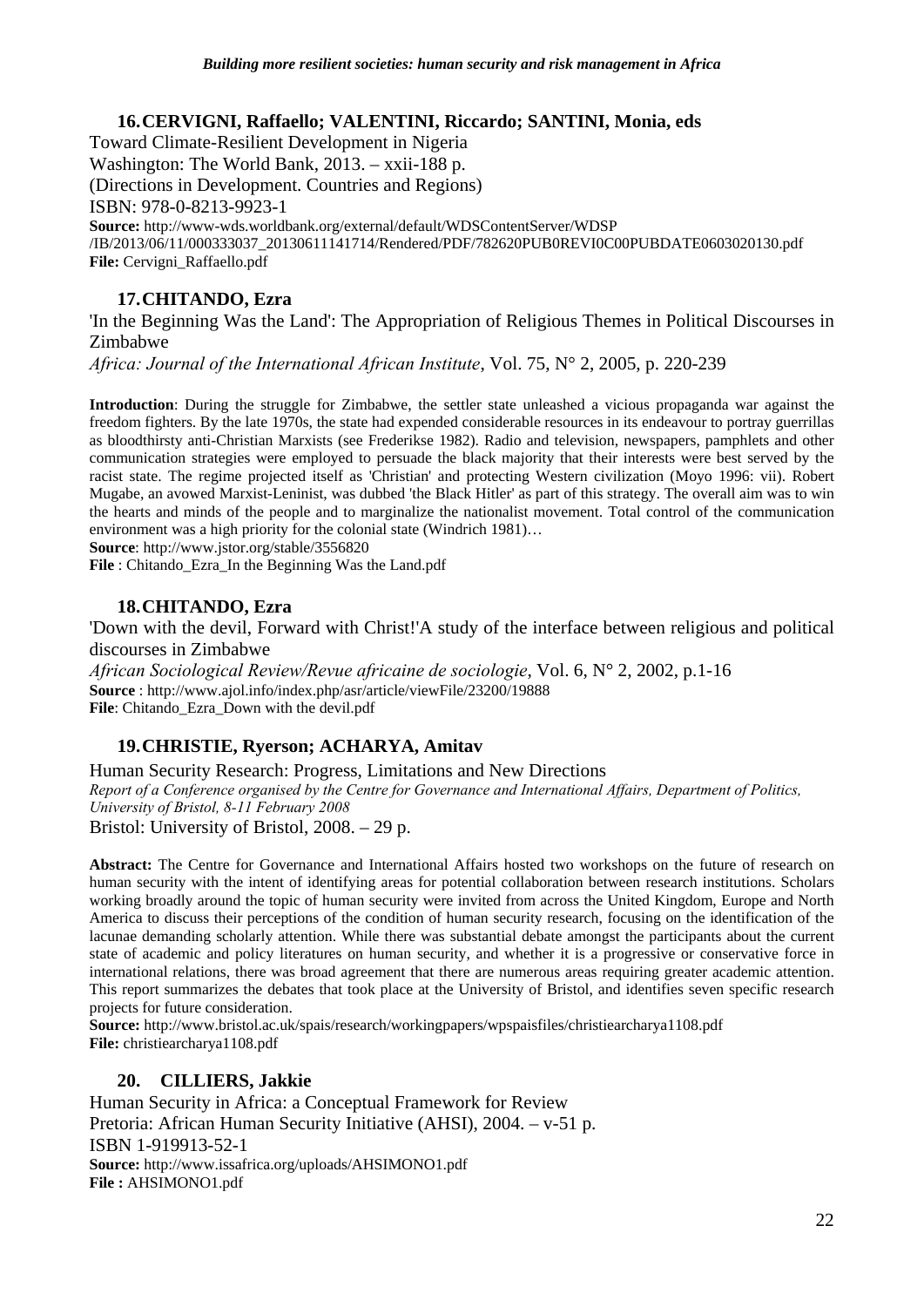# **21.CILLIERS, Jakkie; GUMEDZE, Sabelo; MBADLANYANA, Thembani**

Africa and the 'Responsibility to Protect': What role for the ICC? *Irish Studies in International Affairs*, Vol. 20, 2009, p. 55-67

**Abstract**: This paper provides a critical review of the operationalisation of the 'responsibility to protect' (R2P) norms in Africa. It argues that the work of the African Union (AU) is one of the many prisms through which to view the implementation of the R2P agenda in Africa. In illustrating the relevance of the R2P concept to the work of the AU and its alignment with that work, much emphasis is put on the evolving African Peace and Security Architecture and its associated structures, such as the Continental Early Warning Systems, the Peace and Security Council and others. Although the AU has, in recent months, refused to cooperate with the International Criminal Court, the work of the court remains instrumental in taking forward the R2P agenda in Africa. The paper concludes that the 'responsibility to protect' can only be addressed if there is also the political will to cooperate with the ICC.

**Source**: http://www.jstor.org/stable/pdfplus/25735150.pdf

File: Cilliers Jakkie Africa and the Responsibility to Protect.pdf

# **22.COMMISSION EUROPEENNE (Rome)**

Mobilisation de la recherche européenne pour les politiques de développement : vaincre la fragilité en Afrique une nouvelle approche européenne : rapport européen sur le développement Rome : ERD, 2009. - 163 p.

**Résumé** : La crise économique et financière de 2008-2009 est à l'origine du pire ralentissement de la conjoncture qu'a connu le monde depuis 1929. Elle a durement touché les budgets de l'Union européenne et d'autres pays développés, avec pour conséquences d'énormes dettes, du chômage et des problèmes sociaux. Cette crise s'est avérée particulièrement dévastatrice pour les pays fragiles, pour la plupart situés en Afrique subsaharienne, dont on avait d'abord pensé qu'ils seraient protégés par leur faible intégration financière au reste du monde. À l'heure où la désastreuse situation socio-économique de l'Afrique subsaharienne appelle à un engagement renouvelé, les préoccupations communautaires liées aux problèmes sociaux en Europe pourraient toutefois détourner l'attention

et les fonds des politiques d'aide au développement de l'Union européenne. L'Union européenne se doit pourtant de tenir, voire même de renforcer, son engagement envers l'Afrique subsaharienne et d'éviter toute politique d'aide inefficace. Une réévaluation de la politique de développement de l'Union européenne à l'égard des pays fragiles d'Afrique subsaharienne s'imposait donc. Il s'agit là de l'objectif du Rapport européen sur le développement 2009

Le rapport analyse les coûts et les caractéristiques de la fragilité (première partie), la capacité des pays fragiles à faire face à des chocs négatifs tels que la crise financière de 2008-2009 (deuxième partie) et l'engagement actuel de l'Union européenne envers les pays fragiles, ainsi que le potentiel de la politique européenne de développement à assister des acteurs nationaux dans le renforcement de leur résilience (troisième partie). L'accent est mis sur l'Afrique subsaharienne, dans la mesure où cette région semble particulièrement à la traîne dans le domaine du renforcement de l'État; un fait stylisé qui résiste à toute la controverse théorique relative à la définition et à la mesure de la fragilité: les pays d'Afrique subsaharienne constituent toujours la majorité du groupe des États fragiles.

**Source** :https://webgate.ec.europa.eu/multisite/devco/sites/devco/files/report-development-overcoming-fragility-africa-2009\_fr.pdf

**File** : Vaince la fragilite en Afrique.pdf

## **23.CONTEH-MORGAN, Earl**

Peace Building and Human Security: A Constructivist Perspective *International Journal of Peace Studies*, Vol. 10, N° 1, Spring/Summer 2005, p. 69-86

**Abstract**: This article argues that human security at the personal, institutional and structural-cultural levels can be more effectively realized in the process of peace building if: (1) culture and identity and an interpretive bottom-up approach to peace building are taken into account when addressing the problems of marginalized individuals, groups, and communities; (2) both material as well as socio-cultural contexts are considered critical factors to human security and peace building; and (3) serious attempts are made to move beyond short-term functions of maintaining a ceasefire, demobilization and disarmament, and monitoring competitive elections among former adversaries. The analysis grapples with questions such as when does emancipation or sustainable peace building occur?; or how can traditional/indigenous methods of peace building be used more effectively to complement modern methods? These concerns are briefly applied to specific cases of postwar reconstruction and reconciliation.

**Source**: http://www.jstor.org/stable/41852073

**File**: Conteh-Morgan\_Earl\_Peace Building and Human Security.pdf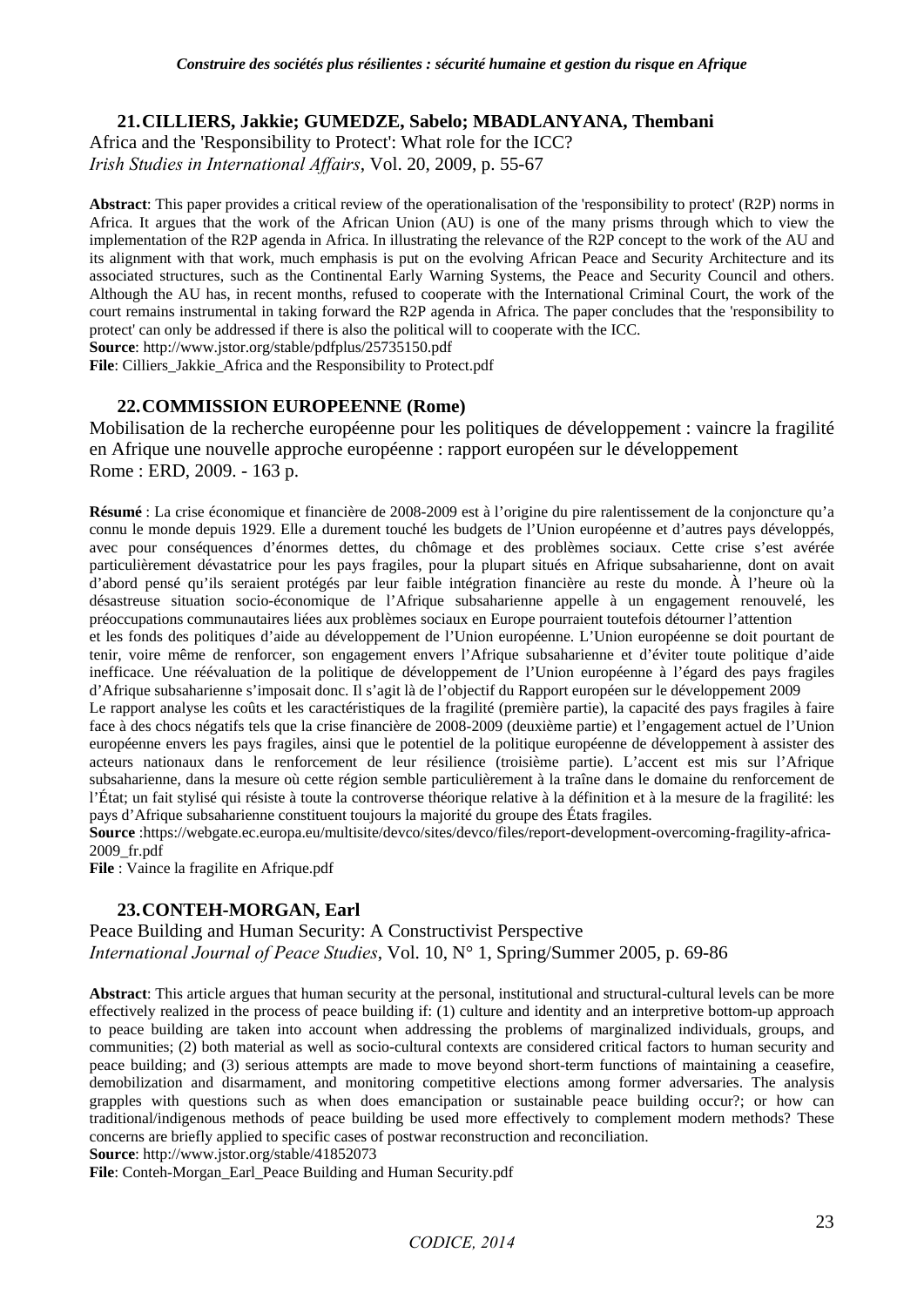# **24.CURRAN, David; WOODHOUSE, Tom**

Cosmopolitan Peacekeeping and Peacebuilding in Sierra Leone: What Can Africa Contribute? *International Affairs*, Vol. 83, N° 6, November 2007, p. 1055-1070

**Introduction**: During the last UN General Assembly of the twentieth century, Kofi Annan called for a process of 'thinking anew' about the role of peace operations in global politics. The international community responded to the call in a series of reform proposals, from the Brahimi Report in 2000 to the Report of the High-Level Panel on Threats and Challenges (2004) and In larger freedom (2005). Much of the debate about the evaluation of peacekeeping and its connection with peacebuilding has been conducted at the level of policy and operational aspects, with over 3oo recommendations for reform being made in a series of major fin-de-siecle assessments and reports published in 2000. A series of high-level commissions and expert groups have conducted strategic reviews of the UN system and its function in global politics over several years…

**Source**: http://www.jstor.org/stable/pdfplus/4541910.pdf?acceptTC=true

**File**: Curran\_David and Woodhouse\_Tom\_Cosmopolitan Peacekeeping and Peacebuilding.pdf

# **25.DALMEDICO, Amy Dahan ; GUILLEMOT, Hélène**

Changement climatique : Dynamiques scientifiques, expertise, enjeux géopolitiques = Climatic Change: Scientific Dynamics, Expert Evaluation, and Geopolitical Stakes *Sociologie du Travail*, Vol. 48, N° 3, juillet-septembre 2006, p. 412-432

**Résumé** En moins de trente ans, le changement climatique d'origine anthropique est devenu un enjeu, tant scientifique que géopolitique, majeur, concernant un nombre croissant de communautés de recherche, de partenaires et d'acteurs politiques. Une instance intergouvernementale d'expertise très singulière - le Groupe Intergouvernemental d'Etude du Climat (GIEC) - a joué un rôle déterminant dans la reconfiguration du champ et tend aujourd'hui à devenir un idéaltype pour d'autres projets d'expertise internationale. L'objet principal de cet article est d'étudier la transformation du régime climatique, le rôle du GIEC, et les répercussions de cette évolution sur la communauté des sciences du climat en France.

**Abstract** In less than thirty years, climate change became a both scientific and geopolitical crucial stake, concerning a great variety of research groups, epistemic communities, and political actors. An international organisation of scientific assessment- the International Panel of Climate Change (IPCC)- played a key role in the domain and tends to become a paradigmatic model for other international scientific assessments. In this paper, we wanted to analyse this evolution of climate change regime, the IPCC, and the feedbacks of this evolution in France on the climate sciences community. **Source** : http://www.jstor.org/stable/41929214

**File** : Dalmedico\_Amy Dahan\_Changement climatique.pdf

# **26.DAUPHINÉ, André**

Le modèle de la perturbation fractale *Annales de Géographie*, 107e Année, N° 601, mai-juin 1998, p. 259-272

**Résumé** : Dans tous les manuels de climatologie les précipitations tempérées sont attribuées au passage de perturbations norvégiennes. Elles se forment sur le front polaire, et se déplacent vers l'Europe Orientale. Ce modèle ne parvient pas à expliquer certaines anomalies. Le modèle de la perturbation fractale spiralée est plus conforme aux théories actuelles de la turbulence de l'atmosphère.

**Abstract:** In ail climatological books, temperate précipitations are correlated with the Norwegian perturbation model. They form on the polar front and they move toward Eastem Europe. Some facts are not really explicated by this model. The spiral fractal perturbation is a model more suitable to the new turbulence theory. **Source**: http://www.jstor.org/stable/23455106 File: Dauphine Andre Le modele de la perturbation fractale.pdf

# **27.DAUPHINE, André ; PROVITOLO, Damienne**

La résilience : un concept pour la gestion des risques = Resilience: a Concept for Risk Management *Annales de Géographie*, 116e Année, N° 654, mars-avril 2007, p. 115-125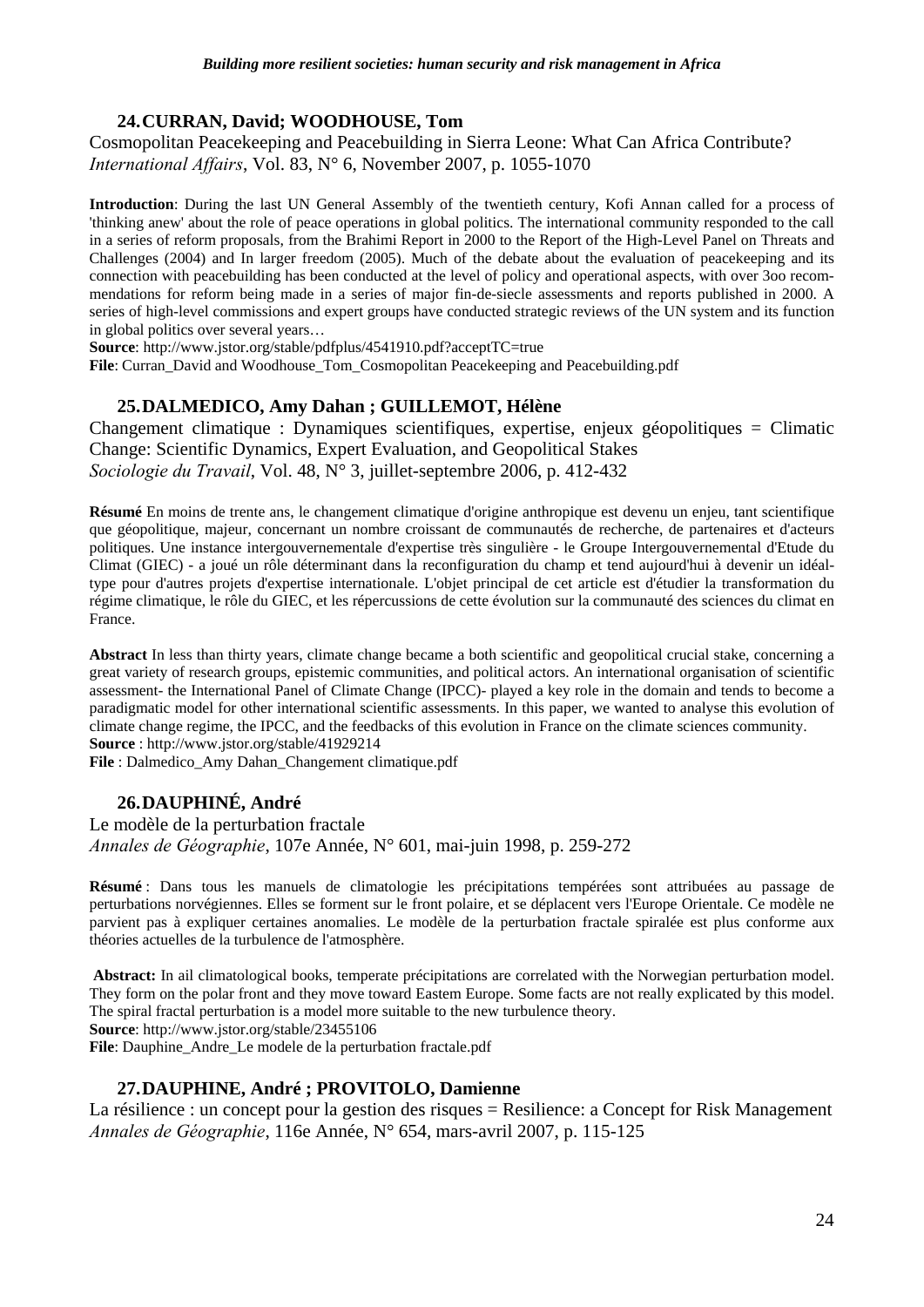#### *Construire des sociétés plus résilientes : sécurité humaine et gestion du risque en Afrique*

**Résumés** : Les systèmes socio naturels possèdent la capacité de résister aux aléas. Les catastrophes les perturbent, mais les font rarement disparaître. Le concept de résilience, d'origine physique, qui illustre cette capacité s'est enrichi lors de son transfert dans différentes disciplines scientifiques. Certes, la résilience est difficile à mesurer. Mais sa connaissance permet d'adopter de nouvelles formes de gestion des risques naturels ou sociaux. Ces nouvelles formes de gestion sont très différentes des approches technologiques qui ne sont pas toujours bien adaptées au milieu ou à la société.

**Abstract**: The socio-natural Systems have the capacity to resist hazard. Disasters disturb them but rarely do they make them disappear. The concept of resilience illustrates this capacity. From its physical origin it has evolved through its applications in several different scientific branches. Nevertheless, resilience remains difficult to measure. But its knowledge makes possible the adoption of new forms of management of social or natural risks. These forms of management are very different from the technological approaches which are not always well adapted to the environment or the society.

**Source**: http://www.jstor.org/stable/23457209 File : Dauphine Andre La résilience un concept pour la gestion des risques.pdf

## **28.DESBOIS, N.; VIDAL, A.**

La télédétection dans la prévision des incendies de forêts *Ingénieries*, N° 1, mars 1995, p. 21-29

**Résumé** : Cet article présente une méthode de suivi du stress hydrique et de l'inflammabilité des forêts méditerranéennes à partir de données infrarouges thermiques (évapotranspiration rélle ETR) du satellite NOAA-AVHRR, et de données météorologiques synoptiques (évapotranspiration potentielle ETP). Un indice de stress (1- ETR/etp) peut être calculé quotidiennement. Les résultats de cette méthode, testée durant l'été 1994, sur plusieurs grands massifs forestiers méditerranéens français, montrent que l'indice de stress est complémentaire des indices météorologiques actuels de risque d'incendie. De plus, l'image satellitaire permet une localisation des zones les plus sèches, zones où se sont déclarés la plupart des feux. Cette méthode devrait permettre aux utilisateurs finaux de mieux adapter et localiser leurs moyens de prévention et de lutte contre le feu.

**Abstract** : This paper presents a method for water stress monitoring and flammability of Mediterranean forests using NOAA-AVHRR satellite thermal infrared (actual evapotranspiration LE) and synoptic meteorological data (potential evapotranspiration Lep). A stress index (1-LE/LEp) can be daily calculated. The results of this method, tested during summer 1994, several large forested areas of the French Mediterranean region, show that stress index completes current meteorological fire risk indexes. Furthermore, NOAA images provide a location of water stressed areas, where most of the fires broke out. This method should supply end-users with a tool to better adapt and locate their fire-prevention and fire-fighting organisation.

Source: http://hal.archives-ouvertes.fr/docs/00/46/60/78/PDF/MO1995-PUB00012354.pdf File: Desbois\_N\_La teledetection dans la prevision des incendies de forets.pdf

## **29.DESTANNE DE BERNIS, Gérard**

La planification sanitaire : questions introductives *Revue Tiers Monde*, T. 14, N° 53, janvier-mars 1973, p. 19-45

**Introduction** : Dès 1928, le premier Plan quinquennal soviétique contient des dispositions rigoureuses concernant la santé de la population et les orientations que doit prendre le système de santé, et cette expérience marquera chacune des démocraties populaires européennes dès la seconde guerre mondiale (2). En Chine, dès les premières amorces du Plan, au cours des années 50, on trouve des dispositions destinées à transformer profondément le système traditionnel de santé en fonction de la progression vers des structures de production socialiste et il est intéressant de noter que les bouleversements liés à la révolution culturelle dès 1965 se sont accompagnées de transformations importantes dans les structures du système de santé (3). Les « mesures directrices » en matière de santé arrêtées à Cuba après l'arrivée au pouvoir de Fidel Castro constituent une expérience de plus de ce que le renversement des rapports sociaux de production porte en lui les conditions d'une transformation profonde du système de santé, comme si celui-ci était produit par ceux-là…

**Source**: http://www.jstor.org/stable/23588286

**File**: Destanne de Bernis\_Gerard\_La planification sanitaire.pdf

# **30.DIALLO, Youssouf**

Identités et relations de plaisanterie chez les Peuls de l'ouest du Burkina Faso *Cahiers d'études africaines*, N° 184 (4), 2006, p. 779-794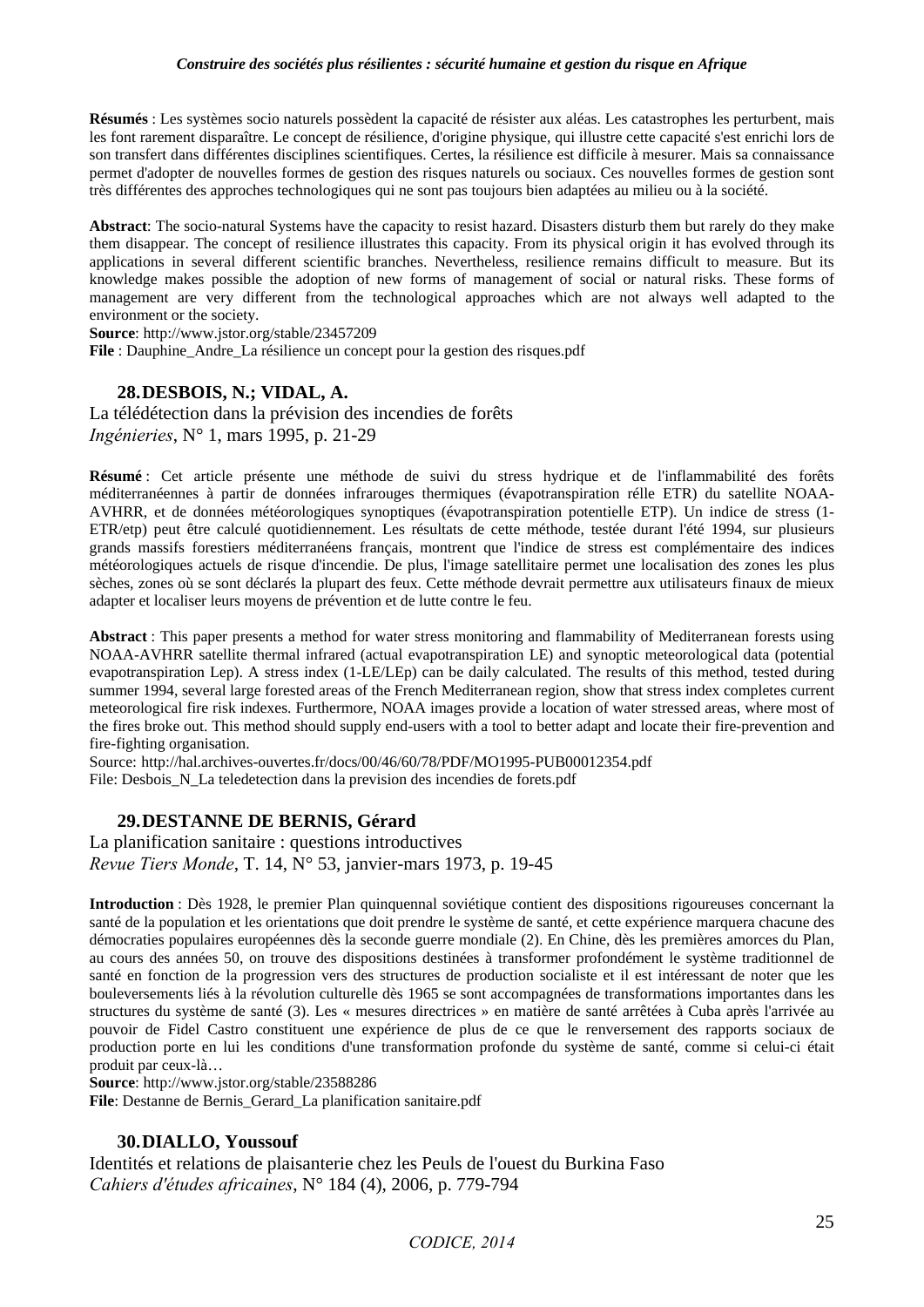**Résumé** : L'article, qui porte sur les relations de plaisanterie chez les pasteurs peuls et leurs voisins sédentaires de l'ouest du Burkina Faso, décrit les aspects historiques et actuels de cette institution sociale. Il souligne l'importance et la variété des formes des plaisanteries interethniques qui tiennent à la dispersion des Peuls et à la nécessité pour eux de s'intégrer dans les sociétés sédentaires. Sont discutées, outre les équivalences, homologies et formes de familiarité au sein même du groupe peul, les relations de plaisanterie peules/non-peules de même que l'alliance entre Peuls et forgerons.

**Source** : http://www.cairn.info/revue-cahiers-d-etudes-africaines-2006-4.htm **File** :Diallo\_Youssouf\_Identites et relations de plaisanterie chez les Peuls.pdf

## **31.DUGAST, Stéphan**

Incendies rituels et bois sacrés en Afrique de l'Ouest : une complémentarité méconnue *Bois et forêts des tropiques*, N° 296 (2), 2008, p. 17-26

**Introduction** : Situé à la rencontre des deux domaines largement explorés que sont les feux de savane et les sites sacrés naturels, les incendies rituels sont paradoxalement restés très longtemps délaissés par les scientifiques. Il s'agit pourtant d'un champ de recherche particulièrement prometteur, qui est en outre susceptible de jeter des éclairages novateurs sur chacun des deux domaines dont il forme l'intersection (feux de savane ordinaires, d'une part, autres sites sacrés naturels, d'autre part). Tout en explorant ce nouveau champ de recherche, cet article propose d'y contribuer d'une manière originale au moyen de l'appréhension globale du système que forme le couple bois sacrés /aires de feu rituel. Les contrastes mis en évidence constituent, ainsi, la matière première soumise à l'analyse. Revenant plus spécifiquement sur les incendies rituels, l'article se termine par la proposition d'un modèle à même de rendre compte de nombreuses caractéristiques du système de représentations symboliques que sous-tendent ces pratiques. **Source** : http://bft.revuesonline.com/gratuit/BFT62\_296\_2DDug296.pdf

**File** : Dugast\_Stéphan\_Incendies rituels et bois sacres.pdf

## **32.ELLIOTT, Jennifer A.**

Towards Sustainable Rural Resource Management in Sub-Saharan Africa *Geography*, Vol. 87, N° 3, July 2002, p. 197-204

**Abstract**: This article argues that there is substantial optimism to be found in the way that the challenges of rural resource management in Africa are currently understood and responded to that was not evident at the time of the Rio conference. It is suggested that the source of the optimism lies in the multi- disciplinary research of the last decade. This has changed quite fundamentally the ways in which society-environment relationships in Africa are understood, with significant development of common policies. The first section of the article reviews aspects of research that has challenged the Africa in environmental crisis scenarios, which has exposed the adaptive capabilities of African farmers and herders in natural resource management and is promoting an understanding of environmental change based on nonequilibrium dynamics. In short, these changes in thinking have opened up policy opportunities based on communities as agents for conservation rather than inevitable despoilers of natural resources. Community-based Natural Resource Management (CBNRM) in Africa encompasses a variety of experiences on the ground and the activities of diverse agencies in relation to a range of resources. The article details a number of directions within the same areas of social and ecological science reviewed earlier that are shaping improvements in CBNRM. Communities (and ecologies) are now understood as internally differentiated and dynamic; research is identifying also the external social, physical and institutional environments that influence the operation of local institutions; and there is greater attention currently to the informal institutions operating at the local level. Through these directions it is demonstrated that the challenge for sustainable rural resource management in Africa cannot lie solely with local communities.

**Source**: http://www.jstor.org/stable/40573735

**File**: Elliott\_Jennifer\_Towards Sustainable Rural Resource.pdf

## **33.ELLIS, Stephen; HAAR, Gerrie ter**

Religion and politics in Sub-Saharan Africa *The Journal of Modern African Studies*, Vol. 36, N° 2, June 1998, p. 175-201

**Abstract**: There is a thriving literature of religious tracts in Africa. The few formal bookshops, and the far more numerous market-stalls and itinerant hawkers who sell books, offer for sale pamphlets and popular works on religious subjects in every country of the continent, it would seem. Some are theological inquiries into aspects of the Bible or the Koran. Others contain moral lessons derived from these sacred books. Perhaps the most common category, however, is testimonies of personal religious experiences. Much of this literature hardly makes its way outside Africa and is only rarely to be found in even the finest Western academic libraries.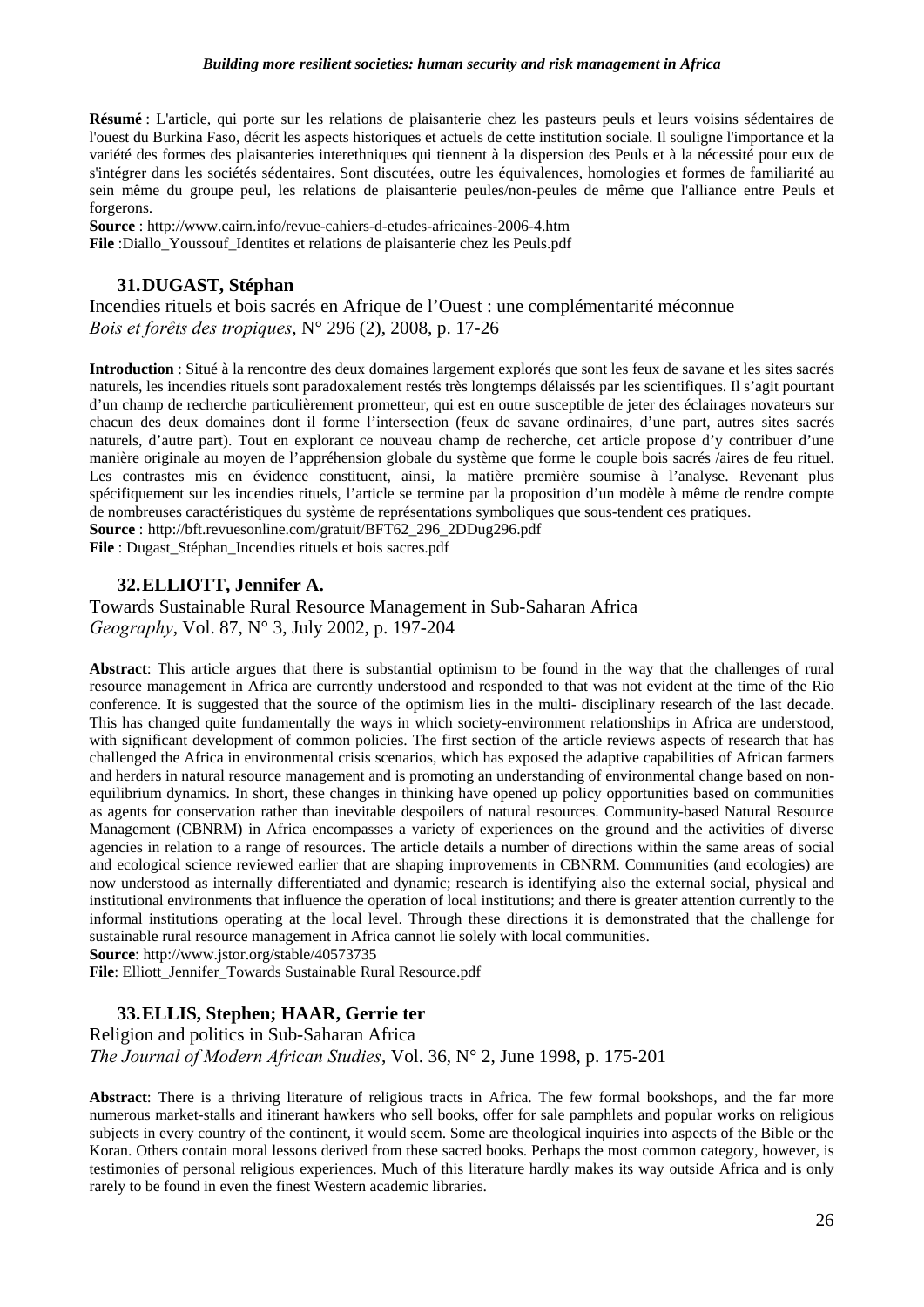#### *Construire des sociétés plus résilientes : sécurité humaine et gestion du risque en Afrique*

The most puzzling genre, at least for anyone educated in modern Western academies of learning, is that of the numerous works on witchcraft and other perceived forms of evil, sometimes in the form of a description of a personal journey into a world of spirits. While many pious works on Christianity on sale in Africa are authored by American evangelicals and published in America, popular books on witchcraft and mystical voyages are almost invariably written by Africans and published locally. Similar material is circulated through churches, sometimes in the form of video recordings. This is also true of African-led churches in the diaspora, among African communities on other continents. It is impossible to know with certainty how many people give any credence to stories like these, but the indications are that very many do so. Not only do pamphlets describing mystical journeys appear to circulate in large numbers, but such accounts may clearly be situated within an older tradition of stories about witchcraft and journeys into the underworld which is to be found in collections of folklore and even in the literature of high culture. Studies of churches and of healers in almost any part of Africa indicate that incidents of perceived witchcraft and of shamanism or neardeath experiences are relatively common, and probably have been for as long as it is possible to trace. Such evidence may be drawn not just from studies of the pentecostal churches which have attracted so much scholarly interest of late, but also of many other sorts of church including African independent congregations, of Muslim communities and of indigenous religious traditions. Thus, the popular literature written by people who claim to have experienced spiritual journeys or to have expert knowledge of witchcraft is not, we believe, an ephemeral genre but rather represents a modern form of an important tradition of mysticism in Africa.

**Source**: http://www.jstor.org/stable/161402

**File**:Ellis\_Stephen\_ Religion and politics in Sub-Saharan Africa.pdf

## **34.ELOWSON, Camilla; MACDERMOTT, Justin**

ECOWAS Capabilities in Peace and Security: A Scoping Study of Progress and Challenges Stockolm: Swedish Defence Research Agency, 2010. – 78 p.

**Abstract**: As part of the Studies in African Security Team's efforts to enhance the understanding of the African Peace and Security Architecture (APSA), this report outlines Economic Community of Western African States' (ECOWAS) structures for peace and security and achievements in this area. It introduces the policies and frameworks guiding peace and security as well as the progress in implementation in this area.

The report focuses on the progress made, track record and challenges ahead for ECOWAS engagement. Some of the inter-state dynamics which affect ECOWAS' commitment to peace and security are reviewed. Specific attention is also given to the current status and challenges ahead for the establishment of the ECOWAS Standby Force.

The report closes with a discussion around the role of external donors which support ECOWAS, and explores their potential role in partnerships related to peace and security with the sub-regional body.

**Source**: http://www.foi.se/ReportFiles/foir\_3114.pdf

**File**: Elowson, Camilla\_ECOWAS Capabilities in Peace and Security.pdf

#### **35.FALL, Abdou ; SOUAREM, Issaka K. ; ZOUNMENOU, David**

Rapport sur la sécurité humaine dans l'espace CEDEAO. Les cas du Bénin, du Burkina Faso, de la Guinée et du Togo

Institute for Security Studies, 2012.-18 p.

**Résumé** : Mais bien avant cette popularisation du terme par le rapport du Pnud, des chercheurs universitaires l'avaient abordé sous des noms différents.

C'est le cas, par exemple, du sociologue norvégien, Johan Galtung qui, en 1969 déjà, utilisait le concept de « paix positive », entendue comme l'absence de violence structurelle, où la justice sociale règne et où le bien-être des individus prime sur les intérêts militaires de l'État.

Nous trouvons la même déclinaison chez John Burton avec sa théorie des « besoins humains » dans laquelle il soutient que la plupart des conflits armés sont causés par la privation des besoins humains individuels, contraignant les personnes privées à lutter pour leur bien-être (sinon leur survie) et la justice sociale.

Dans la présente étude, le concept est fondé sur ces définitions et est employé pour signifier non seulement la sécurité publique (celle concernée par la protection de l'État, car elle est aussi importante), mais aussi la protection physique et morale des individus, y compris leur protection des menaces provenant des organes ou agents de l'État.

Entendue ainsi, la sécurité humaine constitue aujourd'hui un des défis majeurs auxquels sont confrontées la plupart des régions du monde. L'Afrique de l'Ouest n'échappe pas à cette réalité, elle qui a « acquis la réputation peu enviable de véritable théâtre de conflits violents, de l'instabilité politique et de l'implosion des États ». Mais il faut dire dans le même temps que durant cette dernière décennie, les choses ont avantageusement évolué sur le continent, en dépit des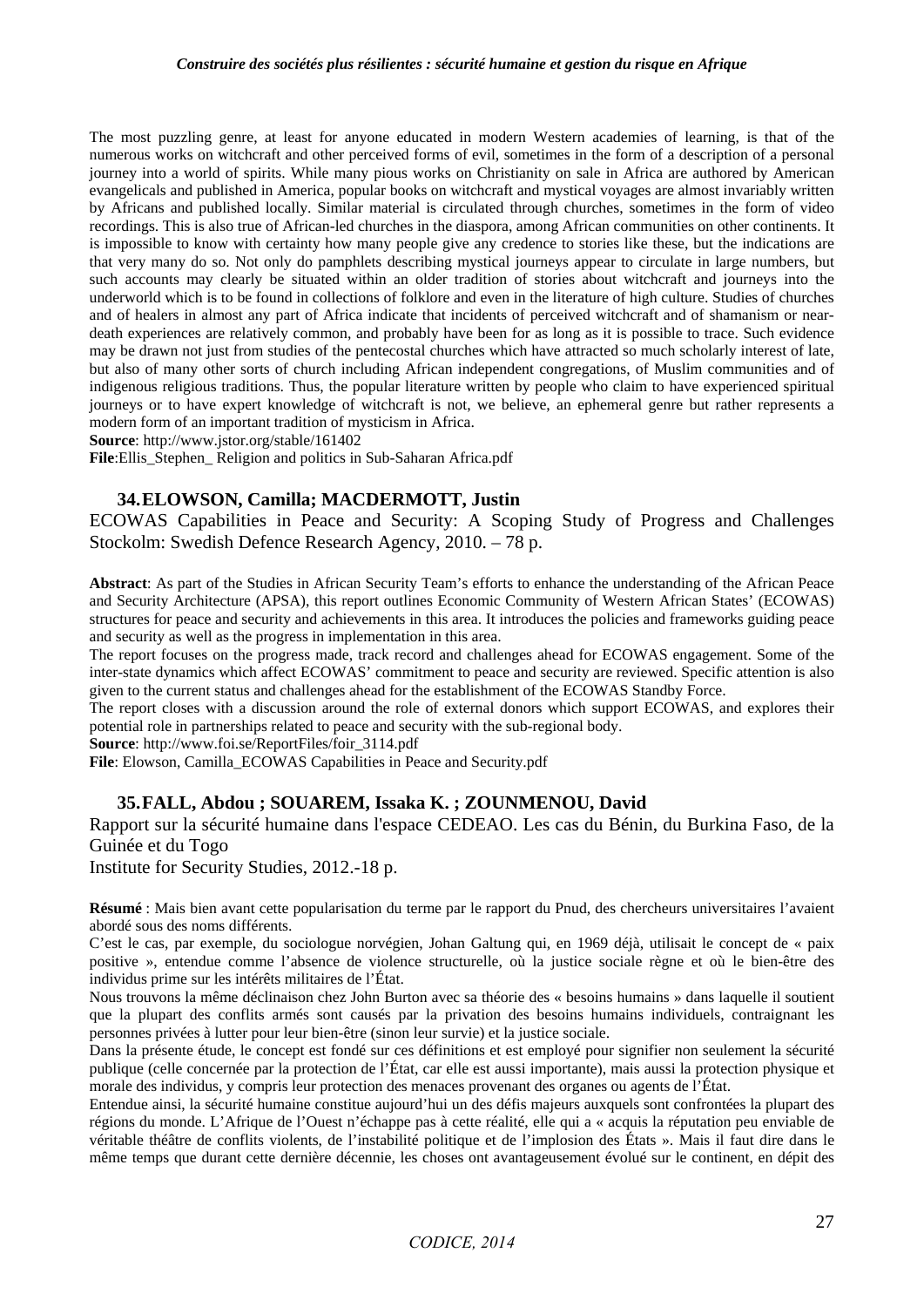reflux ponctuels observés par endroit. Des exemples de transitions démocratiques réussies se démultiplient, ou encore de pays sortis de l'ornière de la guerre civile.

Au total, si la démocratie vacille par endroit, elle s'enracine dans d'autres ou connait des embellies après des périodes sombres, grâce entre autre à une société civile de plus en plus vigoureuse et une conscience citoyenne de plus en plus aguerrie.

Ainsi, nonobstant quelques tensions et violences électorales dans quelques autres pays, on peut mettre en exergue le dénouement de la crise post-électorale ivoirienne et les processus électoraux au Bénin, au Cap Vert, au Niger et au Nigeria qui témoignent des avancées démocratiques observées en cette année 2011.

**Source**: http://reliefweb.int/sites/reliefweb.int/files/resources/9Mars2012ECOWAS.pdf

**File**: Fall\_Abdou\_Rapport sur la sécurité humaine.pdf

## **36.FAY, Claude**

Sang, lait, distance et plaisanterie : Articulations et « assèchements » des alliances au Maasina (Mali)

*Cahiers d'études africaines*, N° 184 (4), 2006, p. 755-778

**Résumé** : Les relations plaisantes se pratiquent au Maasina d'une part entre groupes ayant contracté un pacte de confiance (hoolaare), forme locale des alliances dites cathartiques, d'autre part entre groupes ou individus en relation de cousinage. Elles semblent constituer, avec l'insulte, l'évitement, le quémandage ou les dons réciproques, un ensemble de marqueurs dans un système plus général de distribution d'identités collectives (notamment ethniques) contraposées. Ce système opère entre les deux pôles articulés de la disjonction (ou dissimilation) et de la consubstantialisation (par le sang et le lait) des groupes concernés et semble très orienté par la dimension territoriale. On examine comment ces marqueurs peuvent glisser et les frontières se déplacer dans l'histoire des relations intergroupes, et la façon dont les modèles relationnels sont occultés, euphémisés ou manipulés dans le cadre des reformulations contemporaines des paradigmes du pouvoir et de la propriété.

**Source** : http://www.cairn.info/revue-cahiers-d-etudes-africaines-2006-4.htm **File** : Fay\_Claude\_Sang lait distance et plaisanterie.pdf

# **37.FÖRCH, Wiebke**

Community Resilience in Drylands and Implications for Local Development in Tigray, Ethiopia University of Arizona, Faculty of the Graduate Interdisciplinary Programme in Arid Land Resource Sciences, Graduate College, 2012. -365 p. PhD Thesis

**Abstract:** Progress in human development is threatened by the complexities of global environmental change – a defining challenge of our time. Appropriate societal responses are needed to address disturbances and increasing vulnerability of social-ecological systems. This changing context calls current development thinking into question and requires new approaches, policies, and tools to cope with growing uncertainty. With a focus on capacities instead of vulnerabilities, an approach is needed emphasizing the role of communities in planning interventions and strengthening community resilience.

This research draws on vulnerability, social-ecological systems and drylands development theory to advance an integrated understanding of resilience at community level and its role towards sustainable development.

To develop a general approach for development actors to characterize a community's resilience and plan locally targeted interventions is the overall objective of this research. A participatory approach towards defining and assessing community resilience forms the basis, as it is assumed this would enable development actors to more efficiently address development concerns and empower communities to strengthen their resilience. Underlying factors that determine community resilience in selected dryland communities in Tigray, northeastern Ethiopia are identified. Here, most of the population depends on subsistence agriculture, while food insecurity and poverty persist despite concerted regional development efforts.

This research compares and consolidates local perceptions of determinants of community resilience that form the basis for guidelines towards a methodological framework for determining levels of community resilience in Tigray. The guidelines were used to compare levels of community resilience of communities, with implications for operationalizing community resilience in the context of drylands development practice.

Findings reflect the importance of recognizing that resilience is not about maintaining a status quo, but about addressing how societies can develop in a changing environment. Prominence of resilience thinking can promote a development practice better suited to address the challenges and opportunities that changes create for poor dryland communities. Resilience thinking does not provide quick solutions, but contributes a long-term, multi-dimensional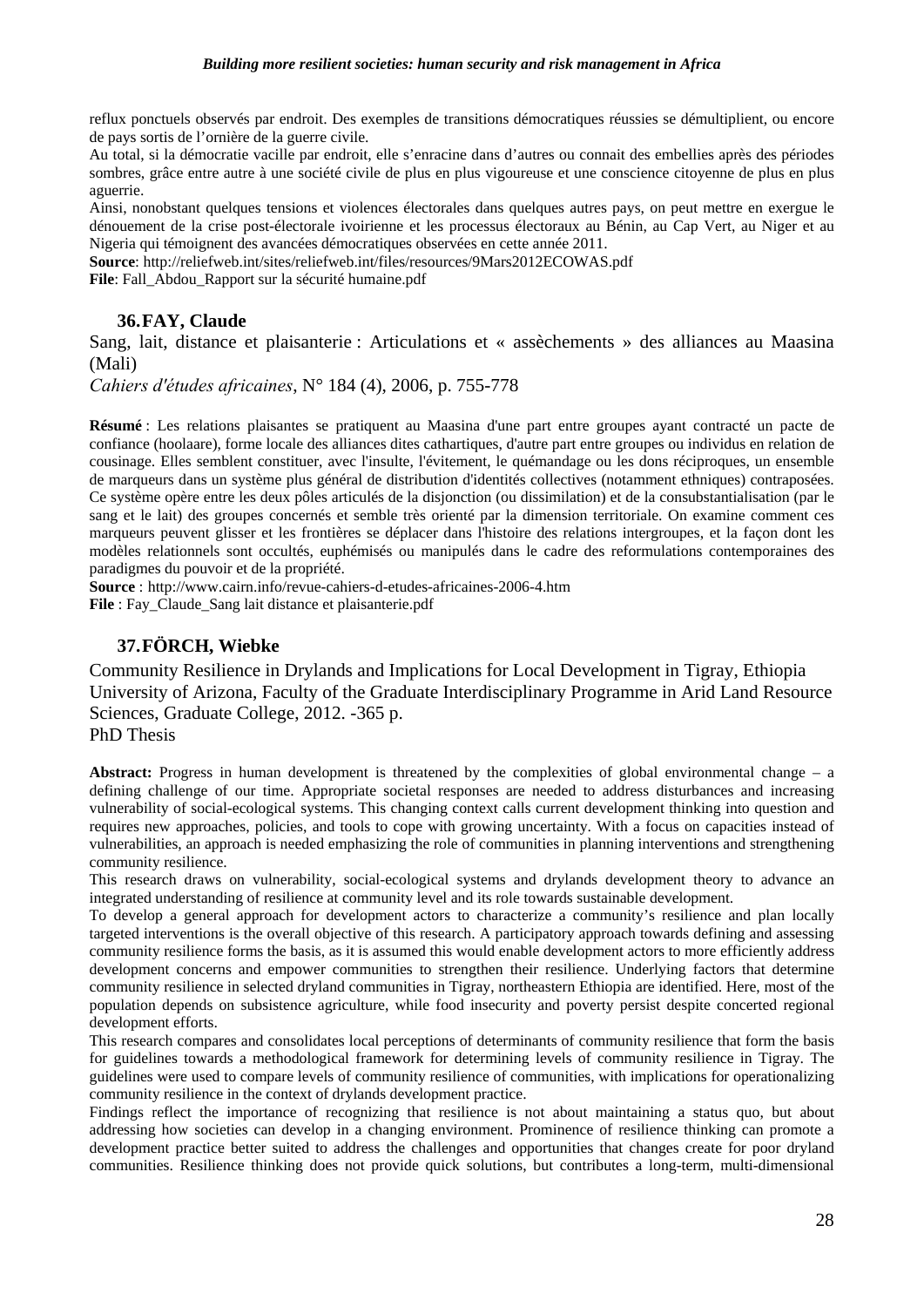perspective of building capacities for improved responses to current needs and future change. Resilience is not a solution in itself but can contribute towards developing more resilient trajectories for drylands development. **Source:** http://arizona.openrepository.com/arizona/bitstream/10150/265354/1/azu\_etd\_12426\_sip1\_m.pdf http://arizona.openrepository.com/arizona/handle/10150/265354 http://hdl.handle.net/10150/265354 File: azu etd 12426 sip1 m.pdf

# **38.FRANSSEN, Jean-Marc**

Contributions à la modélisation des incendies et de leurs effets sur les bâtiments Liège : Université de Liège, 1997. – 443 p. *Thèse présentée en vue de l'obtention du grade d'Agrégé de l'Enseignement Supérieur* 

**Introduction** : Depuis des temps immémoriaux, le feu, ce dégagement simultané de chaleur, de lumière et de flamme, a été pour l'espèce humaine un allié des plus précieux. C'est le rire, dit-on, qui est le propre de l'homme. Effectivement, le rire n'appartient qu'à lui et on peut imaginer qu'une certaine dose d'humour ait pu aider nos lointains ancêtres à supporter la condition qui était la leur à l'aube de la civilisation. Qui pourra jamais savoir ?

Ce dont on peut être certain, c'est que, pour éloigner les bêtes féroces avec lesquelles l'homme était en concurrence, le rire n'a pas dû se révéler d'un grand secours. La maîtrise du feu, par contre, dont l'homo sapiens avait l'apanage, a probablement joué un rôle important dans la survie de ce mammifère de l'ordre des primates. Car l'animal craint le feu et, par transitivité, il a appris à craindre l'homme…

**Source** : http://orbi.ulg.ac.be/bitstream/2268/13644/1/1997%20Thesis%20Franssen%20V2010.pdf **File** : Franssen\_Jean-Marc\_Contributions à la modelisation des incendies.pdf

#### **39.FRANCIS, David J.**

Peacekeeping in a Bad Neighborhood: The Economic Community of West African States (ECOWAS) in Peace and Security, West Africa

**Abstract**: Is there any role for regional organisations in the maintenance of international peace and security and if so, how effective are they? This question has polarized the debate on the role and potential contribution of regional intergovernmental collective security organisations in the maintenance of international peace and security in the post-Cold War period. Some scholars argue that regional organisations play only a limited role and that even when they do so, it is often in pursuit of their political or strategic self-interests. On the other hand, some academics and policy practitioners are of the view that regional organisations not only have a role to play but have emerged as a viable framework for the maintenance of regional peace and security. In the process, they have 'rescued' the global institution, the United Nations, in its mandate to maintain international peace and security. The case of the West African peacekeeping and conflict stabilization interventions and regional deployments have been cited as a reflection of this development, despite its many problems and challenges. If this is the case, what has been the role and contribution of ECOWAS (the Economic Community of West African States) integration in regional peace, security, conflict prevention, management and resolution?

**Source**: www.ajol.info/index.php/ajcr/article/download/52180/40806 **File**: Francis\_David\_J\_Peacekeeping in a Bad Neighbouhood.pdf

# **40.FROMAGEOT, Audrey; CECCHI, Philippe; PARENT, Florence; COPPIETERS, Yves**

Ruptures économiques sans ruptures sociales: le maraîchage et la santé des paysanneries sénoufo entre résilience et vulnérabilité = Economic ruptures without social break downs:market-gardening and people's health in the Senoufo countryside, between resilience and vulnerability *Annales de Géographie*, 115e Année, N° 647, janvier-février 2006, p. 49-68

**Résumé** : Dans les années 1990, la généralisation du maraîchage à des fins commerciales dans les savanes sénoufo du nord de la Côte-d'Ivoire et de l'ouest du Burkina Faso vérifie les capacités des sociétés rurales à surmonter de nouvelles incertitudes. Pratiqué pendant la saison sèche par des exploitants individuels, le maraîchage participe à la multiplication et à la diversification des activités personnelles rémunératrices. Il est majoritairement investi par les cadets de famille: les femmes et les jeunes hommes. Leurs revenus personnels et la baisse des budgets familiaux entraînent une nouvelle donne des rôles individuels dans la prise en charge de dépenses collectives, en particulier de santé qui ne sont plus assurées exclusivement par les responsables familiaux. Ces transformations à la fois agricoles, économiques et sociales engagent une réflexion sur la notion de résidence, d'usage croissant dans les sciences sociales. L'analyse fine des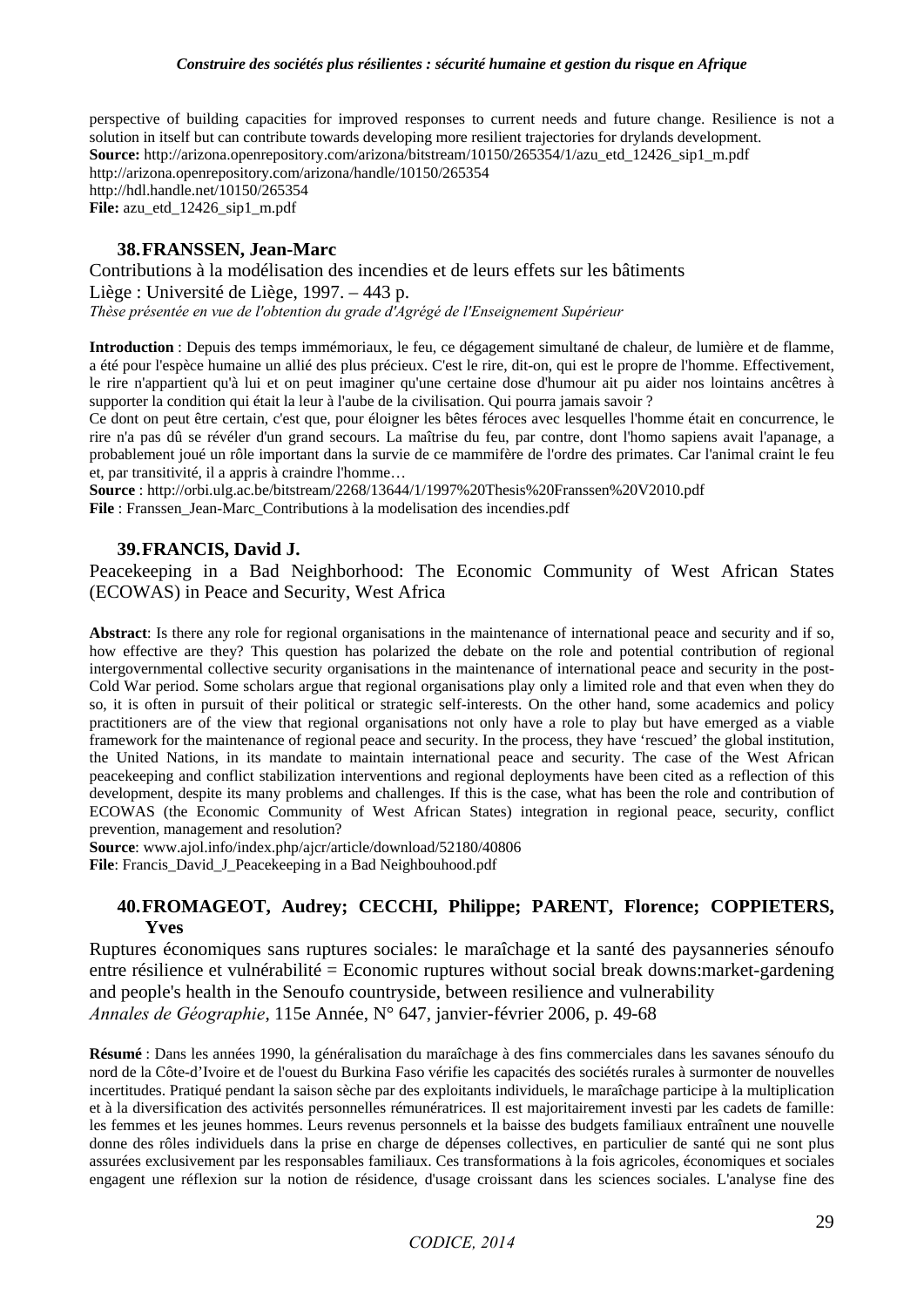pratiques des acteurs souligne l'intérêt de renouveler les notions fréquemment opposées de résidence et de vulnérabilité. Il en est proposé une acception élargie, relative et combinée, pour saisir les nouveaux enjeux des mutations des sociétés et des espaces ruraux en Afrique de l'ouest.

**Abstract**: The generalization of market-gardening that occurred in the Senoufo savannahs of the North of the Ivory Coast and the West of the Burkina Faso in the 1990s, has confirmed the rural societies' ability to overcome uncertainties. Practiced by individual farmers during the dry season, market-gardening activities take part in a multiplication and diversification process of personal profit-making. It is mainly practiced by women and young men, who do not occupy the leading parts in their respective families. In the context of a diminished family revenue, their incomes have radically changed individual involvements in the collective expenses, especially in health care, which family leaders are no longer exclusively in charge. Such transformations, concerning not only agriculture but also the economy and the society in general, have triggered a reflection on the notion of resilience, increasingly used in the social sciences. A detailed analysis of the various practices of market-gardening enhances the interest of considering anew the often opposed notions of resilience and vulnerability. More extensive and complex meanings are needed to embrace the new issues at stake in the mutation of rural societies and spaces in West Africa.

**Source** : http://www.jstor.org/stable/23456667

**File** : Fromageot, Audrey\_Ruptures economiques sans ruptures sociales.pdf

#### **41.FULANI, Shuaibu Ahmed**

The New World Order and the Prospects for Peace and Security in Africa *Pakistan Horizon*, Vol. 45, N° 2, April 1992, p. 35-68

**Introduction**: To those of us who were not opportuned to be real actors, or observers: passive or active, on the international political and strategic theatre, which is a product of the 'past' years of the European conquest of the world, followed by the ensuing conflict of interest, rivalry, domination, competition, crisis and suspicion, culminating in the planning and execution of the first (1914-1918) and second (1938-1945) world wars, the discovery of the Berlin Wall (1961-1989) would remain an indelible 'mind-shocker', and a classical example of the defence of ideological and strategic interest. In other words, it was a real case of the extent to which men could and are willing to pursue, at great costs, the dictates of their minds regardless of the social, political and strategic implications for world peace and international security.1 The inherited intra-European socio-political climate with its 'wet towel' spill-over effects on other nations of the world is what formed the rather strategic connotation of the expression 'world order' coined to lend credibility to the control and actions of the then imperial powers over an 'unstructured' planet, later to be structured and dominated, for almost half a century, by the two world super powers: the United States of America (USA) and the defunct Union of Soviet Socialist Republics (USSR).

**Source**: http://www.jstor.org/stable/pdfplus/41394596.pdf **File**: Fulani\_Shuaibu Ahmed\_The New World Order.pdf

#### **42.GALVAN, Dennis**

# Joking Kinship As A Syncretic Institution *Cahiers d'études africaines*, N° 184 (4), 2006, p. 809-834

**Résume** : En s'appuyant sur l'examen empirique des relations à plaisanterie dans un groupe de villages serer au Sénégal et chez les migrants de Dakar, cet article parvient à trois conclusions. Premièrement, la parenté à plaisanterie est mieux comprise à travers la théorie sociale pragmatiste et constructiviste en termes de syncrétisme institutionnel, processus qui consiste à désassembler les institutions dérivées d'une origine multiple afin de mettre ensemble de nouvelles structures recombinantes. Deuxièmement, concevoir la parenté à plaisanterie en termes de syncrétisme déstabilise fondamentalement les efforts visant à l'utiliser comme une variable indépendante pour justifier la coopération ethnique et la construction de la nation. Malgré cela, une version limitée et modifiée de l'analyse positiviste est possible à la lumière du syncrétisme. Enfin, le syncrétisme institutionnel permet d'éloigner la discussion de la parenté à plaisanterie des stériles débats primordialistes-instrumentalistes et universalisme-particularisme pour s'orienter vers une anthropologie politique plus solide des compréhensions changeantes et des déploiements divers des éléments de la culture soi-disant "traditionnelle".

**Source** : http://www.cairn.info/revue-cahiers-d-etudes-africaines-2006-4.htm **File**: Dennis Galvan\_Joking Kinship As A Syncretic Institution.pdf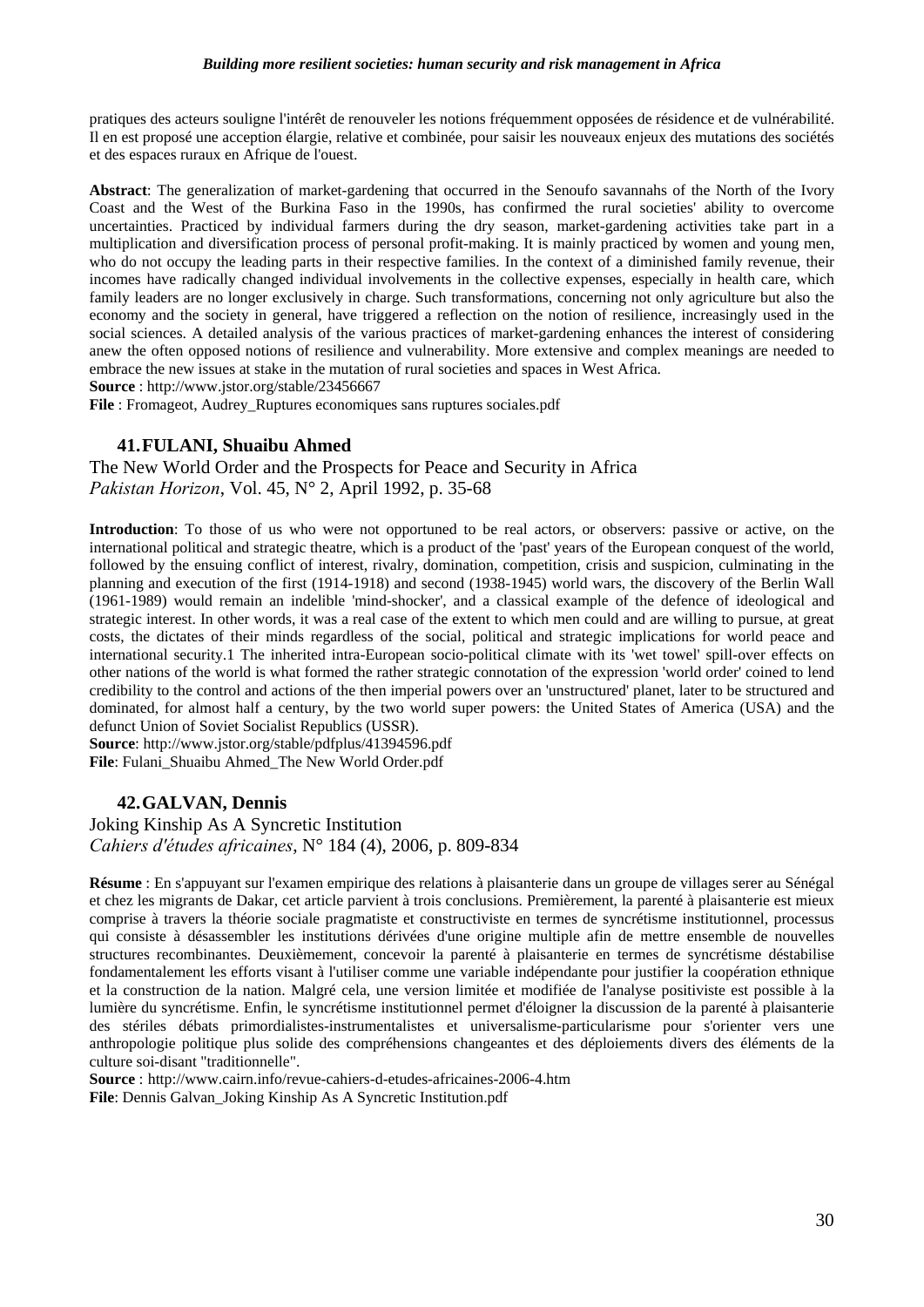## **43.GAWAYA, Rose**

Investing in Women Farmers to Eliminate Food Insecurity in Southern Africa: Policy-Related Research from Mozambique

*Gender and Development*, Vol. 16, N° 1, March 2008, p. 147-159

**Abstract**: About 70 per cent of the population in Southern Africa depends on agriculture as the main source of food, income, and employment. Women produce an estimated 70 per cent of the food in the region. Recent studies have pointed to governments' failure to invest in women farmers as one of the major contributing factors to food insecurity in Southern Africa (Drimmie and Mousseaux 2004). This article shares the findings of some Oxfam GB research, conducted in 2006, into government policy towards women farmers in Southern Africa. It focuses on Mozambique. **Source**: http://www.jstor.org/stable/20461255

**File**: Gawaya\_Rose\_Investing in Women Farmers to Eliminate Food Insecurity.pdf

## **44. GOUCHA, Moufida; CILLIERS, Jakkie, eds**

Peace, Human Security and Conflict Prevention in Africa: Proceedings of the UNESCO-ISS Expert Meeting held in Pretoria, South Africa, 23-24 July 2001 Pretoria: Institute for Security Studies, 2001. – 115 p. ISBN 1-919913-06-8 **Source:** http://unesdoc.unesco.org/images/0012/001249/124996e.pdf **File:** 124996e.pdf

# **45.HADLEY, C; TEGEGN, A; TESSEMA, F.; COWAN, J A; ASEFA, M.; GALEA, S.**

Food Insecurity, Stressful Life Events and Symptoms of Anxiety and Depression in East Africa: Evidence from the Gilgel Gibe Growth and Development Study

*Journal of Epidemiology and Community Health,* Vol. 62, N° 11, November 2008, p. 980-986

**Abstract**: Objectives: Common mental disorders are a major contributor to the burden of disease in developing countries. An assessment was carried out of whether food insecurity and exposure to stressful life events, two common features of life in sub-Saharan Africa (SSA), are associated with symptoms of mental disorders among adults. Methods: The Gilgel Gibe Growth and Development Study (GGGDS) is an ongoing cohort study in rural Ethiopia. Participants of the GGGDS were randomly selected from households from a complete census of persons living in the area. The Hopkins Symptom Checklist and the Harvard Trauma Questionnaire were used to assess anxiety and depression and post-traumatic stress symptoms. Results: Among 902 adult participants, food insecurity, stressful life events and symptoms of common mental disorders were highly prevalent. In separate multivariate models adjusting for potential confounders, food insecurity and stressful life events were independently associated with high symptoms of depression, anxiety and post-traumatic stress. Conclusions: Potentially modifiable Stressors may influence variation in common mental disorders in Ethiopia, and SSA more generally. These findings suggest that the negative effects of food insecurity extend beyond nutritional outcomes and that interventions that promote food security may also positively influence adult mental health in the region.

**Source**: http://www.jstor.org/stable/20720863 File: Hadley C\_Food insecurity, stressful life events.pdf

# **46.HAMNETT, Stephen**

Vulnerable and Resilient Cities *Built Environment*, Vol. 32, N° 4, 2006, p. 348-353 **Source**: http://www.jstor.org/stable/23289509 **File**: Hamnett\_Stephen\_Vulnerable and Resilient Cities.pdf

## **47.HARDY, Jacques**

L'Agence du médicament : un nouvel outil au service de la sécurité sanitaire *La Revue administrative*, 46e Année, N° 274, juillet- août 1993, p. 382-387

**Introduction** : La politique du médicament mêle en proportions variables, selon les époques, des impératifs sanitaires, financiers et industriels. Les pouvoirs publics sont, en effet, simultanément comptables de la sécurité des consommateurs, de l'équilibre des comptes sociaux de la Nation et des possibilités de développement de l'industrie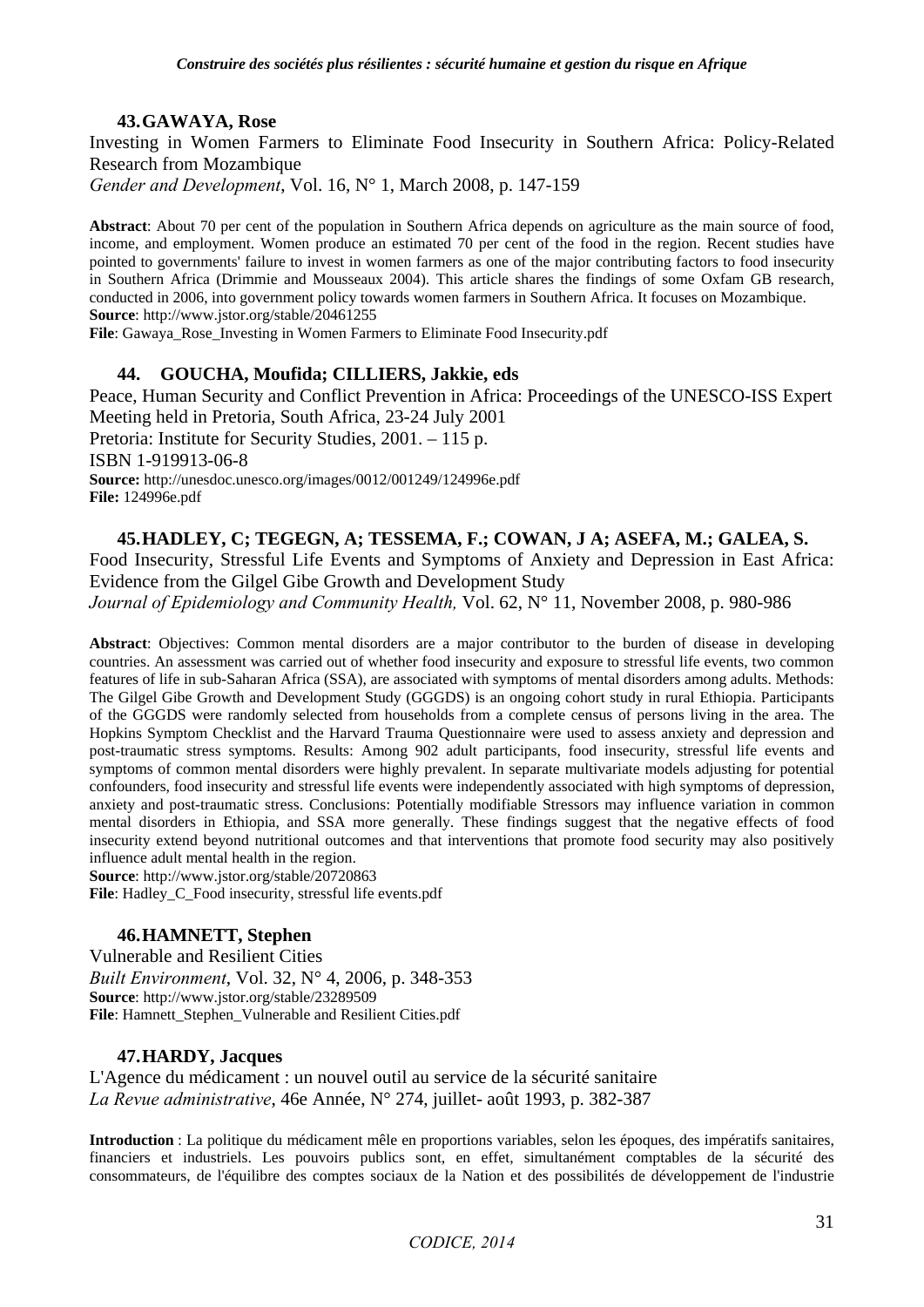#### *Building more resilient societies: human security and risk management in Africa*

pharmaceutique française. Or, tous ces objectifs et notamment les deux derniers, ne sont pas forcément compatibles. Comment réduire le coût de la consommation médicamenteuse sans porter préjudice à l'industrie ? Comment permettre à cette dernière de mettre sur le marché des substances nouvelles plus efficaces alors qu'elles sont, presque toujours, beaucoup plus coûteuses et risquent donc de creuser un peu plus encore le déficit de l'assurance-maladie (1) ? En déposant à l'automne 1991 un projet de loi "relatif à l'Agence du médicament et à la régulation des dépenses de médicaments pris en charge par les régimes obligatoires de l'assurance-maladie", le gouvernement entendait apporter des réponses à toutes ces questions (2). Le texte visait, en effet, simultanément, à mieux garantir la sécurité des consommateurs, en créant un nouvel outil d'homologation des nouvelles spécialités pharmaceutiques, et à réguler les dépenses dans le cadre d'une relation contractuelle entre fabricants et pouvoirs publics, portant sur les prix et les volumes commercialisés. Le premier objectif était mis à la charge de l'Agence du médicament, le second devait incomber à un Haut-comité du médicament…

**Source**: http://www.jstor.org/stable/40769828

**File**: Hardy\_Jacques\_L\_Agence du médicament.pdf

## **48.HILSON, Gavin**

The Environmental Impact of Small-Scale Gold Mining in Ghana: Identifying Problems and Possible Solutions

*The Geographical Journal*, Vol. 168, N° 1, March., 2002, p. 57-72

**Abstract**: This paper examines the environmental impacts of small-scale gold mining in Ghana, and prescribes a series of recommendations for improving environmental performance in the industry. Since the enactment of the Small Scale Gold Mining Law in 1989, which effectively legalized small-scale gold mining in the country, industrial operations, collectively, have made important contributions to national gold output, foreign exchange earnings and employment. Accompanying this pattern of socio-economic growth, however, have been increased environmental complications namely, mercury pollution and land degradation. The Ghanaian Minerals Commission has been burdened with most of the jurisdictional responsibilities related to small-scale mining, but with a staff of only 35-40 people working with a pool of highly obsolete research resources, it is clearly incapable of facilitating sufficient environmental improvement on its own. It is concluded that marked environmental improvements can only be achieved if: (1) assistance is provided to the Minerals Commission from local governmental bodies and academic units; (2) industry-specific environmental management tools and strategies are designed and implemented; (3) concerted effort is made to prospect for deposits suitable for small-scale gold mining, a key to preventing unnecessary exploration; and (4) a nation-wide industrial mercury study is commissioned, and a mercury retorting programme is implemented.

**Source**: http://www.jstor.org/stable/3451222

**File** : Hilson\_Gavin\_The Environmental Impact of Small-Scale Gold Mining.pdf

## **49.HOLLING C. S.**

Resilience and Stability of Ecological Systems *Annual Review of Ecology and Systematics*, Vol. 4, 1973, p. 1-23

**Introduction**: Individuals die, populations disappear, and species become extinct. That is one view of the world. But another view of the world concentrates not so much on presence or absence as upon the numbers of organisms and the degree of constancy of their numbers. These are two very different ways of viewing the behavior of systems and the usefulness of the view depends very much on the properties of the system concerned. If we are examining a particular device designed by the engineer to perform specific tasks under a rather narrow range of predictable external conditions, we are likely to be more concerned with consistent no variable performance in which slight departures from the performance goal are immediately counteracted. A quantitative view of the behavior of the system is, therefore, essential. With attention focused upon achieving constancy, the critical events seem to be the amplitude and frequency of oscillations. But if we are dealing with a system pro- foundly affected by changes external to it, and continually confronted by the unexpected, the constancy of its behavior becomes less important than the persistence of the relationships. Attention shifts, therefore, to the qualitative and to questions of existence or not… **Source**: http://www.jstor.org/stable/2096802

File: Holling C.S. Resilience and Stability of Ecological Systems.pdf

# **50.HOLLING C. S.**

Surprise for Science, Resilience for Ecosystems, and Incentives for People *Ecological Applications*, Vol. 6, N° 3, August 1996, p. 733-735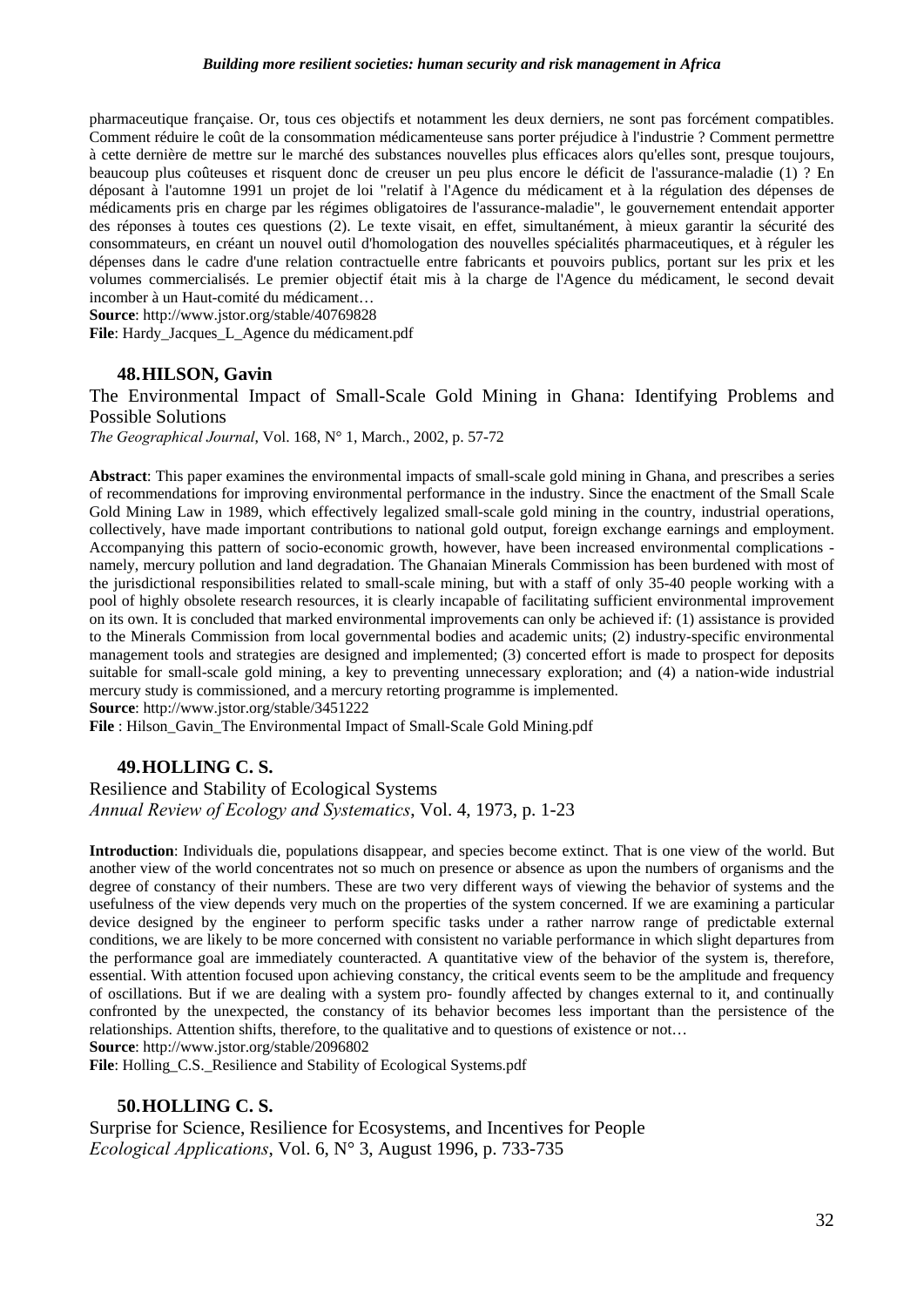#### *Construire des sociétés plus résilientes : sécurité humaine et gestion du risque en Afrique*

**Introduction**: It is an open question whether ecosystem management will become a passing fad, an expansion of existing rigid bureaucratic procedures, or a sustaining foundation for learning to deal with the interactions between people, nature, and economic activities. The report of the Ecological Society of America Committee on the Scientific Basis for Ecosystem Management makes a major contribution to the very best of those possibilities. Here I will comment on three consequences that flow from their conclusions-consequences for the kind of science, theory, and practice needed.

**Source**: http://www.jstor.org/stable/2269475

**File**: Holling\_C.S.\_Surprise for Science Resilience for Ecosystems.pdf

## **51.HOLLING C. S.**

Understanding the Complexity of Economic, Ecological, and Social Systems *Ecosystems*, Vol. 4, No. 5, August 2001, p. 390-405

**Abstract**: Hierarchies and adaptive cycles comprise the basis of ecosystems and social-ecological systems across scales. Together they form a panarchy. The panarchy describes how a healthy system can invent and experiment, benefiting from inventions that create opportunity while being kept safe from those that destabilize because of their nature or excessive exuberance. Each level is allowed to operate at its own pace, protected from above by slower, larger levels but invigorated from below by faster, smaller cycles of innovation. The whole panarchy is therefore both creative and conserving. The interactions between cycles in a panarchy combine learning with continuity. An analysis of this process helps to clarify the meaning of "sustainable development." Sustainability is the capacity to create, test, and maintain adaptive capability. Development is the process of creating, testing, and maintaining opportunity. The phrase that combines the two, "sustainable development," thus refers to the goal of fostering adaptive capabilities and creating opportunities. It is therefore not an oxymoron but a term that de- scribes a logical partnership.

**Source**: http://www.jstor.org/stable/3658800

**File** : Holling\_C.S.\_Understanding the Complexity of Economic.pdf

## **52.HOLLING C. S.; FOLKE, Carl; CARPENTER, Steve; ELMQVIST, Thomas; GUNDERSON, Lance; WALKER, Brian**

Resilience and Sustainable Development: Building Adaptive Capacity in a World of Transformations

*Ambio*, Vol. 31, N° 5, August 2002, p. 437-440

**Abstract**: Emerging recognition of two fundamental errors under- pinning past polices for natural resource issues heralds awareness of the need for a worldwide fundamental change in thinking and in practice of environmental management. The first error has been an implicit assumption that ecosystem responses to human use are linear, predictable and controllable. The second has been an assumption that human and natural systems can be treated independently. However, evidence that has been accumulating in diverse regions all over the world suggests that natural and social systems behave in nonlinear ways, exhibit marked thresholds in their dynamics, and thai socialecological systems act as strongly coupled, complex and evolving integrated systems. This article is a summary of a report prepared on behalf of the Environmental Advisory Council to the Swedish Government, as input to the process of the World Summit on Sustainable Development (WSSD) in Johannesburg, South Africa in 26 August 4 September 2002. We use the concept of resilience-the capacity to buffer change, learn and develop- as a framework for understanding how to sustain and enhance adaptive capacity in a complex world of rapid transformations. Two useful tools for resilience-building in social-ecological systems are structured scenarios and active adaptive management. These tools require and facilitate a social context with flexible and open institutions and multi-level governance systems that allow for learning and increase adaptive capacity without foreclosing future development options. **Source**: http://www.jstor.org/stable/4315276

File : Holling C.S. Resilience and Sustainable Development.pdf

# **53.HSU, Lee-Nah**

Building Dynamic Democratic Governance and HIV-Resilient Societies Bangkok: Building Regional HIV Resilience, UNDP South East Asia HIV and Development Programme, February 2004. – 70 p. *This paper was written in fulfilment of the Democratic Governance Fellowship Programme 2003 and was presented at the Oslo Governance Centre in Norway on 3 November 2003*  **Source:** http://www.hivpolicy.org/Library/HPP000059.pdf

**File:** HPP000059.pdf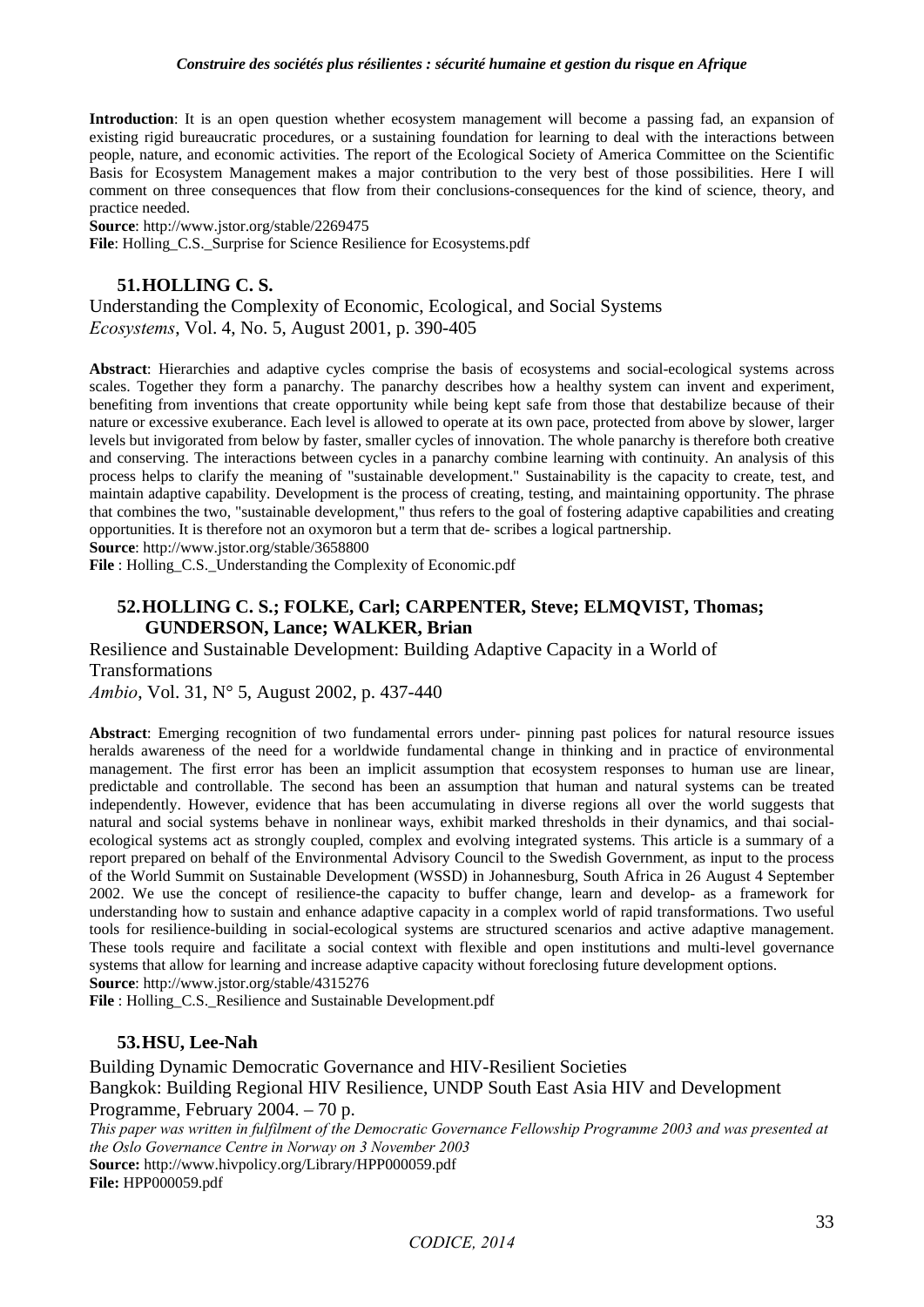## **54.HUMAN SECURITY REPORT PROJECT**

Sexual Violence, Education and War: Beyond the Mainstream Narrative **Source**: http://hsrgroup.org/docs/Publications/HSR2012/2012HumanSecurityReport-FullText-LowRes.pdf **File**: Human Security Report Project\_Sexual Violence Education and War.pdf

## **55.IDA (Washington)**

Operational Approaches and Financing in Fragile States Washington: IDA, 2007. – 48 p.

**Introduction**: At the first meeting of the IDA15 Replenishment negotiations, the IDA Deputies requested that IDA's role in fragile states be addressed as one of the three special themes for the replenishment. Specifically, they asked that the following issues be addressed: "IDA's strategy, instruments and operational response in supporting fragile states; IDA financing for fragile states; and a systematic approach to arrears clearance."4 This paper responds to this request, with the exception of the systematic approach for arrears clearance, which is described in a separate paper.

At the outset, it is worth noting that IDA support for fragile states has been a feature of a number of previous replenishment discussions. IDA Deputies have recommended a number of enhancements to IDA's policies and financing arrangements, based on either lessons from experience or on research. Thus the IDA12 Replenishment report included an authorization of pre-arrears clearance grants to allow IDA to engage earlier in countries in arrears that are emerging from severe conflict. Similarly, the IDA13 Replenishment report introduced a provision for exceptional financing to post-conflict countries and included several grant categories that benefited fragile states. Finally, the IDA14 Replenishment report added a provision for exceptional allocation for countries re-engaging with IDA after a prolonged period and introduced a new grant allocation system based on countries' debt sustainability prospects that provides significant benefits for many fragile states at risk of debt distress. IDA has also worked to address debt sustainability in many fragile states through the Heavily Indebted Poor Country (HIPC) Initiative and the Multilateral Debt Relief Initiative (MDRI)…

**Source**: http://siteresources.worldbank.org/IDA/Resources/IDA15FragileStates.pdf **File**: IDA\_Operational Approaches and Financing in Fragile States.pdf

## **56.IKEDA, Daisaku**

Value Creation for Global Change: Building Resilient and Sustainable Societies: 2014 Peace Proposal

Tokyo: Soka Gakkai International, 2014. – 24 p. **Source:** http://www.nepalsgi.org/wp-includes/proposals/peace\_proposal\_2014.pdf **File:** peace\_proposal\_2014.pdf

# **57.IKEDA, S.; FUKUZONA, T.; SATO, T., eds**

A Better Integrated Management of Disaster Risks: Toward Resilient Society to Emerging Disaster Risks in Mega-Cities Tokyo: TERRAPUB, 2006. – 227 p. ISBN: 978-4-88704-140-0 **Source:** http://www.terrapub.co.jp/e-library/nied/index.html

## **58.INEP ( Nairobi)**

Towards a green economy: Pathways to Sustainable Development and Poverty Eradication Nairobi: INEP, 2011. – 631 p.

**Introduction**: The last two years have seen the idea of a "green economy" float out of its specialist moorings in environmental economics and into the mainstream of policy discourse.

It is found increasingly in the words of heads of state and finance ministers, in the text of G20 communiques, and discussed in the context of sustainable development and poverty eradication.

This recent traction for a green economy concept has no doubt been aided by widespread disillusionment with the prevailing economic paradigm, a sense of fatigue emanating from the many concurrent crises and market failures experienced during the very first decade of the new millennium, including especially the financial and economic crisis of 2008. But at the same time, there is increasing evidence of a way forward, a new economic paradigm – one in which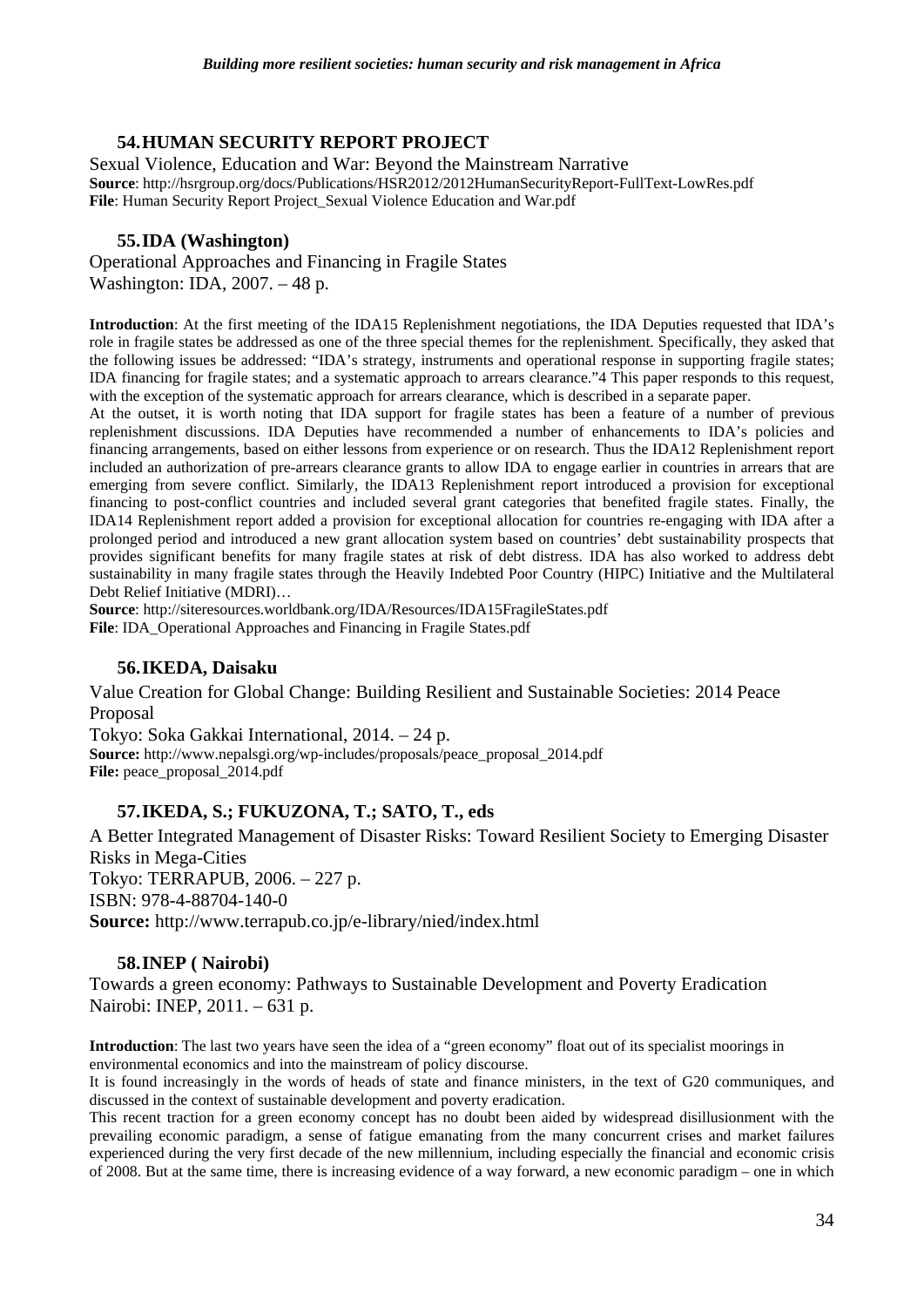material wealth is not delivered perforce at the expense of growing environmental risks, ecological scarcities and social disparities.

Mounting evidence also suggests that transitioning to a green economy has sound economic and social justification. There is a strong case emerging for a redoubling of efforts by both governments as well as the private sector to engage in such an economic transformation. For governments, this would include leveling the playing field for greener products by phasing out antiquated subsidies, reforming policies and providing new incentives, strengthening market infrastructure and market-based mechanisms, redirecting public investment, and greening public procurement.

For the private sector, this would involve understanding and sizing the true opportunity represented by green economy transitions across a number of key sectors, and responding to policy reforms and price signals through higher levels of financing and investment…

**Source**: http://www.unep.org/greeneconomy/Portals/88/documents/ger/ger\_final\_dec\_2011/

Green%20EconomyReport\_Final\_Dec2011.pdf

File: INEP Towards a green economy: Pathways to Sustainable Development and Poverty Eradication.pdf

#### **59.JACKSON, Richard**

New mines for old gold: Ghana's changing mining industry *Geography*, Vol. 77, N° 2, April 1992, p. 175-178

**Introduction**: The gold mining industry of Ghana has a history of perhaps 2,500 years. Its allure was one of the principal reasons for the British desire to control the kingdom of Asante and extend its rule over the whole of what was known in the nineteenth century as the Gold Coast. By far the most productive goldfields both pre-colonially and in the early years of British rule were in the south-west of the country, between Kumasi, seat of the Asante kings, and the ports of Sekondi/Takoradi. Other prospects were scattered more sparsely in the western and northern peripheries of Ghana, but all deposits were located in the Birimian-Tarkwaian system of intensely folded metamorphics and argillaceous sediments. The industry's focal area in the South-west of the country (see Fig. 1), drained by the Tano, Ankobra and Pra/Ofin river systems, also hap- pens to be the wettest area of Ghana and was originally almost entirely covered by rainforest or by semi-deciduous forest. In the last years of the nineteenth century, European mining interests began to develop goldfields around Tarkwa and, in 1895, at Obuasi, home since then of the Ashanti Goldfields Corporation, one of the world's most famous gold operations. In order to better supply these mines, work began in 1901 to construct a rail link between Takoradi/ Sekondi and Kumasi. This link, which incidentally has become enshrined in geography text- books since it engendered the Taaffe-Morrill- Gould model of network development in developing countries, led to further discoveries of minerals. Not only did the access it provided lead to the filing of 4,000 mine concession applications in 1901-2, but the very act of building it revealed new deposits, such as those of manganese at Nsuta. Alluvial gold dredging along the river systems also revealed the presence of alluvial diamonds which were derived from more extensive deposits in the upper reaches of the Prariver system. Bauxite deposits were also uncovered as a by-product of gold exploration, and exploitation of these at Awaso was greatly encouraged by the demands of the aircraft industry during the Second World War. **Source**: http://www.jstor.org/stable/40572166

**File**: Jackson\_Richard\_New mines for old gold.pdf

## **60.JANIN, Pierre ; ÉDOUARD DE SUREMAIN, Charles**

La question alimentaire en Afrique : risque et politisation *Revue Tiers Monde*, T. 46, N° 184, octobre 2005, p. 727-736

**Résumé** : Sans prétendre au comparatisme systématique, ce dossier aborde la gestion des risques alimentaires dans plusieurs pays d'Afrique. Les études font ressortir le décalage entre les intentions initiales des politiques alimentaires, leur concrétisation et les situations locales. Elles soulignent le dépérissement de l'État, le renforcement des réseaux marchands et les initiatives citoyennes et individuelles, qui modifient les relations entre les acteurs du système alimentaire, tout en pointant la pluralité de leurs perceptions, usages et cadres normatifs. Sont ainsi posés les jalons d'une réflexion qui envisage les relations entre cadres théoriques, modèles de développement et jeux d'acteurs. **Source**: http://www.jstor.org/stable/23594254

**File** : Janin\_Pierre\_La question alimentaire en Afrique.pdf

#### **61.Japan National Committee for Pacific Economic Cooperation (JANCPEC)**

Towards a More Resilient Society: Lessons from Economic Crises: Report of the Social Resilience Project

Tokyo: Japan Institute of International Affairs, 2010. – 358 p.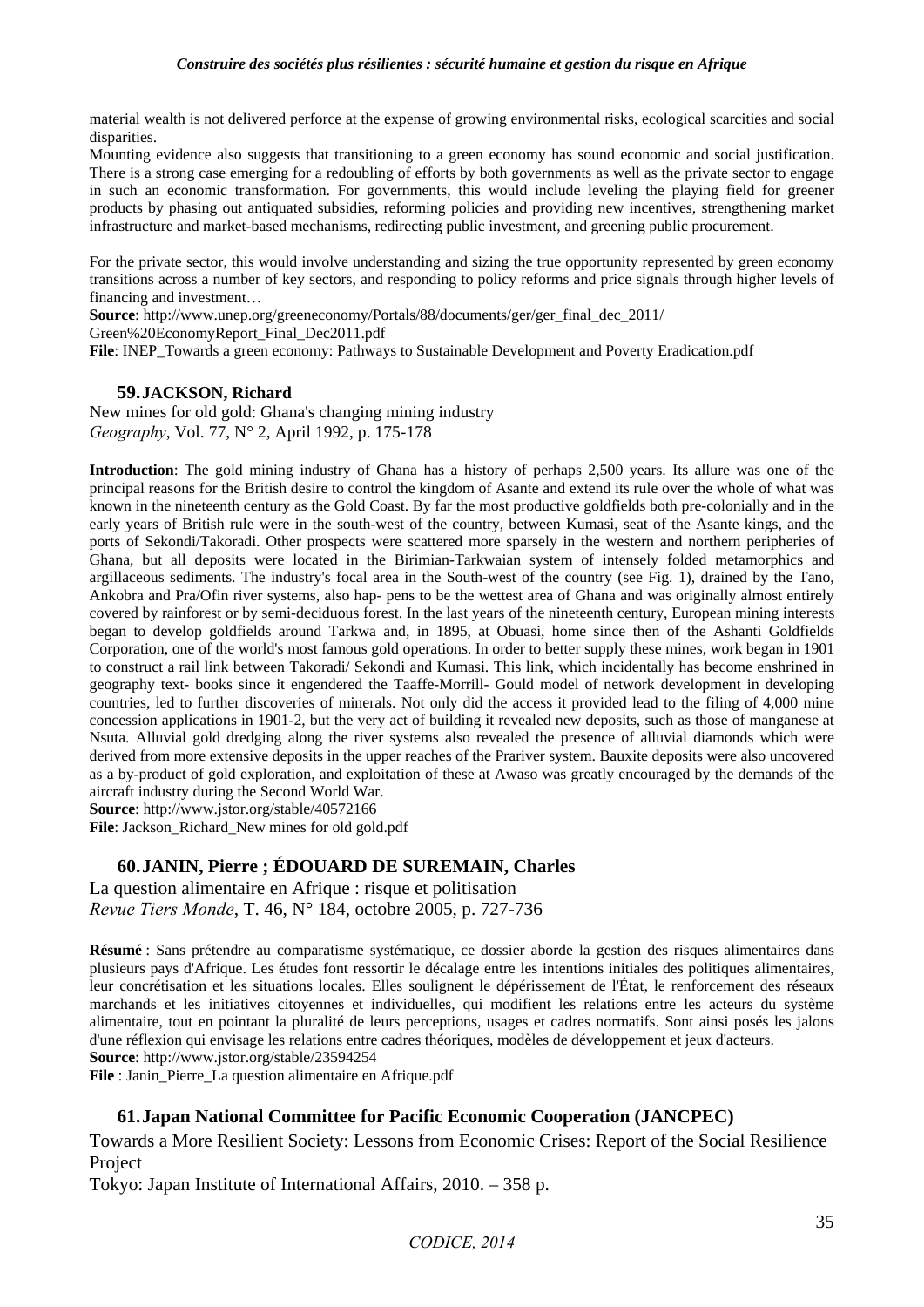ISBN: 978-4-8193-0210-4 **Source**: http://www.pecc.org/resources/macroeconomics-1/1544-towards-a-more-resilient-society-lessonsfrom-economic-crises/file **File:** Social-Resilience-Report-2010.pdf

# **62.KALDOR, Mary; MARCOUX, Sonia**

La sécurité humaine : un concept pertinent ? *Politique étrangère*, Vol. 71, N° 4, Hiver 2006, p. 901-914

**Introduction**: Les menaces imaginables et le sens social de la guerre connaissent depuis quelques années de profondes modifications. Dans ce nouvel environnement, on peut seulement proposer des stratégies anciennes modernisées par la technologie. Il faut promouvoir un concept de sécurité humaine privilégiant la sécurité des individus et des communautés sur les intérêts des États. Un tel concept ne peut être dissocié d'une stratégie de développement qui, elle aussi, crée de la sécurité.

**Source**: http://www.jstor.org/stable/42716375

**File**: Kaldor\_Mary\_La sécurité humaine : un concept pertinent.pdf

#### **63.KASCHULA, S. A.**

Wild Foods and Household Food Security Responses to AIDS: Evidence from South Africa *Population and Environment*, Vol. 29, N° 3/5, May 2008, p. 162-185

**Abstract:** Wild foods may offer unique benefits to households afflicted by AIDS, providing a nutritious and freely available food source at minimal labour and financial costs. This article presents the results of food security assessments in two rural South African sites. Detailed household dietary recalls from 227 households, combined with qualitative work, explored the association of household AIDS proxies (recent morbidity, mortality and orphan fostering) with household food security and dietary composition. The study found that AIDS-proxy households were significantly more food insecure, and households fostering orphans were both poorer and more food insecure. Wild foods were evident in 40.3% of the 48 h recalls, with significantly greater likelihood of use in households with fostering paternal orphans, and/or with at least one AIDS proxy. Only paternal orphans were significantly associated with likelihood of using wild foods when controlling for household socio-economic status. Qualitative data suggests that house- holds afflicted by AIDS might curtail their use of wild foods due to household labour shortages and stigma. This is unfortunate, as regressions indicate that households using wild foods may be more economically resilient. This may be particularly important for households registering AIDS proxies, due to a demonstrated negative correlation between accumulated household AIDS proxies and household income.

**Source**: http://www.jstor.org/stable/40212353

**File**: Kaschula\_S A\_Wild Foods and Household Food Security.pdf

#### **64.KING, Gary; MURRAY, Christopher J. L.**

Rethinking Human Security

*Political Science Quarterly*, Vol. 116, N° 4, winter, 2001-2002, p. 585-610

**Introduction**: In the 1990s, the two dominant strands of foreign policy-economic development and military securitybecame intertwined. The development and security establishments have also each undergone a period of conceptual turmoil with the end of the cold war, the recognition of highly uneven patterns of change in different components of development, and the technological and political changes often labeled globalization. One consequence has been the emergence of the concept of human security. As fostered by the United Nations Development Program, this term usually means "freedom from fear and want."' Human security has rapidly moved to occupy center stage in discussions of foreign policy; for example, the Group of Eight (G8) foreign ministers declared in June of 1999 that they are "determined to fight the underlying causes of multiple threats to human security... ." Despite articulated links to both the development and security fields, alternative definitions abound for human security, and the research and policy agenda for human security remains unclear.

**Source**: http://www.jstor.org/stable/pdfplus/798222.pdf **File**: King\_Gary\_Rethinking Human Security.pdf

## **65.KUHLICKE, Christian; STEINFÜHRER, Annett; BEGG, Chloe; LUTHER, Jochen**

Toward More Resilient Societies in the Field of Natural Hazards: CapHaz-Net's Lessons Learnt Leipzig: Helmholtz Centre for Environmental Research - UFZ, 2012. – 76 p.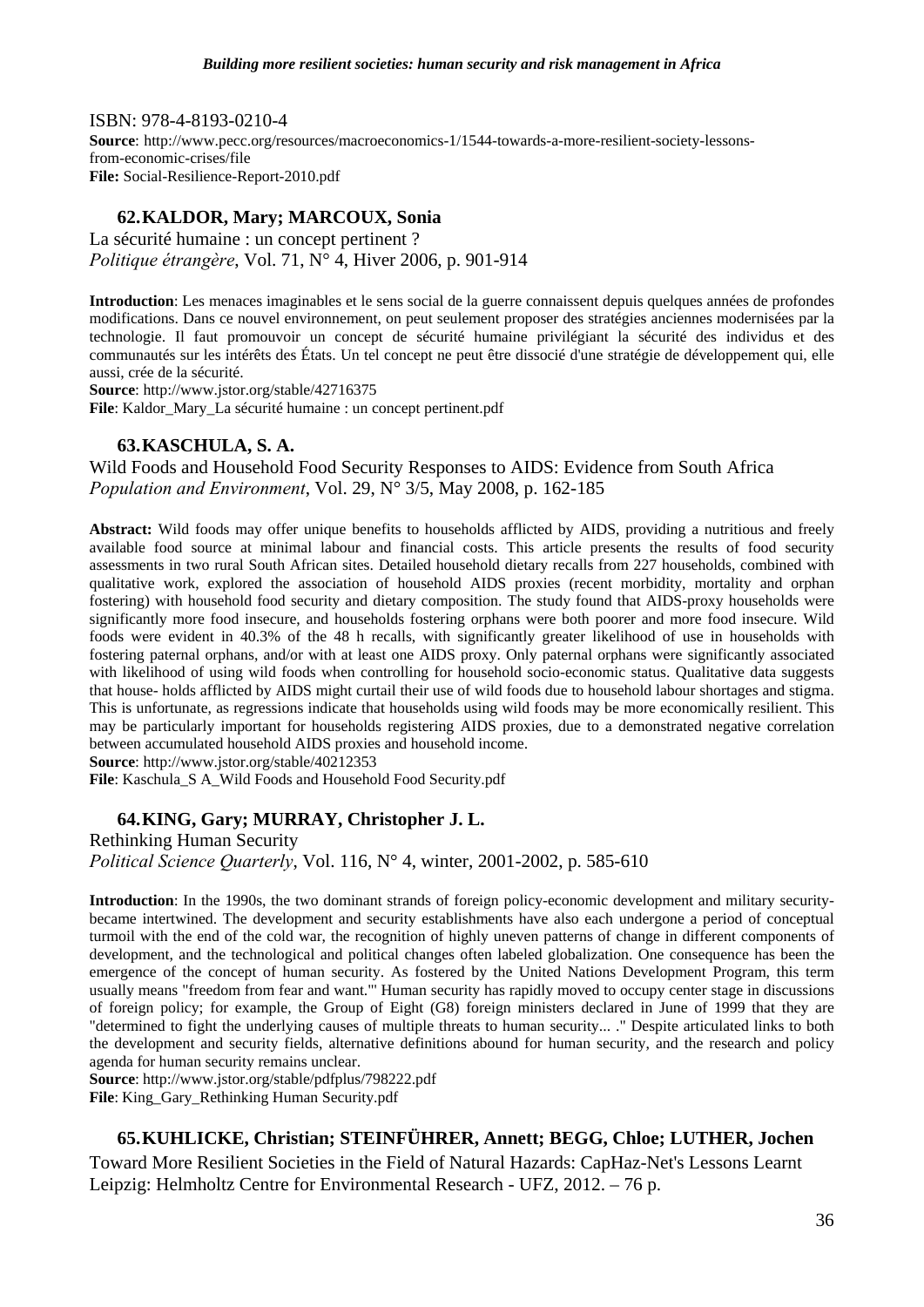(WP10 Final paper, 10.3) **Source:** http://caphaz-net.org/outcomes-results/CapHazNet\_Del%2010.3\_final.pdf **File :** CapHazNet\_Del 10.3\_final.pdf

## **66.KUMSSA, Asfaw; WILLIAMS, James Herbert; JONES, John F. eds**

Conflict and Human Security in Africa. Kenya in Perspective Palgrave Macmillan, 2011. – xiii-209 p. ISBN: 978-0-230-11560-6

## **67.KUPERUS, Tracy**

Building Democracy: An Examination of Religious Associations in South Africa and Zimbabwe *The Journal of Modern African Studies*, Vol. 37, N° 4, December 1999, p. 643-668

**Abstract**: This paper explores the dynamics of regime change in South Africa and Zimbabwe through an examination of civil society's role, but more particularly mainline Christian religious associations, in democratising and consoledating democracy. After surveying state-civil society debates, an analysis of the nature and purpose of civil society in these two countries is undertaken. In both countries, a vibrant, diverse civil society exists that builds or strengthens democratic possibilities; however, Zimbabwean civil society is weaker for reasons that include regime type, the particularities of the liberation struggle, and constitutional limitations. The paper concludes with prescriptions for strengthening civil society in South Africa based on lessons learned from Zimbabwe.

**Source**: http://www.jstor.org/stable/161430

**File**: Kuperus\_Tacy\_Building Democracy.pdf

#### **68.LABONNE, Michel**

La précarité alimentaire en Afrique *Revue Tiers Monde*, T. 24, N° 95, juillet-septembre 1983, p. 589-596

**Introduction** : Depuis une dizaine d'années, les famines s'abattent assez régulièrement sur diverses zones de l'Afrique. Mais à côté d'accidents conjoncturels dramatiques, se profile de plus en plus distinctement un accroissement structurel et généralisé de la précarité alimentaire; la plupart des pays ne peuvent arriver à fournir une ration à peine suffisante en moyenne à leur population que grâce à des importations accrues de produits alimentaires. L'évaluation de la ration alimentaire africaine au début des années 80 montre une moyenne équivalente aux besoins énergétiques calculés, de l'ordre de 2 300 calories. Au cours des vingt dernières années, une progression très lente, inférieure à 5 %, s'est manifestée, avec une inflexion en 1972 et 1973 où la sécheresse a sévi, parfois de façon dramatique, en divers points du continent. La ration protéique, avec sa composante de protéines d'origine animale, stagne depuis deux décennies autour d'un niveau jugé comme à peine suffisant avec 59 g par jour et par personne. Le gain positif enregistré par la ration lipidique, de l'ordre de 10 %, est dû essentiellement à un apport plus important d'huiles végétales. Pour les autres éléments nutritifs, la stagnation du niveau de la ration moyenne par tête constitue la caractéristique essentielle. .. **Source** : http://www.jstor.org/stable/23590165

**File** : Labonne\_Michel\_La precarite alimentaire en Afrique.pdf

## **69.LACHAUD, Jean-Pierre**

Crise ivoirienne, envois de fonds et pauvreté Au Burkina Faso *Revue Tiers Monde*, T. 46, N° 183, juillet 2005, p. 651-673

**Résumé** : A l'aide des enquêtes prioritaires du Burkina Faso, l'étude montre une baisse et une nouvelle distribution relative des envois de fonds de Côte-d'Ivoire au cours de la période 1998-2003. En effet, alors que plus de la moitié des ménages ayant des transferts bénéficiaient d'une redistribution en provenance de Côte-d'Ivoire en 1998, ils n 'étaient plus que le quart en 2003. En même temps, l'étude suggère une relation significative entre le déclin des envois de fonds de Côte-d'Ivoire et la hausse de la pauvreté nationale au cours de la période, notamment en ce qui concerne la pauvreté transitoire.

**Source**: http://www.jstor.org/stable/23594524 .Accessed: 24/07/2014 08:23Your

**File**: Lachaud\_Jean Pierre\_Crise ivoirienne envois de fonds et pauvrete Au Burkina Faso.pdf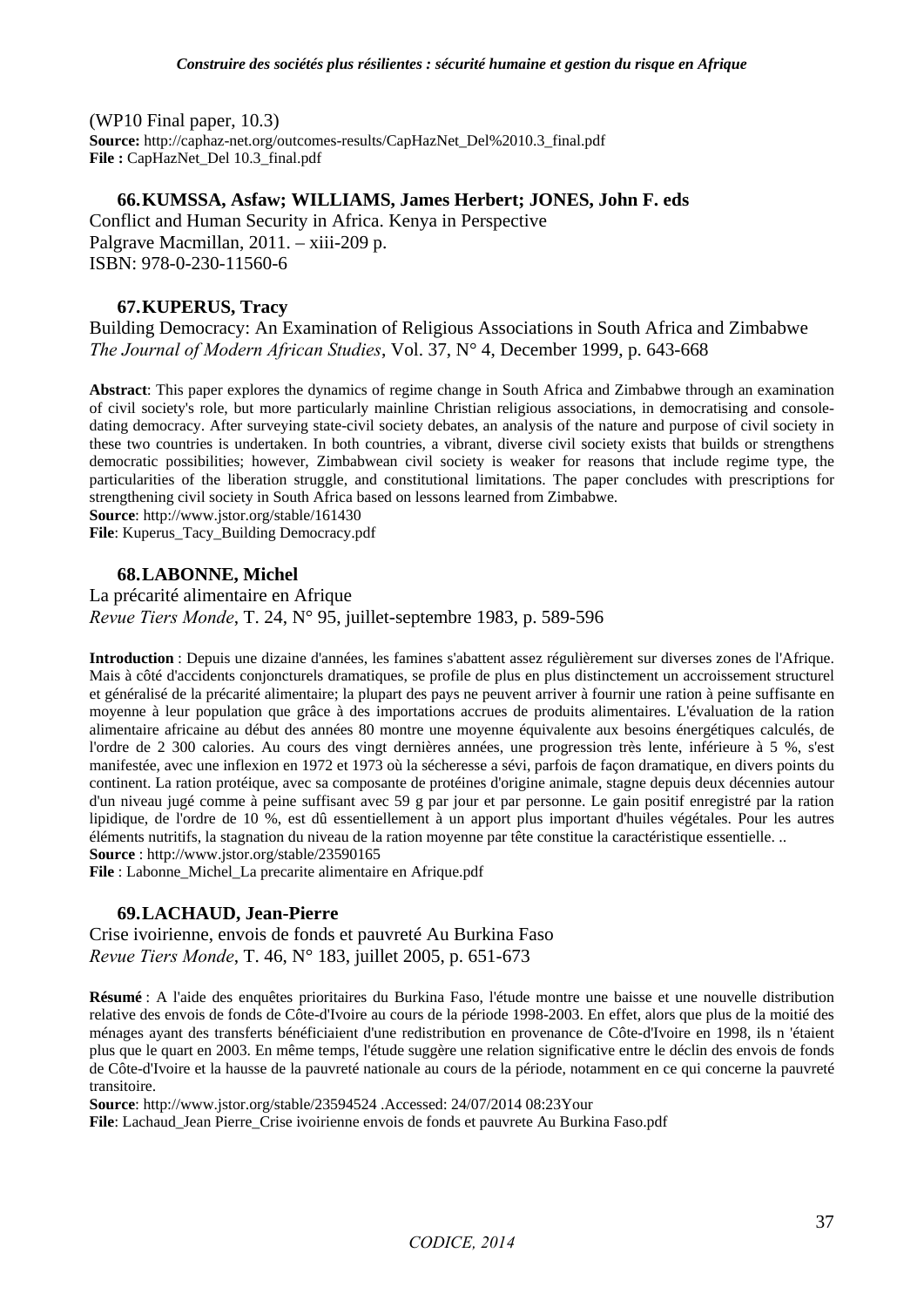# **70.LAVERGNE, Marc**

Réchauffement climatique à l'origine de la crise du Darfour?: La recherche scientifique menacée par le déni de la complexité *Revue Tiers Monde*, N° 204, octobre-décembre 2010, p. 69-88

**Résumé**: La crise du Darfour est certes due à un déséquilibre croissant entre population et ressources qui exacerbe les tensions entre groupes tribaux pour l'accès à la terre et à l'eau. La dégradation de l'environnement est un processus constaté, depuis plus d'un demi-siècle, faute, en grande partie, d'efforts de développement rural. La crise déclenchée en 2003 est donc le résultat de la révolte des populations contre la négligence et l'exploitation du Darfour par l'élite au pouvoir, issue de la vallée du Nil. Mais la fuite éperdue des villageois rescapés des massacres déclenchés par l'armée et les janjawids1 n'a eu pour but que la survie immédiate. Les camps de déplacés n'offrent pas de possibilités de poursuivre une activité agro-pastorale. L'alternance de cycles climatiques montre certes une tendance à la diminution des précipitations. Mais celle-ci a eu des précédents dans l'histoire, et rien ne permet à ce stade de la lier au réchauffement climatique. Les déplacements d'urgence de populations à l'occasion de crises aiguës, comme en 1984- 1985 ou en 2003-2004, sont donc plutôt causés par la stagnation économique et sociale dont cette région est victime. **Source**: http://www.jstor.org/stable/23593819 .Accessed: 24/07/2014 08:44Your

**File**: Lavergne Marc Rechauffement climatique a l origine de la crise du Darfour.pdf

# **71.LAUNAY, Robert**

Practical Joking *Cahiers d'études africaines*, N° 184 (4), 2006, p. 795-808

**Introduction**: A. R. Radcliffe-Brown's (1952a) famous paper on "The Mother's Brother in South Africa" sparked one of the many now-forgotten debates in anthropology, this one about the nature and explanation of "joking relationships". No doubt because Radcliffe-Brown was more important as a theoretician than as a field worker, and that he based his argument on ethnographic data collected by other researchers, his account of joking is pervasively abstract and, one might add, humorless. When I conducted field research among the Dyula of northern Côte-d'Ivoire1. I was indeed able, like many of my colleagues, to observe such joking first-hand. Indeed, the obscene joking aimed by worosso, slaves "born in the house", at horon, "free persons", seemed so discordant with Radcliffe-Brown's explanations that I devoted my first publication to the phenomenon (Launay 1977). In retrospect, I do not think that my analysis did justice to the subject I was privy to observe.

Radcliffe-Brown and other theoreticians did not ignore the obvious fact that individuals related to one another as joking partners did not, for the most part, actively joke with one another. However, in their analyses, they were all too eager to sweep the significance of this fact conveniently under the rug. This is all the more striking if one bears in mind that joking between certain categories of affines was routinely contrasted to avoidance between other categories. However, affines who were supposed to avoid one another were expected to do so consistently, while those who could joke with one another did so intermittently if at all. The episodic nature of joking in "joking relationships" is, I wish to argue, hardly incidental. Joking has constantly to be instantiated. Someone has to initiate the behavior, and others have to construe it as appropriate. Such instantiation can take quite different forms. Among the Dyula, as I shall argue, certain forms of joking are staged on ritual occasions, while others are enacted on an ad hoc basis.

In neither case can joking be reduced to the mechanical application of norms or rules putatively governing social relationships.

**Source** : http://www.cairn.info/revue-cahiers-d-etudes-africaines-2006-4.htm **File**: Launay\_Robert\_ Practical Joking.pdf

# **72.LEE, Shin-wha**

Promoting Human Security: Ethical, Normative and Educational Frameworks in East Asia Seoul: Korean National Commission for UNESCO, 2004. – 123 p. **Source:** http://unesdoc.unesco.org/images/0013/001388/138892e.pdf **File:** LEE\_Shin-wha\_Promoting Human Security.pdf

# **73.LEGESSE, Belaineh**

Risk Management Strategies of Smallholder Farmers in the Eastern Highlands of Ethiopia Uppsala: Swedish University of Agricultural Sciences, 2003. – 50 p. Thesis (doctoral)--Swedish University of Agricultural Sciences, 2003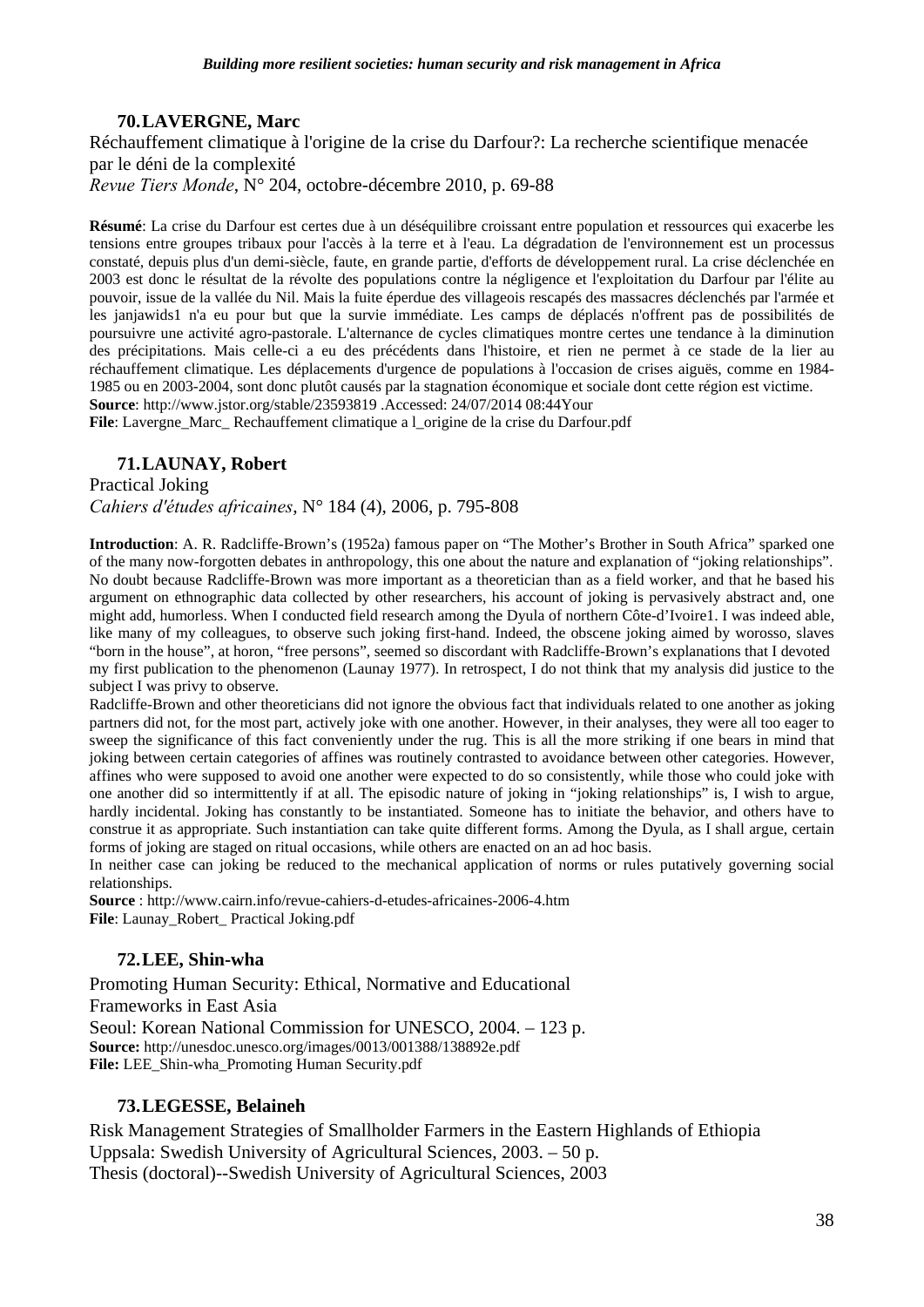#### *Construire des sociétés plus résilientes : sécurité humaine et gestion du risque en Afrique*

**Abstract:** Many risks with severe consequences affect the rural society in Ethiopia. Hence, risk reduction and mitigation would be of paramount importance to the rural households whose livelihoods are threatened. This thesis investigates the relationship between various types of agricultural risks and socio-economic-cultural characteristics of households, opportunity variables and other pertinent factors. For a fuller understanding of the contextual risks, the study utilises both qualitative and quantitative methods of data collection and analysis. The qualitative methods are envisaged to grasp the varying insights, perspectives and complexities of rural livelihoods. The quantitative analyses are used to enrich and contextualize the qualitative information.

The results reveal that households in the Eastern Highlands of Ethiopia are vulnerable to a wide variety of risks that can materially disrupt different aspects of their livelihoods. In the first article, it is shown that the major risks are production risk, financial risk, health risk, institutional and political risk. These are both covariate risks that may take the form of widespread shocks such as drought, or idiosyncratic risks such as localised shocks or health problems. It emerges that risks are perceived by different local actors in varying ways depending on differences in asset endowments, locational settings and different dimensions of livelihood diversification strategies pursued by the farmers. Article II focuses on estimation and characterisation of perceived risks, mainly on income, price and yield variability. The analysis shows that drought, pests & diseases, higher prices of cereals at purchase, and drought coupled with pests & diseases are very frequent and distributionally neutral. Proximity to the market and the number of cattle owned by the households are found to be the strong determinants of household income during both 'good' and 'bad' years.

Article III analyses what determines access to risk information and learning that is vital in the risk reduction and mitigation process. The main messages are that distances from markets and number of plots owned by the farmers have significant associations with access to information. Self-evaluation of knowledge, a proxy for learning, is found to be significantly associated with differences in gender, marital statuses and educational level of household head as well as number of cattle owned and farm size.

Some important messages emerge from the fourth article. Firstly, farmers perceived that financial response; diversification and marketing responses are important management tools in risk mitigation and sustenance of their livelihoods. Secondly, responses to risks are differentiated across opportunity variables, wealth status, diversification and human capital related variables. This dissertation argues that the trend of increased reliance on ex post responses to risks needs to be reversed as farmers would benefit more from invigorating exante, preventive, risk management instruments. The impetus of this study is that understanding varying perceptions of risks, risk information, learning and risk responses of farmers could serve as a solid basis in the efforts of articulating sensible grass-root level risk reduction strategies with the with the view of reducing various dimensions of poverty in the Eastern Highlands of Ethiopia.

**Source**: http://pub.epsilon.slu.se/292/1/Belaineh-main1.pdf **File:** Legesse\_Belaineh.pdf

## **74.MACARTHUR, Julie**

A Responsibility to Rethink? Challenging Paradigms in Human Security *International Journal*, Vol. 63, N° 2, spring, 2008, p. 422-443

**Introduction**: As Victor Hugo once wrote, "not even armies can withstand an idea whose time has come." In the case of human security he may very well be right, but the emergence of differing conceptions of it has affected the trajectory of its development as an alternative security paradigm. Human security as a concept has immense appeal for scholars and practitioners interested in the creation of a more just world order. This appeal is derived from a combination of material changes and challenges in the global system as well as an ideational shift towards international citizenship and governance. Increasing interconnectivities in global economic, social, and environmental systems have created impacts for citizens around the world and challenges for state regulation. There has been a corresponding reconceptualization of key concepts such as citizenship and sovereignty. In an increasingly interconnected world, what responsibilities do states and peoples have to each other? This article poses the question: how radical a transformation is the shift from national security to human security?

**Source**: http://www.jstor.org/stable/pdfplus/40204371.pdf **File**: MacArthur\_Julie\_A Responsibility to Rethink.pdf

# **75.MANYANGA, Munyaradzi**

Resilient Landscapes: Socio-environmental Dynamics in the Shashi-Limpopo Basin, Southern Zimbabwe c. AD 800 to the Present

Uppsala: Department of Archaeology and Ancient History, Uppsala University, 2006. – 301 p. *PhD thesis, Africa and Comparative Archaeology, Uppsala University*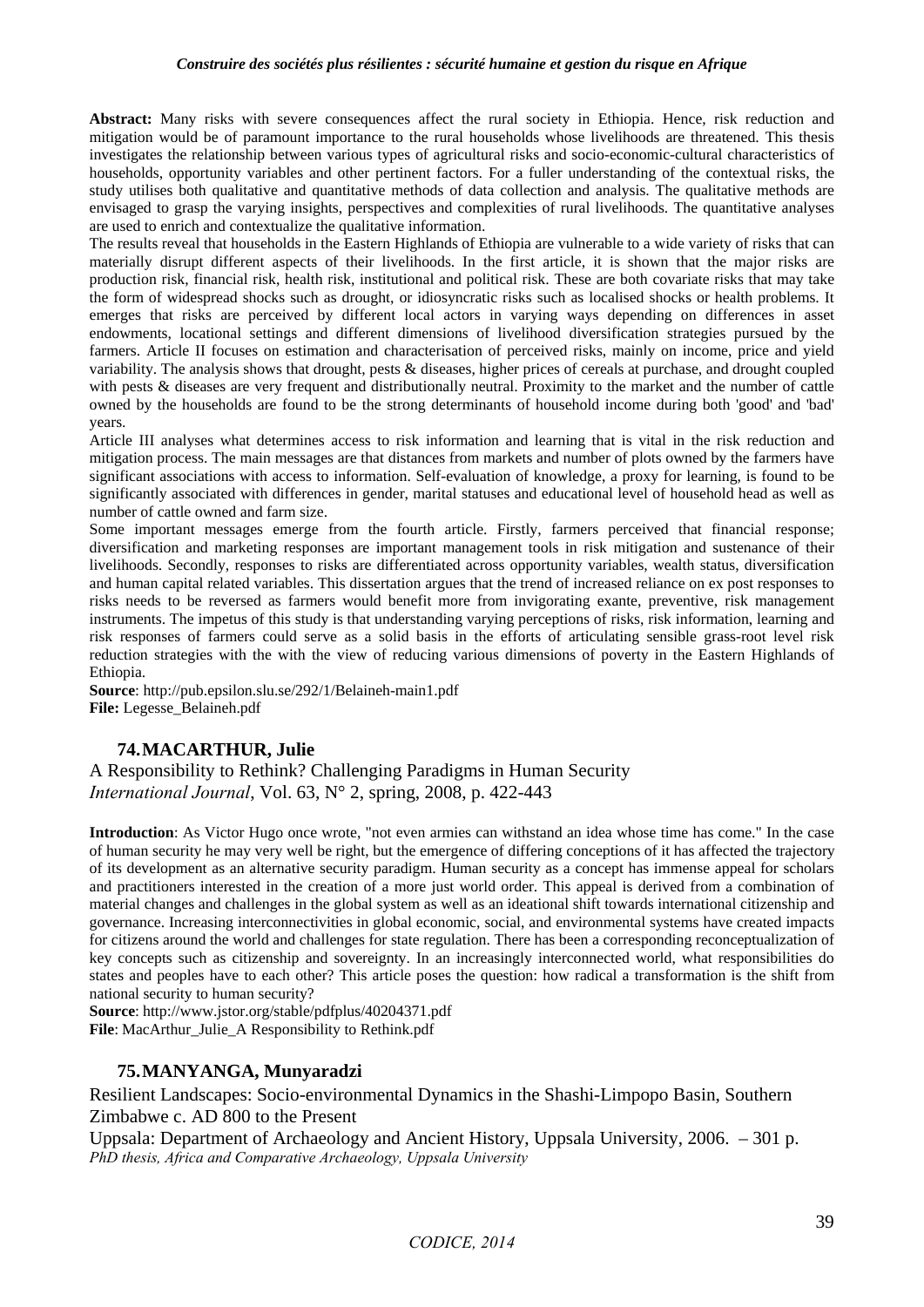#### *Building more resilient societies: human security and risk management in Africa*

**Abstract:** The general perception today is that the Shashi-Limpopo Basin in southern Africa is hot and dry and not conducive to human habitation. Today there is no doubt that the Shashi-Limpopo Basin has been home to many communities throughout the pre-historical period. A study of the changing ecological conditions in the Mateke Hills and the Shashi-Limpopo Valley as well as historical and present day land-usage offers an alternative explanation of how prehistoric communities could have interacted with this changing landscape. The archaeological record, historical sources and recent land-use patterns show that settlement location has always been orientated towards the rivers and circumscribed environments. The mosaic of floodplains, wetlands, drylands and circumscribed zones provided the ideal ecological setting for the development of socio-political complexity in southern Africa. The resilience of these semi arid savanna regions together with human innovation and local knowledge ensured that societies continued to derive subsistence even in the face of seasonal

variability in rainfall and even climate change.

**Source :** www.diva-portal.org/smash/get/diva2:169083/FULLTEXT01.pdf

**File:** MANYANGA\_Munyaradzi.pdf

Scanned version

**Source:** http://www.arkeologi.uu.se/digitalAssets/17/17101\_3resilient\_klar.pdf **File:** 17101\_3resilient\_klar.pdf

#### **76.MANYENA, Siambabala Bernard; FORDHAM, Maureen; COLLINS, Andrew**

Disaster Resilience and Children: Managing Food Security in Zimbabwe's Binga District *Children, Youth and Environments*, Vol. 18, N° 1, 2008, p. 303-331

**Abstract**: The growing recognition of the vulnerability of children to disasters has added a new impetus to the concept of their involvement in disaster risk reduction programs. Involving children in disaster risk reduction is among those aspects promoted in the Hyogo Framework for Action 2005–2015 to enhance the resilience of disaster-affected communities. This article presents the results from a research study which investigated the involvement of children in disaster risk reduction programs in Binga District, Zimbabwe, focusing on food security. The results suggest that children are an invaluable part of human agency in disaster contexts, especially in view of increasing numbers of children orphaned by HIV and AIDS. Yet their involvement is still contested. Unless family and cultural pressures imposed on children are recognized and managed in disaster risk programming, the potential of children's involvement is likely to be missed in building disaster-resilient communities.

**Source**: http://www.jstor.org/stable/10.7721/chilyoutenvi.18.1.0303

**File**: Manyena\_Siambabala Bernard\_Disaster Resilience and Children.pdf

## **77.MATHY, Sandrine**

Comment intégrer les pays en développement dans des politiques climatiques fondées sur un système de quotas d'émissions?

*Revue Tiers Monde*, T. 45, N° 177, janvier-mars 2004, p. 85-105

**Résumés** : Les politiques climatiques ne seront pas acceptées par les pays en développement tant qu'elles seront perçues comme une contrainte supplémentaire sur leur développement. La répartition du fardeau imposée à ces pays par le changement climatique doit donc être perçue comme équitable. Cependant, la diversité des métriques envisageables pour juger du caractère équitable d'une allocation de quotas compromet la possibilité d'aboutir à un accord. En revanche, un système de permis d'émissions négociables induit des transferts compensatoires qui peuvent être importants et aider à la mise en place d'un ensemble de quotas et de mesures d'accompagnement visant la levée de barrières au développement.

**Source** : http://www.jstor.org/stable/23594163 File : Mathy Sandrine Comment integrer les pays en developpement.pdf

## **78.MAZRUI, Ali A.**

The New Dynamics of Security: The United Nations and Africa *World Policy Journal*, Vol. 13, N° 2, summer, 1996, p. 37-42 **Source**: http://www.jstor.org/stable/pdfplus/40209474.pdf **File**: Mazrui\_Ali A.\_The New Dynamics of Security.PDF

## **79.MENGISTEAD, Kidane**

Food Shortages in Africa: A Critique of Existing Agricultural Strategies *Africa Today*, Vol. 32, No. 4, 1985, p. 39-53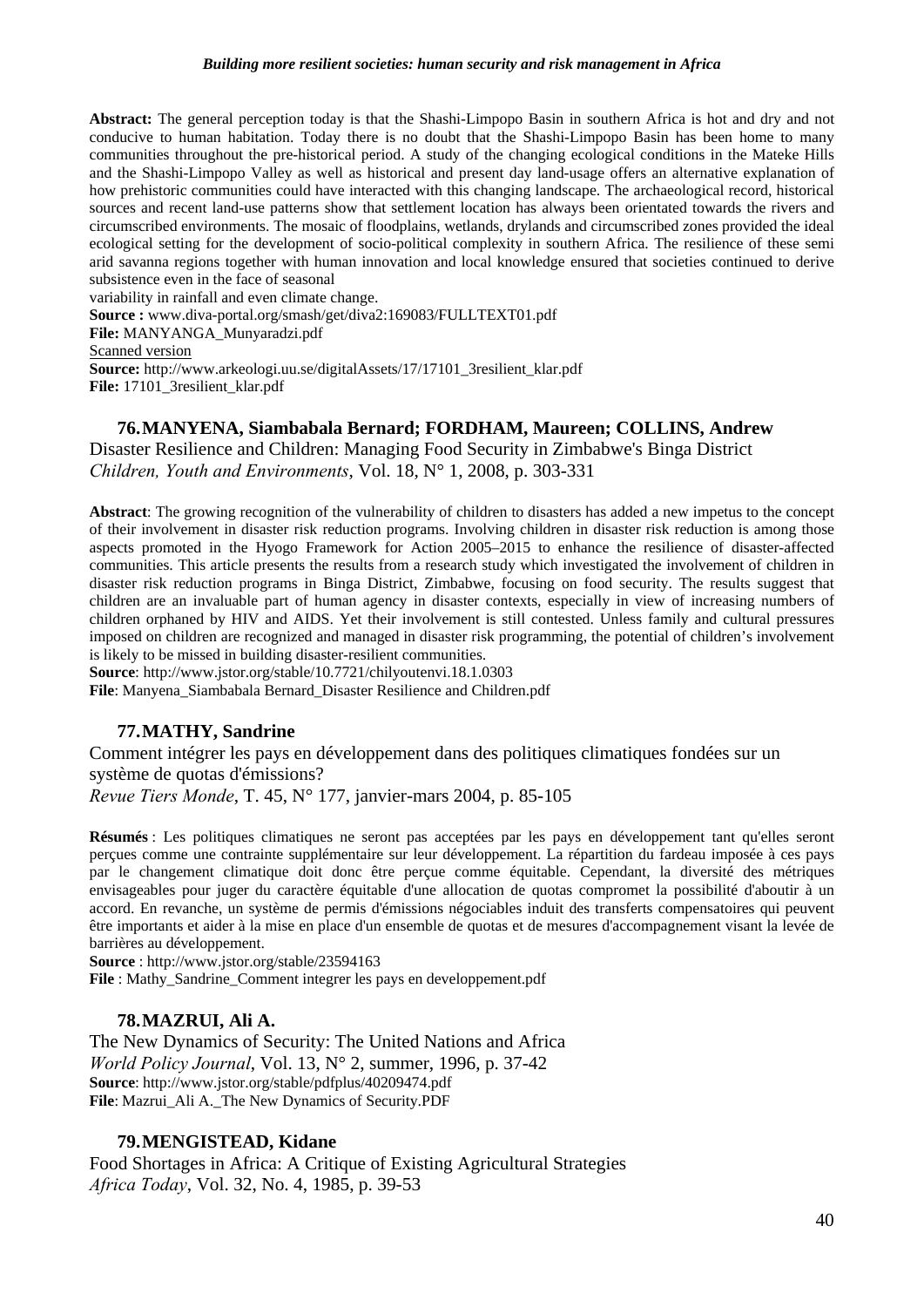**Introduction**: Many African countries that have the potential in terms of natural endowments for agricultural prosperity have been unable to feed themselves.' Many of them that were net exporters of agricultural products in the 1950s and earlier decades have now become net importers. A recent study shows that only six countries in Africa south of the Sahara (Swaziland, Burundi, Cameroun, Ivory Coast, Malawi and Rwanda) achieved a modest growth in their agricultures between 1961 and 1980. Agricultural production in the other 28 states either stagnated or declined.2 The continent's population grew at a rate of 2.9% between 1966 and 1980. During the same period, its agricultural production grew at a rate of 1.7% only.3 The implication of this situation is serious because decline and stagnation of output over time demonstrate the inability of the producers to reproduce themselves.

**Source**: http://www.jstor.org/stable/4186323

**File**: Mengistead\_Kidane\_Food Shortages in Africa.pdf

## **80.MEUNIE, André ; QUENAULT, Béatrice**

Le financement international du développement durable: la mobilisation contre les changements climatiques

*Revue Tiers Monde*, T. 48, N° 192, octobre-décembre 2007, p. 853-869

**Résumé** : L'entrée en vigueur du Protocole de Kyoto marque le début d'une nouvelle phase dans les efforts internationaux de lutte contre les changements climatiques. À présent, les discussions se concentrent sur les engagements à souscrire pour l'après-2012. L'enjeu est double -.former une large coalition intégrant les pays en développement dans le partage du fardeau ; financer une réorientation énergétique mondiale vers une trajectoire de développement pauvre en carbone. Il s'agit alors de (ré)examiner les avantages respectifs d'une régulation par les quantités ou par les prix. Compte tenu des faiblesses inhérentes au Mécanisme de développement propre du Protocole de Kyoto, l'instauration d'une taxe carbone internationale semble plus pertinente pour l'avenir.

**Source** : http://www.jstor.org/stable/23592989

File : Meunie Andre Le financement international du développement durable.pdf

#### **81.MIRAS, Claude de**

Initiative nationale pour le développement humain et économie solidaire au Maroc: pour un accès élargi à l'eau et à l'assainissement

*Revue Tiers Monde*, T. 48, No. 190, avril-juin 2007, p. 357-377

**Résumé** : En matière d'accès aux services urbains de base, et particulièrement d'assainissement et d'eau potable, d'importants changements sont en cours au Maroc en faveur des populations les plus démunies. Augurant de nouveaux paradigmes, l'Initiative nationale pour le développement humain est une ouverture sur une succession de questions stratégiques : l'essoufflement du discours en faveur de la marchandisation des services publics, le surgissement de modalités innovantes de gouvernance urbaine ayant des références idéologiques et conceptuelles larges et, enfin, l'insertion de l'économie solidaire dans cette nouvelle dynamique marocaine de développement urbain. **Source** : http://www.jstor.org/stable/23593155

File : Miras\_Claude de\_Initiative nationale pour le developpement humain.pdf

#### **82.MØLLER, Valerie**

Resilient or Resigned? Criminal Victimisation and Quality of Life in South Africa *Social Indicators Research*, Vol. 72, N° 3, July 2005, p. 263-317

**Abstract**: A Victimisation study conducted among 3300 householders in South Africa's Nelson Mandela Metropolitan Municipality (NMMM) in the Eastern Cape Province aimed to inform a crime prevention strategy for the metropolitan area. The study found that the variables 'fear of crime' — measured in terms of perceived likelihood of victimisation and concern about 'personal safety' had greater negative influence on life satisfaction than actual victimisation. Individual crimes against the person had greater negative influence on subjective wellbeing and feelings of personal safety than property and other household crimes. Individuals who perceived themselves to be at risk of becoming a victim of crime also perceived greater risk of other misfortunes. However, materially better-off victims reported higher levels of life satisfaction than non-victims in spite of their crime experience. South Africa has high crime rates by international standards and fighting crime presents the country with one of its major challenges in the second decade of democracy. Nevertheless, findings suggest that the negative impact of crime issues on achieving the good life are overshadowed by issues of racial inequalities and poverty. The conclusion is drawn that residents of Nelson Mandela Metropole are hardy when it comes to living with crime but nonetheless suffer stress in doing so. From a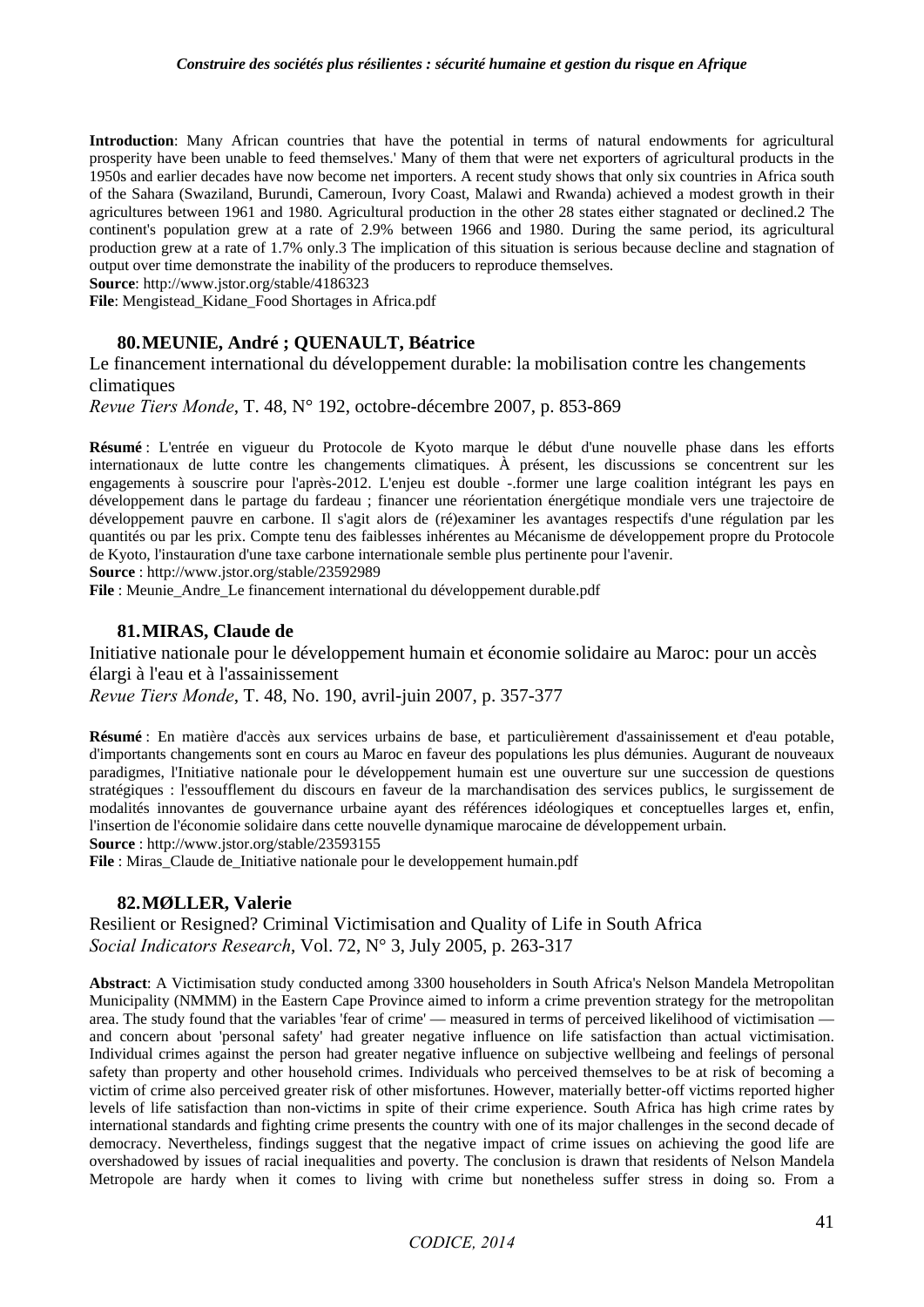methodological perspective, the discussion considers whether subjective crime issues such as fear of crime and personal safety should be regarded as personal or neighbourhood quality-of-life issues. Based on survey findings, the conclusion is drawn that concern for personal safety is both. However, a crime-as-neighbourhood-issue is more likely to attract remedial action on the part of local authorities to better protect citizens and allay their fears of crime. **Source**: http://www.jstor.org/stable/27522204

**File**: Møller\_Valerie\_Resilient or Resigned.pdf

# **83.MORTIMORE, M. J.**

Desertification and resilience in semi-arid West Africa *Geography*, Vol. 73, N° 1, January 1988, p. 61-64 **Source**: http://www.jstor.org/stable/40571345 **File** : MORTIMORE\_M.J.\_ Desertification and resilience in semi-arid West Africa.pdf

# **84.MOYO, D.**

The Future of Food: Elements of Integrated Food Security Strategy for South Africa and Food Security Status in Africa *Proceedings of the Annual Meeting (American Society of International Law)*, Vol. 101, March 28- 31, 2007, p. 103-108

**Introduction**: The right of access to sufficient food is enshrined in Section 27 of the South African Constitution. The Constitution obliges the state to provide legislation and other supporting measures to ensure that all citizens are enabled to meet their basic food needs. The strategy framework for action to achieve food security was first outlined in the Reconstruction and Development Programme (RDP, 1994), which identified food security as basic human need. It recognized poverty and food as the legacy of the apartheid socioeconomic and political order. The RDP food security framework was refined in subsequent policy papers, such as the Agriculture White Paper (1995), Broadening of Access to Agricultural Thrust (BATAT), and the Agricultural Policy discussion Document (1999). The policies outlined in these documents were consolidated and updated in the Integrated Development Programme (RDP), 1999), which is the policy of the Government of South Africa…

**Source**: http://www.jstor.org/stable/25660167 **File** : Moyo\_D\_The Future of Food.pdf

# **85.MUTANGA, Shingirirai S.; MWIRUKI, Barnabas**

Managing Vulnerability to Climate Extremes in Africa: Some Policy Insights into Frequent Flooding in Dar es Salaam, Tanzania Africa Institute of South Africa, AISA Policy brief, N° 82, February 2013, 10 p.

**Abstract:** The general trend of disasters in coastal cities has been towards an ever-increasing frequency of floods, which have claimed not only human lives, but also property and infrastructure. The city of Dar es Salaam has not been spared from these catastrophes over the past decades. This brief assesses the city's level of reparedness in adapting to climate extremes and how it is managing human vulnerability. Essentially, the policies, strategies, plans and structures needed to support disaster management in Tanzania are in place. However, it remains clear that the local authorities and key disaster stakeholders lack financial and technical support to properly implement the intended policies and strategic programmes set to cope with climate change hazards. As in many cities in the developing world, the lower-income communities (urban poor) who live in flood-prone areas, remain highly vulnerable as they face greater risk. In order to adapt to climate variability and change, key elements needed to help reduce vulnerability include the mainstreaming of research and development, strict adherence to and proper implementation of enacted programmes, and ensuring proper service delivery.

**Source:** http://www.ai.org.za/wp-content/uploads/downloads/2013/02/Policy-Brief-82-New-back-cover.pdf **File:** Policy-Brief-82-New-back-cover.pdf

# **86.MUTHIEN, Bernedette**

Human Security Paradigms through a Gendered Lens *Agenda*, N° 43, 2000, p. 46-56

**Introduction**: This article focuses on and critiques dominant paradigms of 'national security'. It points out that the dominant perspective tends to be state-centred, and neglects issues of human security. As a point of departure, the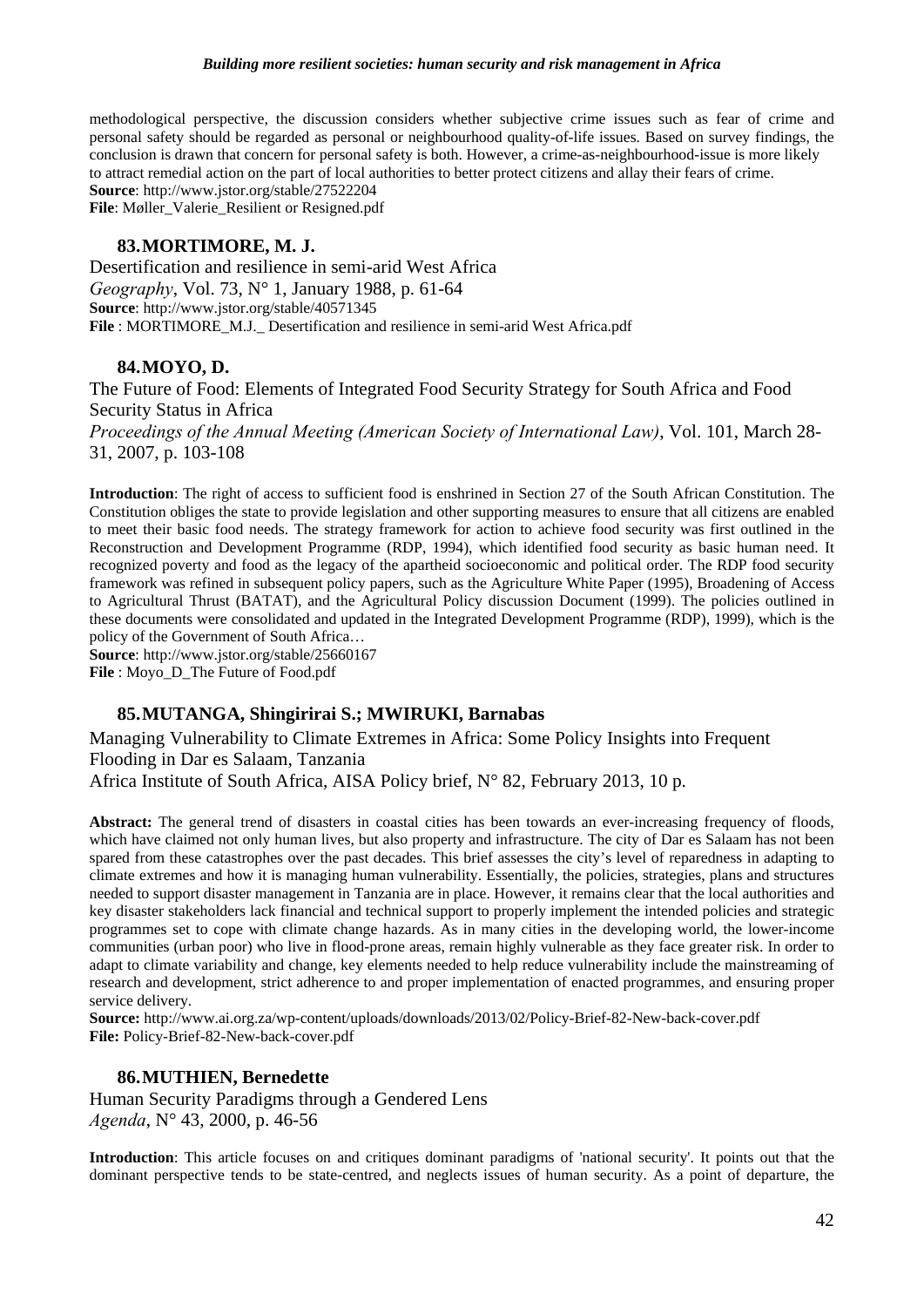#### *Construire des sociétés plus résilientes : sécurité humaine et gestion du risque en Afrique*

following scenarios reflect a myriad of conditions in which women experience insecurities in Southern Africa: \* At a recent workshop in Cape Town', grassroots women identified their understanding of 'women's insecurity', which included everything from their partners' sexual (in)fidelity to the expressed need for more mortuary vans. \* A recent study on violence against women in metropolitan South Africa found that almost 60 percent of women felt 'very unsafe' while walking in their own neighbourhoods at night, with only five percent of women feeling 'very safe' (Bollen et al, 1999:78,75). The alarming statistics on violence against women illustrates that a lack of women's security affects the entire Southern African region. Goldblatt and Meintjes (1998:8) discuss the present effects on women of apartheid violence against…

**Source**: http://www.jstor.org/stable/pdfplus/4066110.pdf?acceptTC=true **File**: Muthien\_Bernedette\_Human Security Paradigms.pdf

## **87.OBERLEITNER, Gerd**

Human Security: A Challenge to International Law? *Global Governance*, Vol. 11, N° 2, April–June 2005, p. 185-203

**Abstract**: The concept of human security, which emerged in the 1994 UNDP Development Report, is on its way to changing the practice and institutions of global governance. The underlying issues of human secu rity?a focus on the individual, the waning of state sovereignty and the rise of new actors, the shift in our understanding of security, the need and risks of "saving strangers" through humanitarian intervention, the reform of the Security Council, the conduct of complex peace missions, and the adequate reaction to new threats - pose a challenge to international law. As a valuebased and people-centered approach to security, human security will contribute to normative changes in the international legal order. Keywords: human security, international law, United Nations, state sovereignty, humanitarian intervention.

**Source**: http://www.jstor.org/stable/pdfplus/27800564.pdf File: Oberleitner Gerd Human Security A Challenge to International Law.pdf

#### **88.OCDE(Paris)**

Document de synthèse : pour des économies et des sociétés résilientes Paris : OCDE, 2014. – 90 p.

**Résumé** : La crise économique et financière de 2008 montre combien il est important de renforcer la résilience de nos économies, de nos sociétés et de nos institutions. La résilience est un vaste concept, qui renvoie à l'aptitude non seulement à résister aux chocs et à se rétablir, mais aussi à tirer les leçons de l'expérience et à « rebondir » en en sortant renforcé. La résilience est une notion multidimensionnelle qui englobe divers facteurs et situations reliés les uns aux autres. Il est d'autant plus essentiel aujourd'hui de cultiver la résilience devant la complexité et l'interdépendance croissantes des politiques publiques, le puissant ancrage des tendances démographiques et technologiques, et l'intensification des pressions environnementales, facteurs qui rendent plus probable la survenue d'événements critiques ayant des répercussions négatives sur la croissance économique et le bien-être.

Être résilient, c'est être à même de comprendre l'origine des risques et des opportunités, et être mieux préparé à gérer l'incertitude. Il n'existe pas de méthodologie unique établie permettant de la mesurer, et les analyses et recommandations concrètes sont plus adaptées à des champs d'action plus étroits. Le présent document traite de la résilience à travers quatre grandes dimensions, qui en abordent les aspects économiques, sociaux, institutionnels et environnementaux. Chacune de ces dimensions a en soi toute sa pertinence, et elles sont toutes étroitement imbriquées, renvoyant à la capacité d'individus, d'organisations et de systèmes de résister aux chocs et de rebondir par la suite. **Source** : http://www.oecd.org/fr/rcm/C-MIN%282014%297-FRE.pdf

**File** : OCDE\_Document de synthese pour des economies et des societes resilientes.pdf

#### **89.OCDE (Paris)**

L'engagement international dans les États fragiles : peut-on mieux faire ? Paris : OCDE, 2011. – 68 p.

**Avant propos** : En 2009, Un tiers de l'aide fournie aux pays en développement est allé aux États fragiles. Cependant, dans les situations les plus difficiles dans le monde pour ce qui est du développement, une action mal conçue peut faire plus de mal que de bien. Des défis tels que l'insécurité, une gouvernance faible, des capacités administratives limitées, des crises humanitaires chroniques, des tensions sociales persistantes, des violences ou les répercussions de guerres civiles nécessitent des réponses différentes de celles mises en oeuvre dans les pays en situation plus stable.

Pour orienter les interventions complexes dans les pays fragiles et en situation de conflit, les partenaires au développement se sont engagés à respecter dix Principes d'engagement international dans les États fragiles et les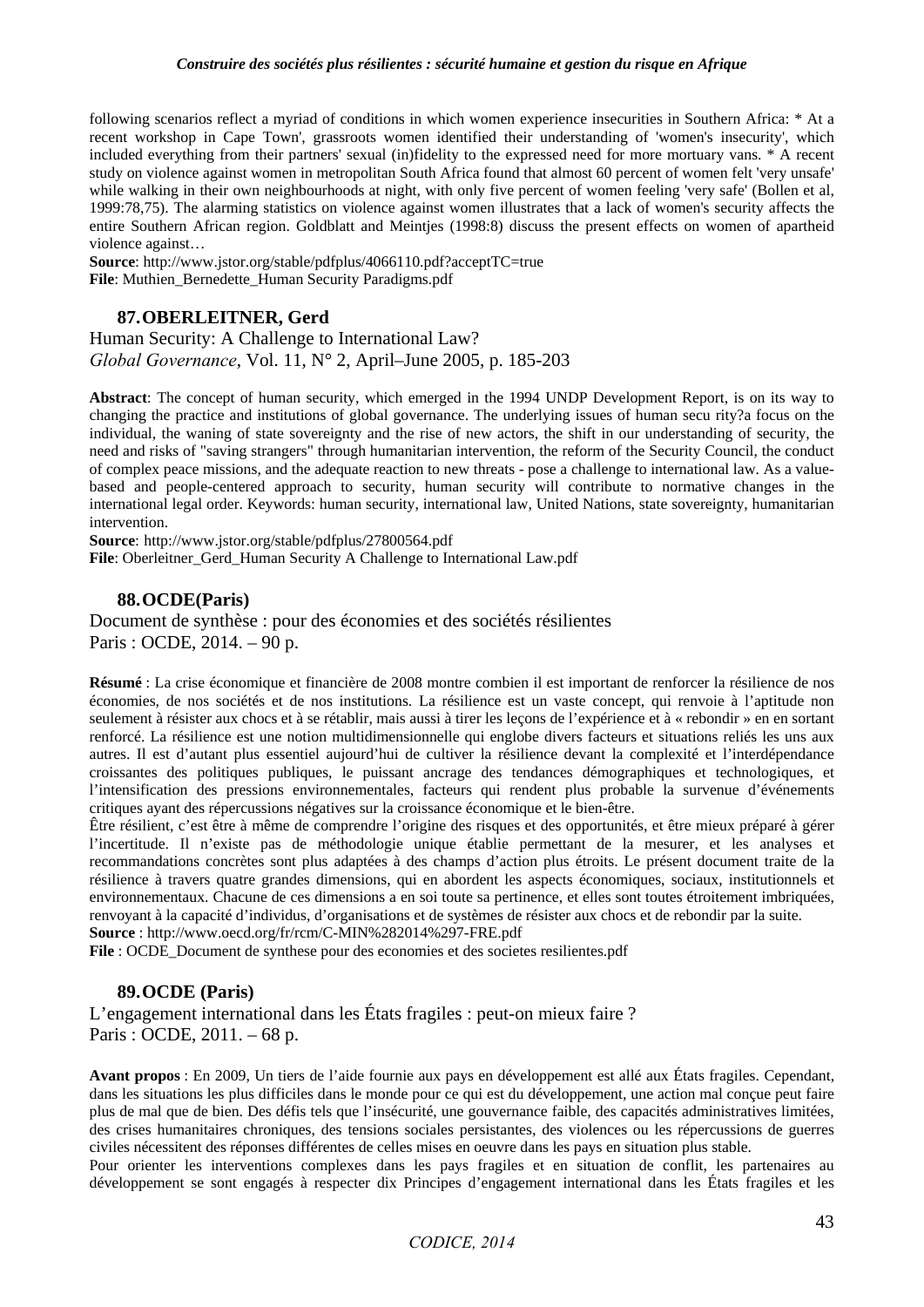situations précaires (PEF). Ces Principes ont été conçus pour améliorer les efforts de développement dans les pays fragiles et en situation de conflit, dont la population est supérieure à 1.5 milliard d'habitants et qui sont les plus en retard pour atteindre les Objectifs du Millénaire pour le développement (OMD). En reconnaissance de la complémentarité des PEF avec les principes de la Déclaration de Paris sur l'efficacité de l'aide de 2008, le Programme d'action d'Accra (PAA) a appelé à un suivi volontaire et commun de la mise en œuvre des Principes au niveau des pays.

Le présent rapport expose les résultats de la seconde Enquête de suivi de la mise en œuvre des Principes. Il est basé sur des consultations nationales menées dans les 13 pays (contre 6 pays en 2009) ayant répondu à l'appel lancé par le PAA concernant le suivi de la mise en œuvre des PEF par les partenaires au développement, consultations qui ont reçu le soutien de la communauté internationale, au sein de laquelle le PNUD a joué un rôle central. Le rapport contient plusieurs diagnostics importants qui devraient servir de signaux d'alarme pour les partenaires au développement. Ces derniers se doivent de modifier leur degré de compréhension et d'engagement tout en saisissant les occasions uniques fournies par un contexte international en constante évolution.

Certains de ces diagnostics – tels que ceux liés à la volatilité de l'aide, à sa fragmentation et à la réticence des partenaires au développement à prendre des risques – ne sont pas entièrement nouveaux. Les États fragiles les ont signalés à leurs partenaires au développement internationaux depuis un certain temps. Cependant, ils s'inscrivent désormais dans le cadre de plusieurs changements majeurs récents survenus dans le contexte du développement au sein des États fragiles. En premier lieu, la focalisation internationale accrue sur les vecteurs de fragilité exige l'adoption d'une approche plus adaptée au contexte des situations de fragilité. Ensuite, l'émergence d'un groupe de pays fragiles qui se sont portés volontaires pour faire le suivi des progrès et faire avancer eux-mêmes le programme du changement représente une occasion sans précédent pour ce qui est du leadership des pays partenaires et du partage des expériences. Grâce à la participation de quelques 40 partenaires au développement et pays participants au Dialogue international sur la consolidation de la paix et le renforcement de l'État, il existe désormais un forum où les États fragiles peuvent s'exprimer sur ces questions et où leur opinion est à la fois prise en considération et sollicitée.

Les faits recensés tendent à montrer que les Principes sont mis en oeuvre de façon encore limitée. Des efforts concertés pendant plusieurs années seront nécessaires pour atteindre les résultats et l'impact attendus. En s'appuyant sur les données rassemblées, le présent rapport offre aux partenaires au développement un ensemble unique de recommandations, devant permettre un changement plus ciblé et mieux orienté par les pays ainsi que des réformes politiques plus ambitieuses de la part des acteurs internationaux, dans le but d'encourager un meilleur engagement dans les pays en situation de fragilité. Le Quatrième Forum de haut niveau sur l'efficacité de l'aide qui se tiendra à Busan, en Corée, devrait fournir aux États ayant les besoins les plus fondamentaux une occasion de formuler une position commune qui reflète leur situation.

**Source** : http://www.oecd.org/fr/cad/incaf/48725070.pdf

**File** : OCDE\_Engagement International dans les Etats Fragiles.pdf

## **90.OECD (Paris)**

Fragile States 2014 : Domestic Revenue Mobilisation in Fragile States Paris: OECD, 2014. – 104 p.

**Introduction**: Fragile States are lagging behind in achieving the Millennium Development Goals. Without urgent action they will be home to more than half of the world's poor after 2018.

Declining foreign aid and other external resources are not enough to drive development and stability in these countries. The development community is turning its attention to taxation as a potential source of development finance and a means of strengthening state-citizen relationships. Domestic revenue mobilisation was recognised as a top priority by the Monterrey Consensus on Financing for Development in 2002, and gained significant attention on the G20 agenda in 2013.

This 2014 Fragile States Report zooms in on domestic revenue (in particular taxation) as a key nexus between the state and citizens and within society. The report is the seventh publication in a series on resource flows in fragile and conflict affected states. Since 2005, the series has been filling an important knowledge gap by providing information about the scale, impact and interaction of resource flows in fragile states. It is produced for the OECD Development Assistance Committee (DAC) by the Secretariat of the International Network on Conflict and Fragility (INCAF) but also aims at a wider audience of policy makers.

**Source** : http://www.coordinationsud.org/wp-content/uploads/FSR\_2014.pdf **File** : OECD\_Fragile States 2014.pdf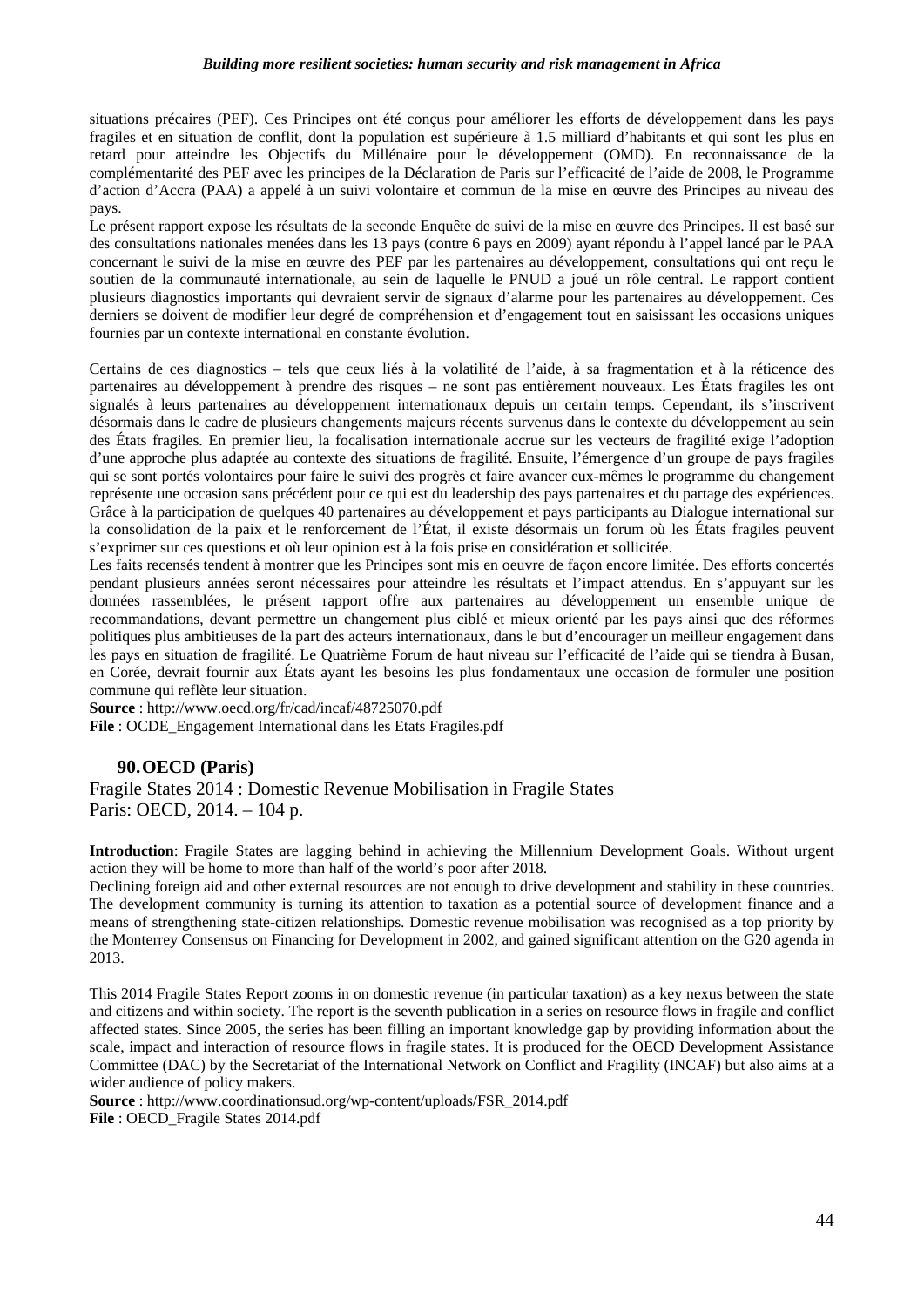# **91.OGBAHARYA, Daniel G.**

(Re-)building Governance in Post-Conflict Africa: The Role of the State and Informal Institutions *Development in Practice*, Vol. 18, N° 3, June 2008, p. 395-402

**Abstract**: Post-conflict governance is an increasingly important aspect of foreign development assistance in sub-Saharan Africa (SSA), where the weakening and disintegration of the state undermine sustainable human development. A major challenge in post-conflict rebuilding in SSA concerns the incorporation of subnational non-state structures and informal institutions into the post-conflict governance apparatus. In order to tackle this apparent gap in sustainable peace building, more theoretical and empirical research is needed into the nuanced role(s) and contribution(s) of the post-conflict state in reconstituting governance and rehabilitating communities. This article discusses the post-Washington Consensus (PWC), an emerging development approach which seeks to re-introduce the role of the state in development and post-conflict studies. The central proposition of the article is that, contrary to the anti-statist premise of the Washington Consensus, states, non-state structures, and informal institutions play an important role in cultivating institutional reconciliation, interpenetration, and integration between macro-level government structures and subnational social Institutions.

**Source**: http://www.jstor.org/stable/pdfplus/27751933.pdf **File**: Ogbaharya\_Daniel\_G\_Rebuilding Governance in Post Conflict Africa.pdf

# **92.PAARLBERG, Robert L.**

Politics and Food Insecurity in Africa *Review of Agricultural Economics*, Vol. 21, N° 2, autumn - winter, 1999, p. 499-511

**Abstract**: Food security circumstances are improving in every region of the world except in Africa, where they have been progressively worsening. One food security challenge for analysts in the twenty-first century may be to stop thinking globally and spend more time thinking about Africa, where the largest problems will lie. The discovery that Africa's weak policy performance in the food and farm sector may be in part an outgrowth of its greater ethnic diversity, com- pounded by political malfunctions that date from a colonial history of externally imposed state formation, is an inconvenient one for the economist.

**Source**: http://www.jstor.org/stable/1349894

**File**: Paarlberg\_Robert L\_Politics and Food Insecurity in Africa.pdf

# **93.PANDOLFI, Mariella**

Zone grise des guerres humanitaires *Anthropologica*, Vol. 48, N° 1, 2006, p. 43-58

**Résumé**: Une progressive naturalisation et standardisation se profile au sein des ?zones grises? de l'interventionnisme contemporain. En effet, la présence civile et militaire de la communauté internationale au sein des territoires de Taction humanitaire connote une importante imbrication militaro-humanitaire. II devient alors impératif de construire une ethnographie critique de ce type d'intervention permettant de rendre compte de l'émergence d'un pouvoir qui évacue toutes formes de résistance locales. En prenant comme exemple le rôle joue par la communauté internationale déterritorialisée et homogène dans les Balkans post-communistes, plus spécifiquement au Kosovo et en Albanie, il s'agira ici d'affirmer la légitimité d'un tel objet pour la recherche anthropologique contemporaine. Ce qui nous permettra ainsi de revisiter le lien entre les sphères politiques et humanitaires.

**Abstract**: A progressive naturalization and standardization lies at the heart of the "gray zones" of contemporary intervention ism. Indeed, the presence of the international community's civil and military forces in humanitarian intervention connotes an important interweaving of these two arenas. In this context, critical ethnography becomes an essential tool for uncovering how the emergence of a new power obscures the possibility for all forms of local resistance. This work focusses on the international humanitarian community's work in the post-communist Balkans, specifically Kosovo and Albania, and demonstrates that this community, marked by homogeneity and deterritorialization, is a strategic subject of contemporary anthropological research. This approach permits us to revisit the relationship between political and humanitarian spheres.

**Source**: http://www.jstor.org/stable/25605296

**File**: Pandolfi\_Mariella\_Zone grise des guerres humanitaires.pdf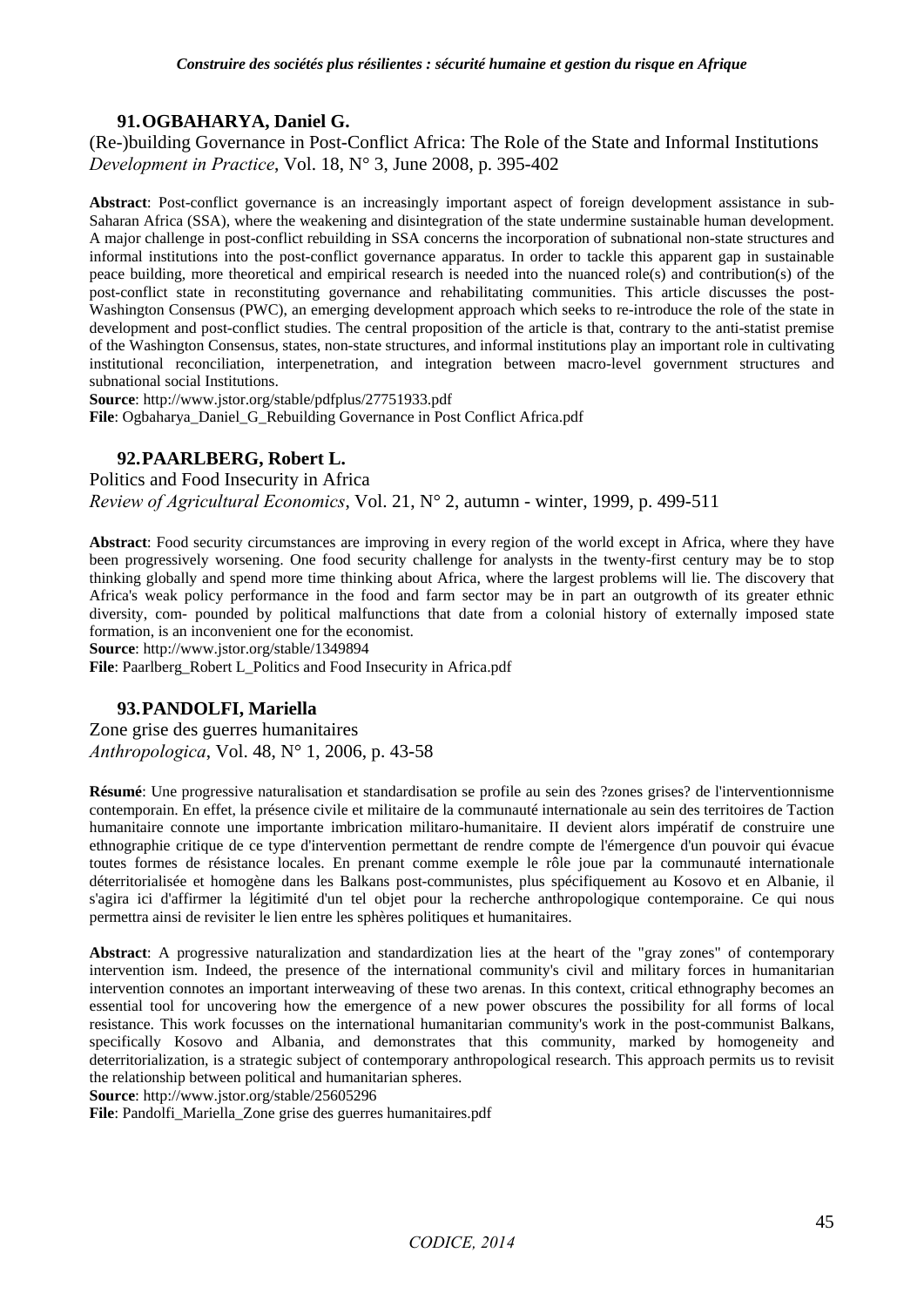# **94.PANKHURST, Alula**

The Logic of Barter in Ethiopian History and its Resilience in Contemporary Society: Case Studies in the Exchange of Food, Clothing and Household Goods Journal of Ethiopian Studies, Vol. 40, N° 1/2, June-December 2007, p. 155-179

**Introduction**: The existence of barter as a mode of exchange in historical times has been well documented in Ethiopia, largely on the basis of travellers' accounts. Richard Pankhurst has summarised the evidence in his two books on the economic history of Ethiopia, the first from early times to 1800 (R. Pankhurst 1961) and the second from 1800 to 1935 (R. Pankhurst 1968). He also referred to barter in relation to trade in his two books on Ethiopian towns, the first from the middle ages to the early nineteenth century (R. Pankhurst 1982) and the second from the mid- nineteenth century till 1935 (R. Pankhurst 1985). There are also references to barter in his book on The Ethiopian Borderlands (1997) in his Social History (R. Pankhurst 1990) and his general history The Ethiopians (R. Pankhurst 1998). His most detailed discussion of the topic is in an article devoted to the subject of 'primitive money' published over forty years ago (R. Pankhurst 1965)…

**Source**: http://www.jstor.org/stable/41988225

**File**: Pankhurst\_Alula\_The Logic of Barter in Ethiopian History.pdf

# **95.PÉLISSIER, René**

À la recherche des résistances primaires en Afrique noire: modèle pour leur analyse *Canadian Journal of African Studies / Revue Canadienne des Études Africaines*, Vol.11, N° 1, 1977, p. 85-97

**Abstract**: How does one go about conducting a proper global study of one or several armed resistance movements in Black Africa ? The author attempts to answer this somewhat awkward question in a concrete manner, though his only aim is to furnish research approaches for those seeking them. He thus proposes an analytical screen which is both flexible and detailed, dividing his work into five sections: 1. The milieu; 2. African societies 3. The colonizing society; 4. Confrontation; 5. Assessment/Evaluation. This outline contains a maximum of eventualities and local determinants in its many paragraphs. The author hopes it will become a useful methodological tool by finishing a base for solid and expansive research, no matter what the chosen approach or how original the phenomena studied may be. **Source**: http://www.jstor.org/stable/483671

**File** : Pelissier\_Rene\_A la recherche des résistances primaires en Afrique noire.pdf

# **96.POKU, Nana K.; RENWICK, Neil; GOMES PORTO, Jaoa**

Human Security and Development in Africa

*International Affairs (Royal Institute of International Affairs,* Vol. 83, N° 6, November 2007, p. 1155-1170

**Introduction**: The concept and practices of security have experienced a global redefinition over the past quartercentury and particularly since the end of the Cold War. The key shift has been away from the definition of threats as driven by strategic interests and the global power-play of the superpowers. Rather, security today is more widely accepted to embrace insecurities driven by non-military challenges. Central to this view is the challenge of meeting the basic needs and aspirations of millions of people in Africa, Asia and beyond. Contemporary security, therefore, is tied to the complex and multiple challenges of development. Yet, despite this shift in perspective and the demonstrable need for a reformulation of security in Africa, this region has remained stubbornly bound to the traditional imperatives of state interests, power, military force and geopolitical instability. Consequently, the active pursuit of security conceived in developmental and human terms has been frustrated for well over four decades…

**Source**: http://www.jstor.org/stable/pdfplus/4541916.pdf?acceptTC=true

**File**:Poku\_Nana\_K\_Human Security and Development in Africa.pdf

# **97.POWELL, Kristiana; TIEKU, Thomas Kwasi**

The African Union's New Security Agenda: Is Africa Closer to a Pax Pan-Africana? *International Journal*, Vol. 60, No. 4, autumn, 2005, p. 937-952

**Introduction**: On 9 July 2002 in Durban, South Africa, 53 African leaders inaugurated the African Union (AU), a continent-wide organization to replace the Organization of African Unity (OAU). This new organization calls for major changes to pan- African approaches to peace and security. The AU's security architecture is being managed by a newly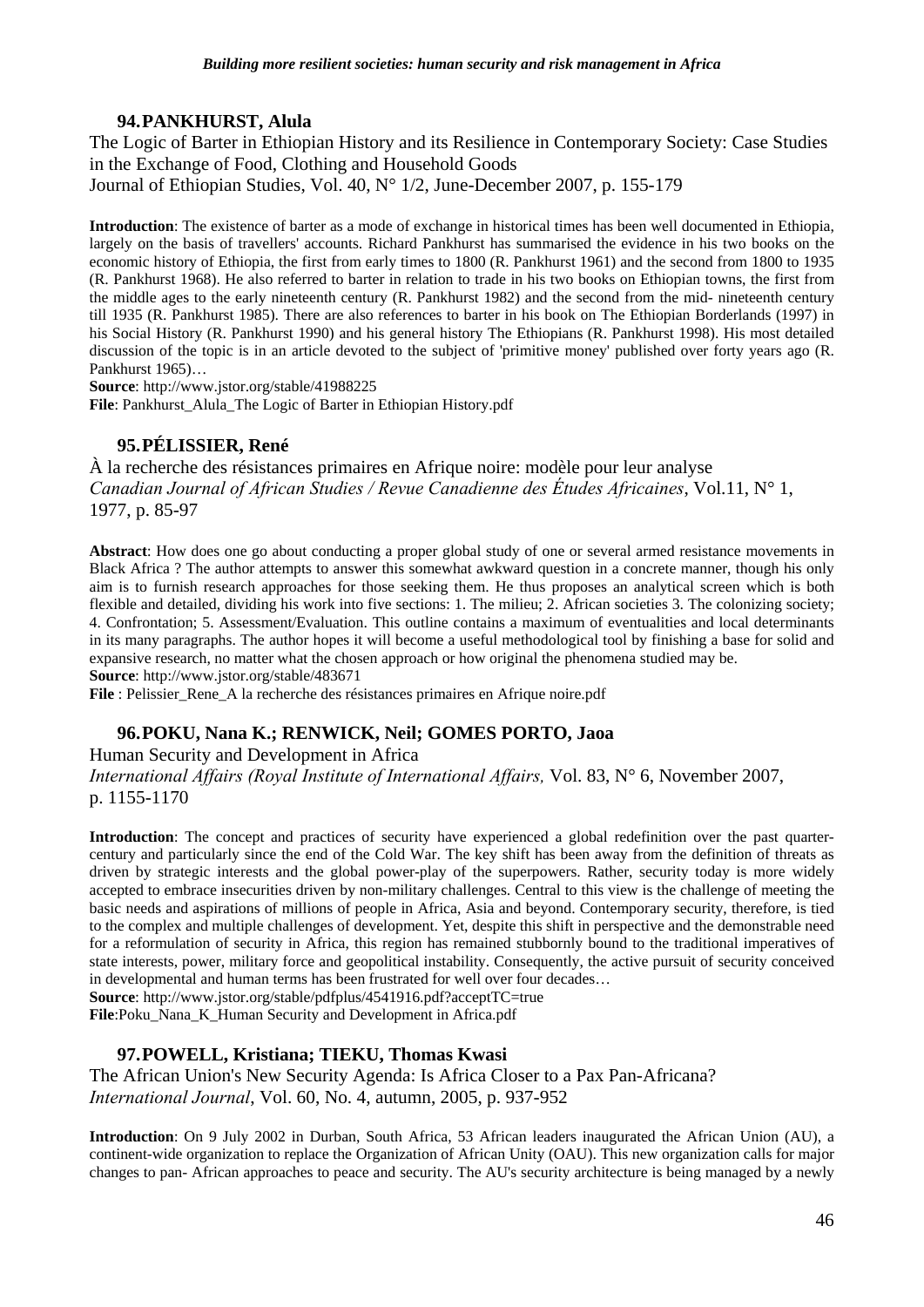#### *Construire des sociétés plus résilientes : sécurité humaine et gestion du risque en Afrique*

created 15-member peace and security council (PSC). The protocol relating to the establishment of the peace and security council, which outlines the major elements of the new security regime of the AU, places renewed emphasis on building a continental security regime charged with the tasks of preventing, managing, and resolving conflicts in Africa. Many leaders in Africa have heralded these developments as a first step toward building lasting peace on the continent. As South African President Thabo Mbeki noted about the emergent AU in a letter to the African National Congress (ANC),

**Source**: http://www.jstor.org/stable/pdfplus/40204092.pdf File: Power\_Kristiana and Tieku\_Thomas\_Kwasi\_The African Unions New Security Agenda.pdf

#### **98.PRASAD, Neeraj**

Climate Resilient Cities: a Primer on Reducing Vulnerabilities to Disasters Washington: World Bank, 2009. – 186 p. ISBN: 978-0-8213-7766-6 **Source:** http://siteresources.worldbank.org/INTEAPREGTOPURBDEV/Resources/Primer\_e\_book.pdf **File :** Primer\_e\_book.pdf

## **99.PRODON, R.**

Impact des incendies sur l'avifaune. Gestion du paysage et conservation de la biodiversité animale. *Forêt méditerranéenne*, T. xvii, N° 31, juillet 1995, p. 255-263

**Résumé** : Sur les reliefs des arrières pays méditerranéens, la déprise rurale a pour conséquence une progression générale de la végétation ligneuse. Mais cette progression spontanée est fréquemment interrompue par des incendies. La fermeture lente, ou au contraire l'ouverture brutale, du paysage qui résulte de l'abandon ou des incendies s'accompagnent de changements avifaunistiques importants, qui ont fait l'objet d'analyses statistiques précises. **Source** : http://documents.irevues.inist.fr/bitstream/handle/2042/40660/FORET\_MED\_1995\_3\_255.pdf?sequence=1 **File** : Prodon\_R\_Impact des incendies sur l\_avifaune.pdf

## **100.REDDY, V. Ratna**

Water Security and Management: Lessons from South Africa *Economic and Political Weekly*, Vol. 37, N° 28, July 13-19, 2002, p. 2878-2881

**Abstract**: The recent national water policy lacks substance, direction and seriousness in addressing the real issues in India's water problems. The attempt to find quick-fix solutions has perennially hindered long-term planning and process, and setting up of institutional arrangements coupled with legal and legislative support. In this context, it will be helpful for India to study the comprehensive water policy document introduced in South Africa and draw relevant lessons for an integrated approach to water management.

**Source**: http://www.jstor.org/stable/4412354

File: Reddy V Ratna Water Security and Management Lessons from South Africa.pdf

# **101.ROBERTS, David**

Academy Empowering the Human Security Debate: Making It Coherent and Meaningful *International Journal on World Peace*, Vol. 22, N° 4, December 2005, p. 3-16

**Abstract**: Despite ongoing realist entrenchment in and domination of a still relatively narrow conceptualisation of "security," an increasingly recognised school of thought has attempted to redefine the security referent from the State/soldiery to the human being. The problem for both critics and proponents of the human security school has been potential incoherence due to the inevitable breadth and scope associated with the human security condition, leading to accusations of incoherence from more traditional perspectives. This article traces the evolution of the ideas in this debate and offers a way forward which, it is hoped, satisfies the dominant paradigm's concerns in terms of a viable security conceptualisation. It then identifies visible and empirical security issues that directly affect a far greater proportion of the world's population than those areas normally identified as security issues in the dominant Realist Literature.

**Source**: http://www.jstor.org/stable/pdfplus/20753509.pdf File: Roberts David Empowering the Human Security.pdf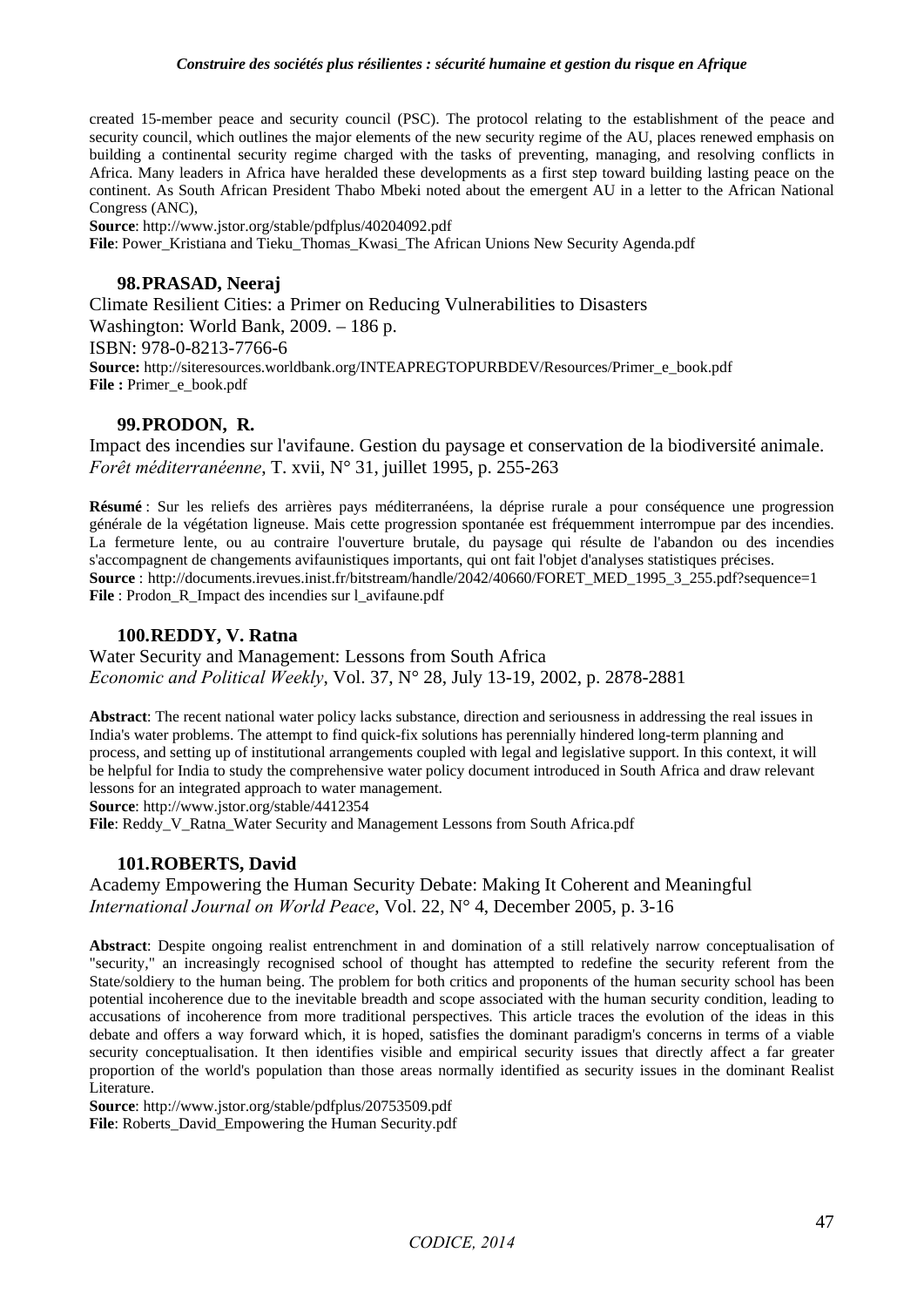# **102.RICHMOND, Olivier P.**

Emancipatory Forms of Human Security and Liberal Peacebuilding *International Journal*, Vol. 62, N° 3, summer 2007, p. 458-477

**Abstract**: Peacekeeping, peacebuilding, and reconstruction are activities now closely associated with liberal statebuilding, and in this context human security has become a validating concept of the overall project's goals, even though many international actors working in non-civil-society-oriented areas would not use this term to describe their work. Indeed, many orthodox thinkers argue that that this concept is too broad or ambitious to be acted upon. Yet at the same time, human security underpins the liberal state in its orthodox politically liberal and economically neoliberal form. There are also more emancipatory forms of human security, associated with individual emancipation and social values, that offer a significant opportunity to enhance the process of building peace in postconflict states. They are rarely a policy objective for anyone other than civil society actors because conservative policymakers and orthodox thinkers regard them as impractical.

**Source**: http://www.jstor.org/stable/pdfplus/40184855.pdf **File**: Richmond\_Olivier\_P.-Emancipatory Forms of Human Security.pdf

# **103.RUOHOMÄKI , Olli, ed.**

Development in an Insecure World: New Threats to Human Security and their Implications for Development Policy Helsink : Ministry for Foreign Affairs of Finland, Development Policy Information Unit, 2005. - 180 p. ISBN: 951-724-481-9 **Source:** http://formin.finland.fi/public/download.aspx?ID=12357&GUID=%7B9EB69562-5648-47F5-BFB9- CE3C0843B32A%7D **File :** Ruohomäki\_Olli.pdf

# **104.SALIH, M.A. Mohamed**

Inducing Food Insecurity: Perspectives on Food Policies in Eastern and Southern Africa Uppsala: Nordic Africa Institute, 1994. – 37 p. ISBN: 9171063595

*/FOOD POLICY/ /FOOD SECURITY/ /FOOD RESOURCES/ /FOOD SHORTAGE/ /SOUTHERN AFRICA/ /EAST AFRICA/*  **Source**: http://www.diva-portal.org/smash/get/diva2:277546/FULLTEXT01.pdf **File***:* Salih\_M.A. Mohamed\_Inducing Food Insecurity.pdf (Available in Hard Copy: **Call N°.: 15.03.01/SAL/9697)** 

# **105.SIMON, Marc V.; STARR, Harvey**

Two-Level Security Management and the Prospects for New Democracies: A Simulation Analysis *International Studies Quarterly*, Vol. 44, N° 3, September 2000, p. 391-422

**Abstract**: Most new democracies face serious internal, ethnic/separatist conflicts; in addition, some face international threats. The literature on the growth of democracy in the global system and its impact on world politics does not fully account for the dual threats all states must address in managing their security. Based on theoretical work by Starr (1994) which describes the "common logic" of conflict processes in war and revolution, we outline a model of how states respond to security threats from both external and internal sources. Using computer simulation, we analyze the model and evaluate the relative importance for state security of factors such as system size, numbers of democracies in the system, extraction/allocation strategy pursued by new democracies, and government legitimacy level.

Our results show that new democracies thrive in systems that are predominantly democratic. Also, ally support can provide crucial resources for new democracies facing internal threats. Finally, "endangered" democracies can recover security by attempting to buy off domestic threats rather than deter them, and by improving legitimacy. **Source**: http://www.jstor.org/stable/3014005 .

**File**: Simon\_Marc V\_Two-Level Security Management and the Prospects for New Democracies.pdf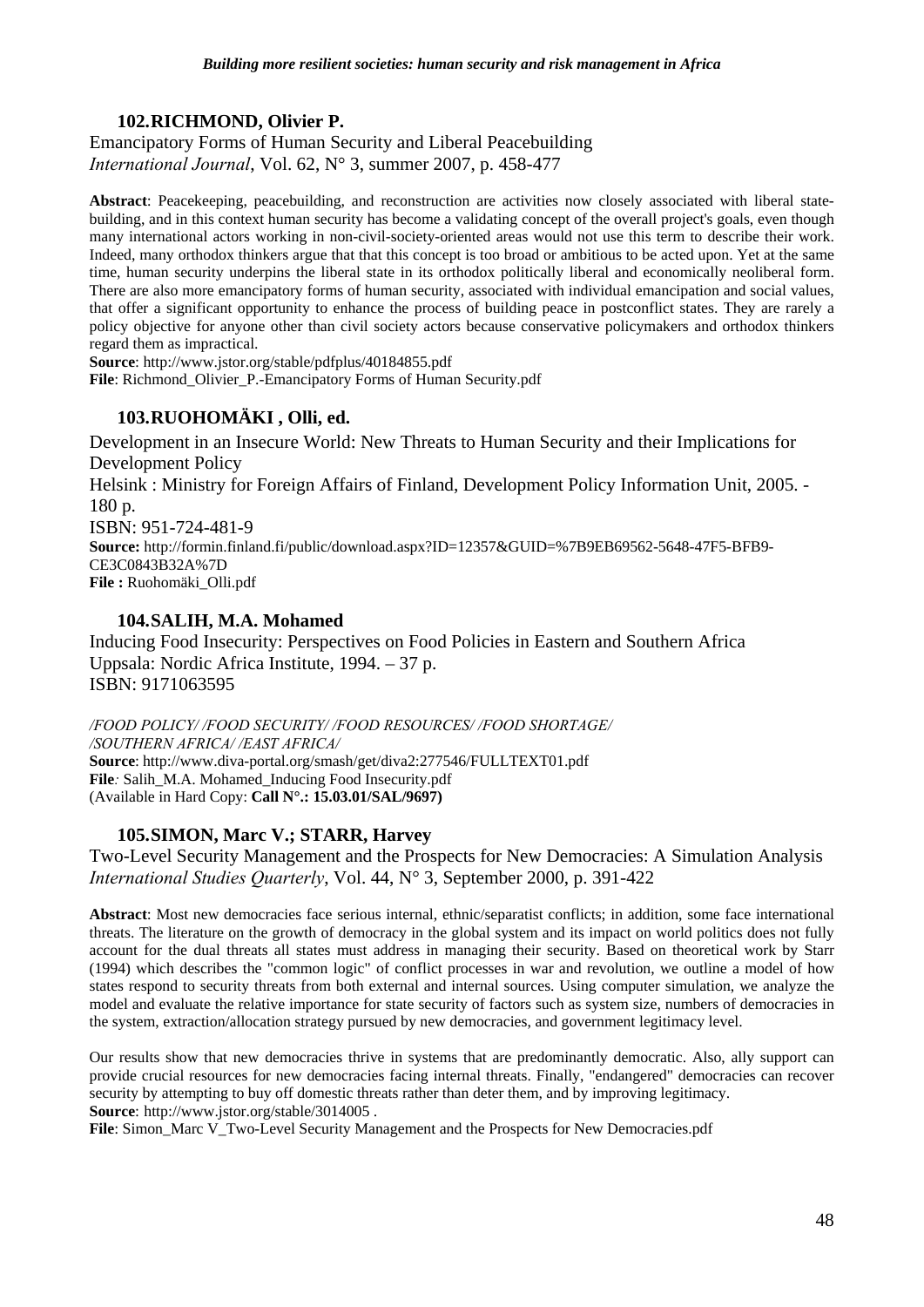# **106.SMITH-HÖHN, Judy**

Rebuilding the Security Sector in Post-conflict Societies: Perceptions from Urban Liberia and Sierra Leone Berlin: Lit, 2010 - xv, 225 p. **Source:** www.dcaf.ch/content/download/35884/526985/file/Smith-Höhn.pdf www.dcaf.ch/content/download/35884/526985/file/Smith-H%C3%B6hn.pdf **File:** Smith-Höhn.pdf

# **107.STERN, Nicholas; NOBLE, Ian, eds**

Climate Change: Low Carbon Economies, Resilient Societies Washington, DC: World Bank institute, 2008. – 56 p. Development Outreach, Vol. 10, No. 1, April 2008 **Source:** http://www- wds.worldbank.org/external/default/WDSContentServer /WDSP/IB/2010/11/08/000334955\_20101108015720/Rendered/PDF/576650NEWS0DO010Box353765B01PUBLIC1. pdf **File :** Climate\_Change\_Low\_Carbon\_Economies\_Resilient\_Societies.pdf

# **108.The Stockholm Initiative on Global Security and Governance**

*Pakistan Horizon*, Vol. 44, N° 4, October 1991, p. 89-139

**Preface**: The world today has a unique opportunity to meet the global challenges. Securing peace, sustainable development and democracy requires nations, in their common interest, to create a new system of global security and governance. We believe that the time is right for nations to take that great step forward, living up to their common responsibility. The transformation of relations between East and West has ended the Cold War, freeing minds and resources that for so long were bound by sterile confrontation. The momentous changes in East- West relations in the final years of the past decade have provided new openings for the world in the 1990's. Though the openings are real, the process is fraught with dangers, including, in particular, the extreme difficulties facing the transformation of the Soviet Union…

**Source**: http://www.jstor.org/stable/pdfplus/41393928.pdf **File**: Stockholm\_Initiative.pdf

# **109.STYAN, David**

The Security of Africans beyond Borders: Migration, Remittances and London's Transnational Entrepreneurs *International Affairs*, Vol. 83, N° 6, November 2007, p. 1171-1191

**Introduction**: The economic security of growing numbers of Africans is linked to migration. Employment and educational opportunities rest increasingly either on openings to leave the continent or on having a family member established overseas. This is hardly new, yet it has now become of increased economic importance, particularly for Africa's urban dwellers and middle classes, whose social and financial capital is increasingly transnational. Simultaneously, African governments are now acknowledging their growing reliance on remittances and inward investment sent home by Africans settled in OECD states. While these trends, which accelerated markedly in the final two decades of the twentieth century, are clearly of economic importance, for individuals as well as for both home and host states, their broader security implications are rarely considered…

**Source**: http://www.jstor.org/stable/pdfplus/4541917.pdf

**File**: Styan\_David\_The Security of African Beyond Borders.pdf

# **110.SWATUK, Larry A.; VALE, Peter**

Why Democracy is not enough: Southern Africa and Human Security in the Twenty-first Century *Alternatives: Global, Local, Political*, Vol. 24, N° 3, July-September 1999, p. 361-389 **Source**: http://www.jstor.org/stable/pdfplus/40644945.pdf **File**: Swatuk\_Larry and Vale\_Peter\_Why Democracy in not Enough.pdf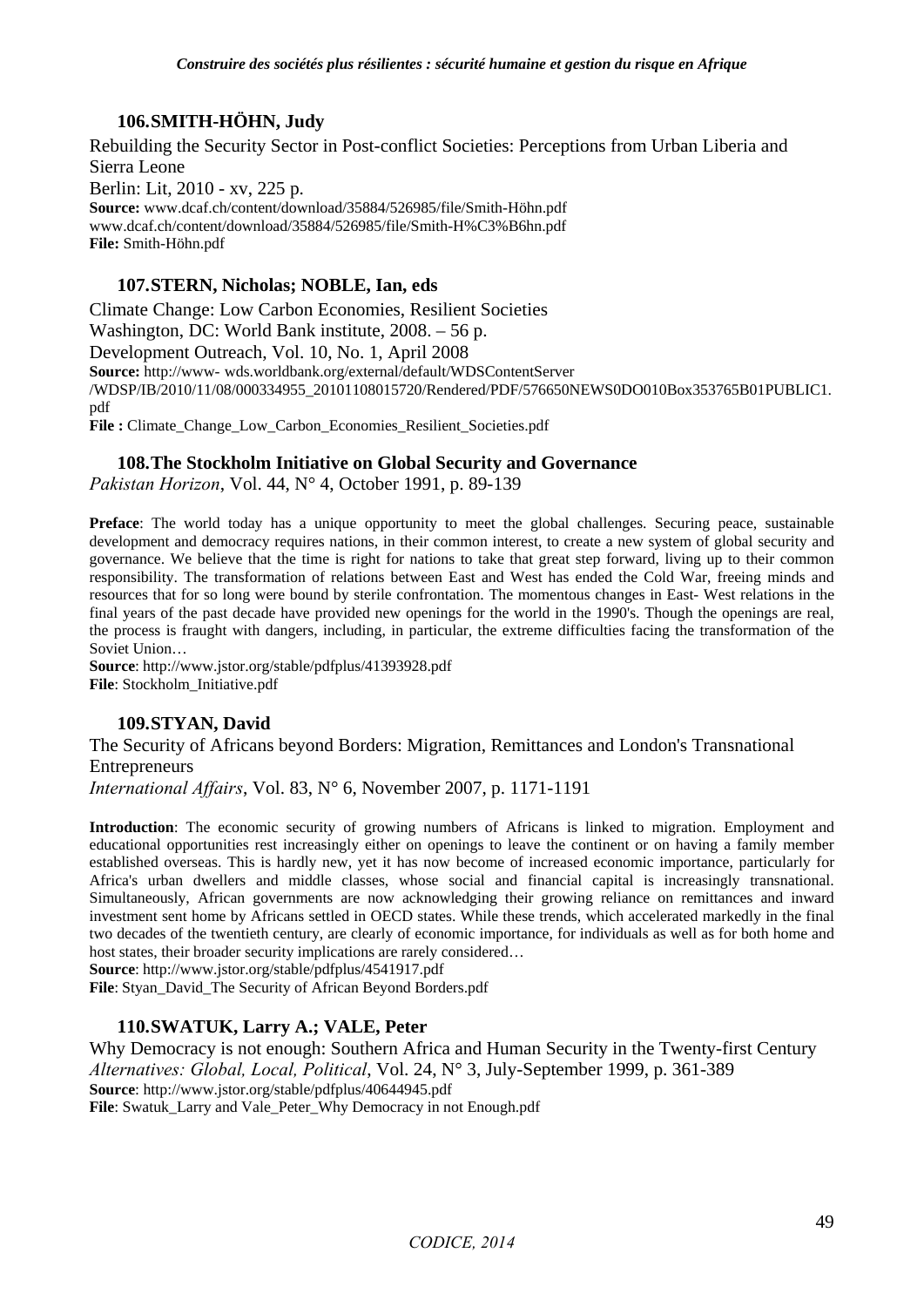## **111.TAYLOR, Viviene**

From State Security to Human Security and Gender Justice *Agenda*, N° 59, 2004, p. 65-70

**Abstract**: This briefing is based on a paper presented at a conference, 'Human Security: Women's Security? No sustain- able Security without a Gender Perspective' which took place in Berlin, October 2003. The author writes that when it comes to security and human security in particular, feminists need to rethink the fundamental relationships of knowledge and power, and how these shape individual and community experiences. The briefing explores the significance of human security for women and for feminist discourse.

**Source**: http://www.jstor.org/stable/pdfplus/4548116.pdf

**File**: Taylor\_Viviene\_From State Security to human Security and Gender Justice.pdf

## **112.TCHOTSOUA, Michel; FOGWE, Zephania Nji**

Evaluation géographique de deux décennies de lutte contre les inondations dans la ville de Douala (Cameroun)

*Actes des JSIRAUF*, Hanoi, 6-9 novembre 2007, 6 p.

**Résumé** : Les problèmes les plus courants et défiants de l'urbanisation anarchique sont les inondations et les catastrophes afférentes. L'ampleur des dégâts causés par les inondations d'Août 2000 à Douala (Cameroun) nous rappelle ceux du début des années 1980 qui obligèrent la mairie de Douala à créer un service technique municipale dont les efforts était de réduire ou de mettre fin aux inondations. Ce qui permet la mise en place en 1984 – 1986/87 du «crash programme » de prévention durant lequel certains canaux principaux et secondaires ont été dragués voire modifiés. Des travaux similaires ont été répète après les inondations de 2000 dans les canaux de plusieurs cours d'eau de la ville. Cette contribution évalue les résultats obtenus au cours des deux décennies des programmes de dragage effectués dans la ville de Douala. L'étude de documents, les observations et les mesures de terrain révèlent qu'une variation spatio-temporelle dans la réduction des inondations a été enregistrée. La réduction des inondations résultant des dragages n'est que de courtes durées (quelques semaines à quelques mois). Pour des résultats meilleurs, il est faudrait tenir compte du profil en long de chaque cours d'eau jusqu'à son exutoire et ce progressivement jusqu'à l'estuaire du Wouri. Seulement, avec la fonte des glaciers et le relèvement du niveau de la mer, le dragage de ces collecteurs risque de renvoyer l'eau de mer dans la ville.

**Abstract**: One challenging problem of uncontrolled town growth is floods. Responding to the post 2000 floods just as those of the 1980s Douala Urban Council undertook strategies to stop floods. The 1984 - 1986/87 'crash programme' that permitted some stream channels to be dredged was repeated as the "programme de curage des drains" after the 2000 floods. The two decade repetition imposes the need for a geographical assessment of the mechanical dredging schemes to avoid a misuse of resources. Documentary and field data used reveals a spatiotemporal variation at reducing floods for only few weeks and months in the central town unlike the marginal slums. For a sustainable strategy, hydrological and geographical principles should be integrated in the dredging schemes. Considering the current thawing of continental glaciers and rise in sea level, such dredging may cause an overspill of ocean water into the city built up area.

**Source** : http://www.infotheque.info/fichiers/JSIR-AUF-Hanoi07/articles/AJSIR\_2-p3\_Fogwe.pdf **File** : Tchotsoua\_Michel\_Evaluation geographique de deux décennies de lutte contre les inondations.pdf

## **113.TCHOTSOUA, Michel; FOTSING, J.-M.; MOUSSA, A.**

Evaluation des risques d'inondation dans la vallée de la Bénoué en aval du barrage de Lagdo (Cameroun) *Actes des JSIRAUF*, Hanoi, 6-9 novembre 2007, 9 p.

**Résumé** : A partir d'une combinaison d'informations multi-sources dans une base de données à référence spatiale, cet article présente les risques d'inondation en aval du barrage de Lagdo. Le montage de ce système d'Information Géographique repose sur la confrontation des données morpho-hydrologiques avec les données socio-économiques. L'exploitation de cette base de donnée montre qu'en année de pluviométrie normale, les inondations atteignent la cote 187 m. En année de pluviométrie excédentaire, les inondations atteignent la cote 195 m et couvrent 130 000 ha. L'analyse des hauteurs de précipitations journalières et des correspondances avec les surfaces inondées montre que la cote 200 m ne peut être atteinte qu'en cas de crue exceptionnelle ou de rupture du barrage. Dans ce cas, la surface inondée avoisinerait les 160 000 ha. De ces analyses, quelques recommandations prioritaires sont énoncées.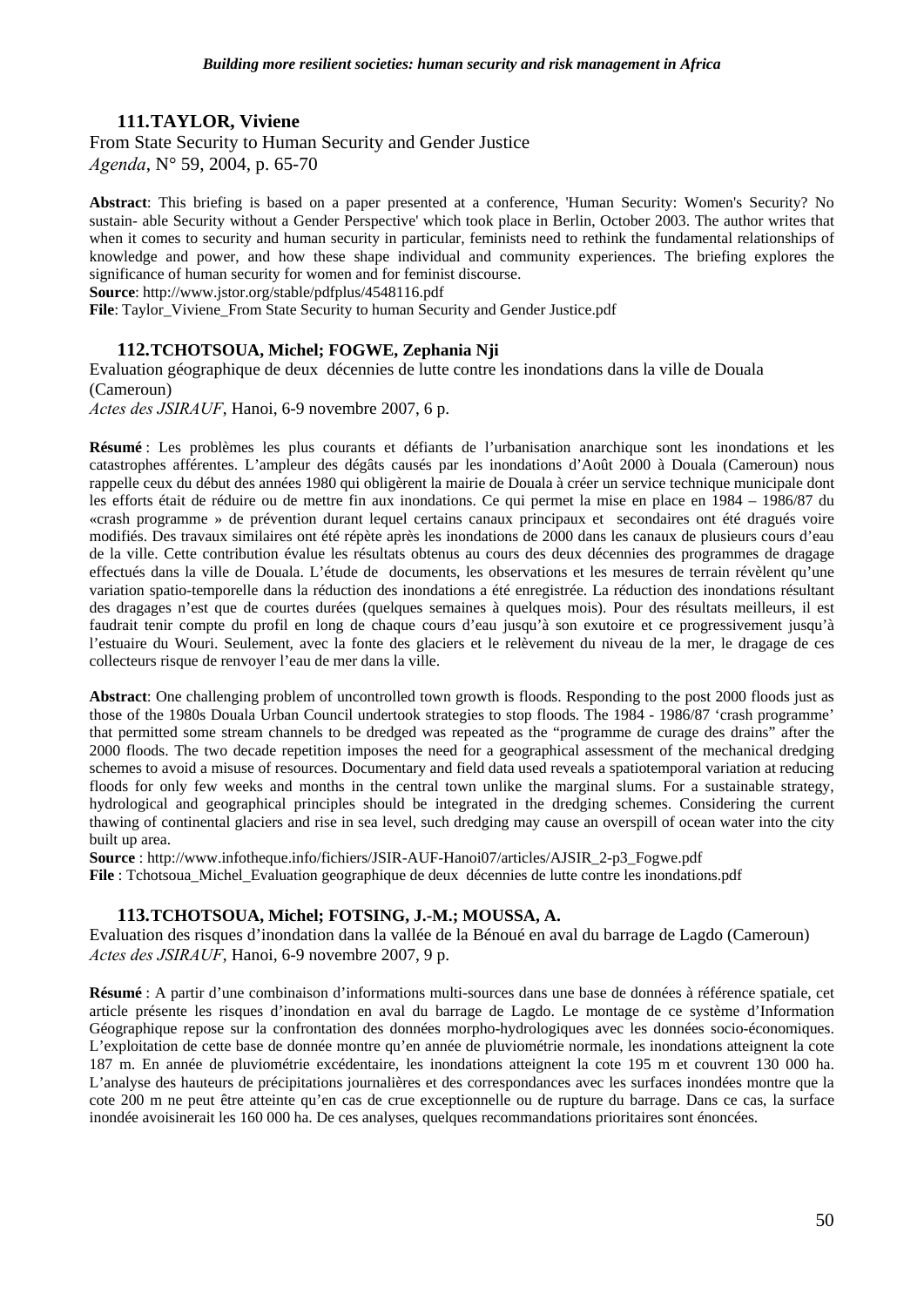#### *Construire des sociétés plus résilientes : sécurité humaine et gestion du risque en Afrique*

**Abstract**: Based on a combination of data from different sources in a spatial data – base, this article aims at evaluating flooding risks downstream of Lagdo dam. The compilation of this type of geographic information relies on the comparison of morpho-hydrologic data with socioeconomic ones. The exploitation of that data base shows that during the year having normal rainfalls, the floods reach the height of 187 m. In a year when rainfalls are excessive, the floods reach a height of 195 m and cover an area of 130 000 hectares. From an analysis of the heights of daily rainfalls, and the corresponding flooded surfaces it follows that a height of 200 m can only be reached with exceptional rainfalls or the burst of the dam. In such cases, the flooded surface would be near to 160 000 ha. In case the protection embankment of the western pass should burst, the waters would cover a surface of about 950 ha which are being urbanised. From the above analyses, some priority recommendations are made.

**Source**: http://www.infotheque.info/fichiers/JSIR-AUF-Hanoi07/articles/AJSIR\_1-p2\_Tchotsoua.pdf **File**: Tchotsoua\_Michel\_Evaluation des risques d\_inondation dans la vallee de la Benoue.pdf

## **114.THOMAS, Caroline**

Global Governance, Development and Human Security: Exploring the Links *Third World Quarterly*, Vol. 22, N° 2, April 2001, p. 159-175

**Abstract**: This article draws attention to the convergence of the global development and security agendas at the beginning of the new millennium. It explores the links between global governance, development and human security. It argues that material sufficiency lies at the core of human security. Hence, the problems of poverty and deepening inequality are central concerns, and the unfolding of these problems in the 1980s and 1990s is highlighted. During the closing decades of the 20th century, a neoliberal vision dominated the global development policy agenda, while these problems of inequality deepened. The policy was developed, championed and implemented by a range of global governance institutions, working through state governments. The idea and the institutions of global governance are examined critically, with a view to establishing in whose interest global governance and its associated development policies may be operating, and whether this is in support of human security.

**Source**: http://www.jstor.org/stable/pdfplus/3993404.pdf

**File**:Thomas\_Caroline\_Global Governance.pdf

## **115.TILLET, Tanya**

# Society Builds Sustainability in Africa *Environmental Health Perspectives*, Vol. 115, N° 5, May, 2007, p. A246-A249

**Introduction**: With the speed of industrialization in today's global community, the costs of dis- parities in environmental health and risk assessment can be dangerously high in developing countries without broad, stable regulatory and protective measures in place. Addressing capacity-building problems will depend largely upon the implementation of proactive measures within the borders of these developing nations-measures that participants sought to create at the Risk Assessment and Quality Assurance Training Workshop of the African Society for Toxicological Sciences (ASTS), held 21-28 October 2006 in Limbe, Cameroon. The workshop was cosponsored by the NIEHS as part of its efforts to expand global environmental health initiatives, as outlined in the institute's Strategic Plan. Fortyseven experts in toxicology research, environmental policy, and government from Cameroon, Nigeria, Sudan, South Africa, the United States, and Europe convened for the purpose of generating ideas for new sustainable development initiatives. Attendees also took part in training modules and a site visit to a local oil refinery. Sanmi Areola, a toxicologist with the Metro Nashville/Davidson County (Tennessee) Public Health Department and incoming ASTS president, says that organizations such as the ASTS serve as necessary bridges of communication between developed and developing nations. "Continuing and emerging environmental [and] public health issues present differently in Africa compared to the developed countries of the world primarily because of the lack of enforceable policies and regulations and the nonexistence of infrastructures, [which are] poor where and when they exist," says Areola. He explains that the negative impacts of environmental stressors on public health in Africa are exacerbated by poverty, political instability, urbanization, and over- population, among other factors…

**Source**: http://www.jstor.org/stable/4489002

**File**: Tillet\_Tanya\_Society Builds Sustainability in Africa.pdf

## **116.TINCANI, Lucrezia Stella**

Resilient Livelihoods: Adaptation, Food Security and Wild Foods in Rural Burkina Faso London, University of London, School of Oriental and African Studies, 2012. - 328 p. *Ph.D. Thesis, University of London, School of Oriental and African Studies, Centre for Development, Environment and Policy, Department of Financial and Management Studies*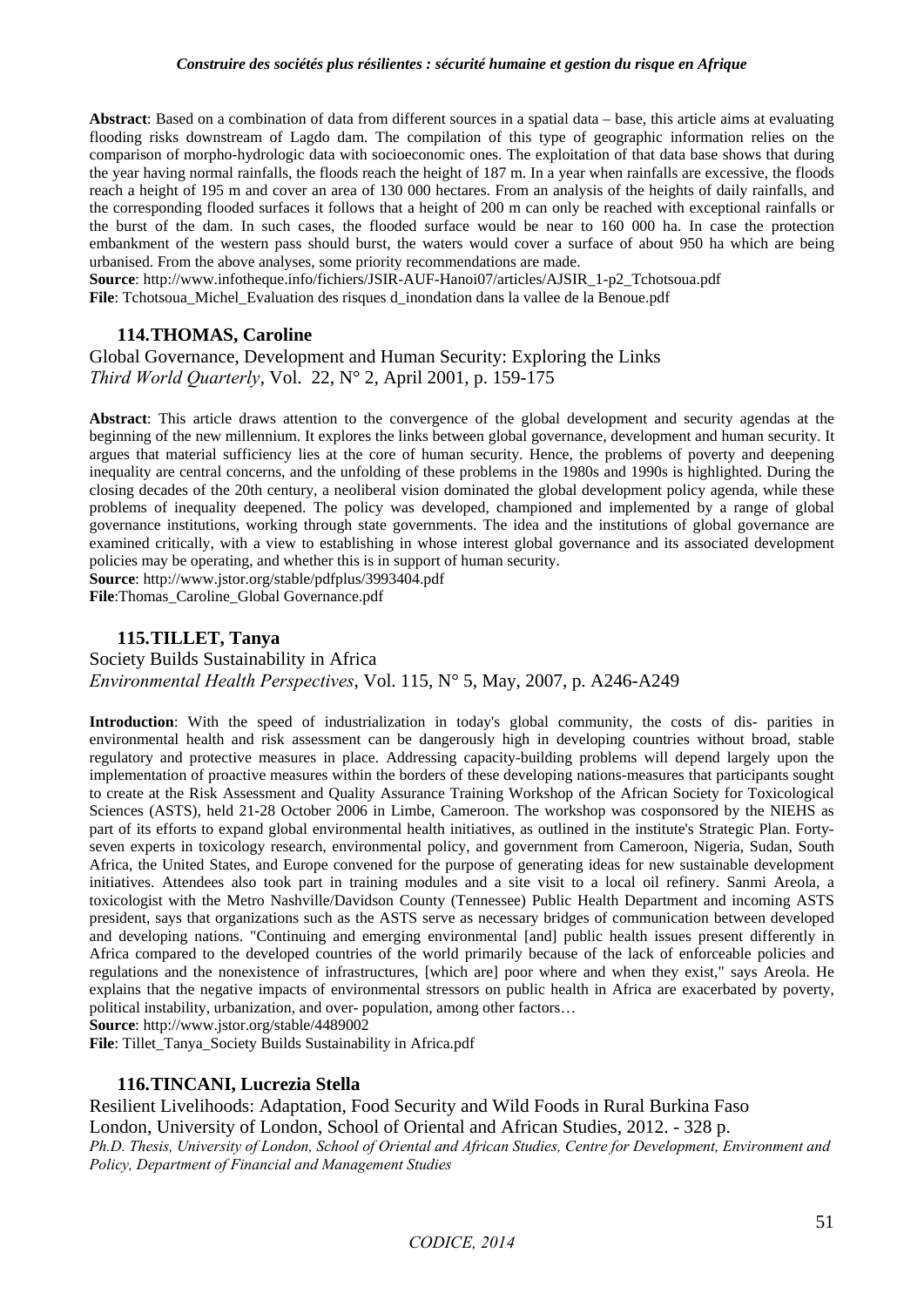#### *Building more resilient societies: human security and risk management in Africa*

**Abstract:** The dominant livelihood form in rural Burkina Faso consists of a combination of crop production, livestock keeping and agro-forestry. This research set out to understand how rural populations choose their livelihood activities in order to maintain the flexible and resilient livelihood system which has hitherto allowed them to survive in the arid and highly variable climate of the Sahel. To ensure their food security, in addition to their own agricultural production, all families also bought food, gathered wild foods and received food from friends and relatives.

A quantitative analysis was undertaken of the seasonal distribution of different food sources, discussing key obstructing and enabling factors determining access to these food sources. It revealed that, in addition to climatic conditions, the seasonality of these different food sources depended on multiple labour, time and monetary constraints. Cultural norms, as well as ongoing negotiation over rights and resource access played an important role in the choice of strategies.

In order to examine the livelihood as a coherent system, and identify the combination of strategies which enhanced the resilience of the whole system, a new methodology was designed and tested. This Resilient Livelihood Analysis (RLA) revealed the components which allowed livelihoods to both persist and adapt in a risk-prone environment. 'Resilience' was found to be a more appropriate conceptual framework than 'sustainability', which over emphasises the capacity of a system to 'persist', under emphasising its capacity to adapt and change. A better understanding of the trajectories of livelihood resilience allows enabling factors to be included in agricultural and development policy, thus helping to maintain livelihood resilience even in the face of increasingly interdependent and interconnected global drivers. **Source:** http://eprints.soas.ac.uk/13609/1/Tincani\_3353.pdf

**File:** Tincani\_3353.pdf

## **117.UNFCCC, United Nations Framework Convention on Climate Change. Bonn**

Climate Change: Impacts, Vulnerabilities and Adaptation in Developing Countries Bonn: United Nations Framework Convention on Climate Change, 2007. – 68 p. **Source:** http://unfccc.int/resource/docs/publications/impacts.pdf **File:** impacts.pdf

## **118.VALETTE, Jean-Charles ; RIGOLOT, Eric ; ETIENNE, Michel**

Intégration des techniques de débroussaillement dans l'aménagement de défense de la forêt contre les incendies

*Forêt méditerranéenne,* T. xiv, N° 2, avril 1993, p. 141-154

**Introduction** : En région méditerranéenne française, la forêt, au moins dans la partie non montagneuse de la région, est présente sous la forme de massifs de quelques dizaines d ' hectares pour certains à plusieurs milliers d'hectares pour d'autres, parfois contigus entre eux et s'inscrivant dans le paysage méditerranéen. Ces massifs, autrefois mités par des exploitations agricoles, se sont progressivement refermés au rythme de la désertification du milieu rural , essentiellement depuis la seconde guerre mondiale. Les anciennes terres cultivées ou pâturées se sont embroussaillées et la forêt a entamé sa phase de reconstitution en faisant appel à des espèces pionnières comme, par exemple, dans les milieux karstiques, le pin d'Alep. La mise en œuvre des récentes recommandations de mise en jachère de terres agricoles, élaborées par la C.E.E., va conforter cette évolution…

**Source** : http://www.foret-mediterraneenne.org/upload/biblio/FORET\_MED\_1993\_2\_141.pdf File : Valette Jean-Charles Integration des techniques de debroussaillement.pdf

# **119.WARD, Thomas J.**

The Political Economy of Ngos and Human Security *International Journal on World Peace*, Vol. 24, N° 1, March 2007, p. 43-64

**Abstract**: This article reflects on the role played by non-governmental organizations (NGOs) in furthering human security from the view of political economy. "Political economy55 takes into account the economic, political, cultural and historical factors that contribute to the growth or the decline of NGOs. Being specialized, NGOs often demonstrate comparative or absolute advantages over government agencies in their delivery of goods and services. However, NGOs working in less developed countries face a variety of challenges. The most serious of these are political. Authoritarian rulers can view NGOs as a potential base for opposition to their regime and often take measures to hinder their efforts. NGOs have also created their own problems. When the integrity of any NGO is compromised, it impacts on other NGOs5 abilities to survive economically and politically, especially in authoritarian states.

**Source**: http://www.jstor.org/stable/pdfplus/20752764.pdf

**File**: Ward\_Thomas\_J\_The Political Economy of NGOs and Human Security.pdf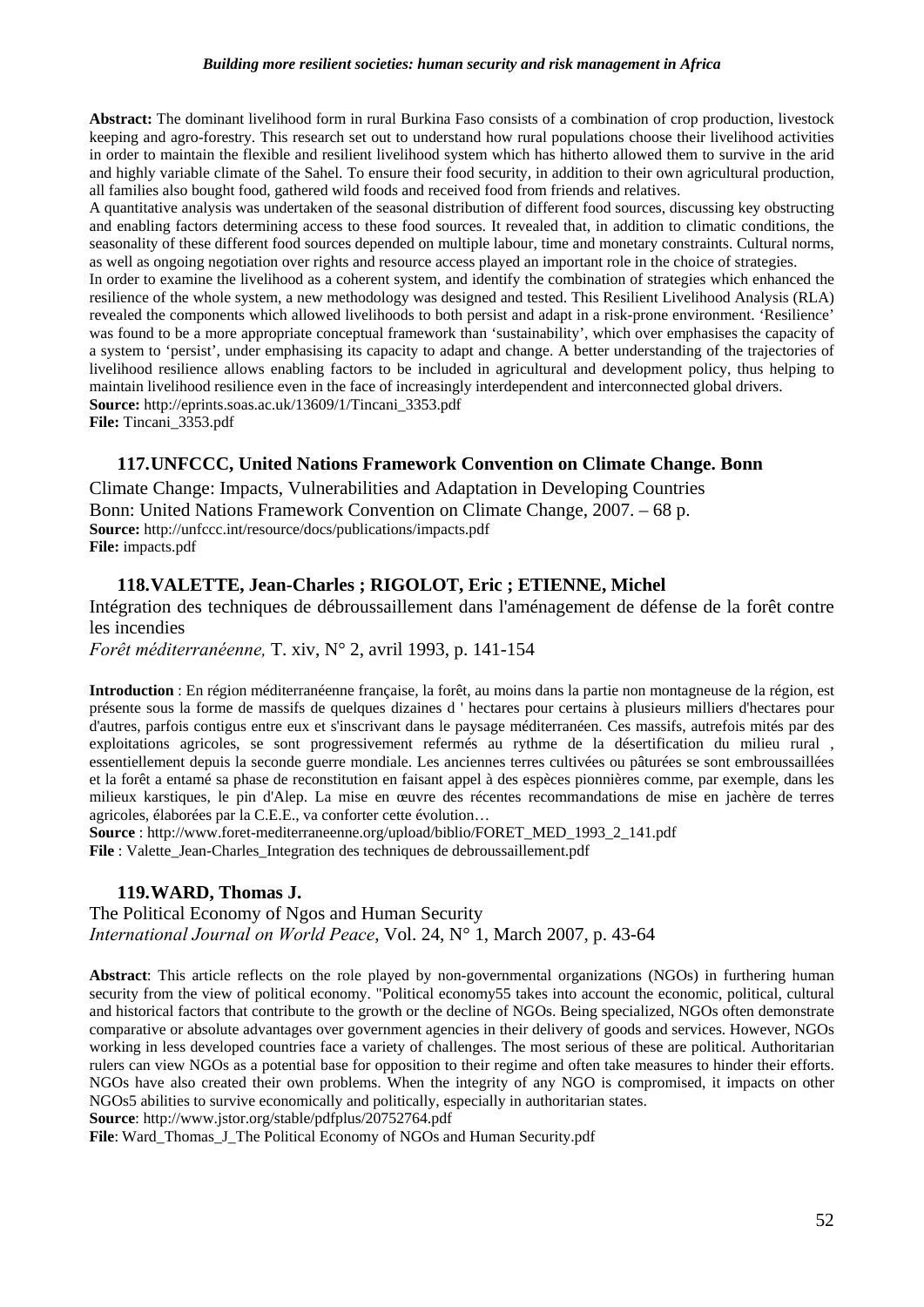## **120.ZAIDI, S. Akbar**

Peace, Human Security and Regional Cooperation *Economic and Political Weekly*, Vol. 39, N° 5, January 31 - February 6, 2004, p. 413-414

**Introduction**: The theme chosen for the Pakistan Social Forum 2004, 'Peace, Human Security and Regional Cooperation', encapsulates Pakistan's predicament and its relationship with that of south Asia. It also reflects a reality that underlies the political, economic and social context of over 1.3 billion people in south Asia and highlights the condition of south Asia, where there has been neither peace, nor security and well-being, nor any regional cooperation. It is the interconnection of all three, and their absence, which makes south Asia one of the poorest, least developed, most insecure and war-prone regions of the world. To add to that, it has two of the only seven nuclear states in the world as neighbours, countries that have been hostile to each other for nearly six decades. Clearly, the time is long overdue to change the balance in favour of peace, human well-being and security, and regional cooperation.

**Source**: http://www.jstor.org/stable/4414572

File: Zaidi S. Akbar Peace Human Security and Regional Cooperation.pdf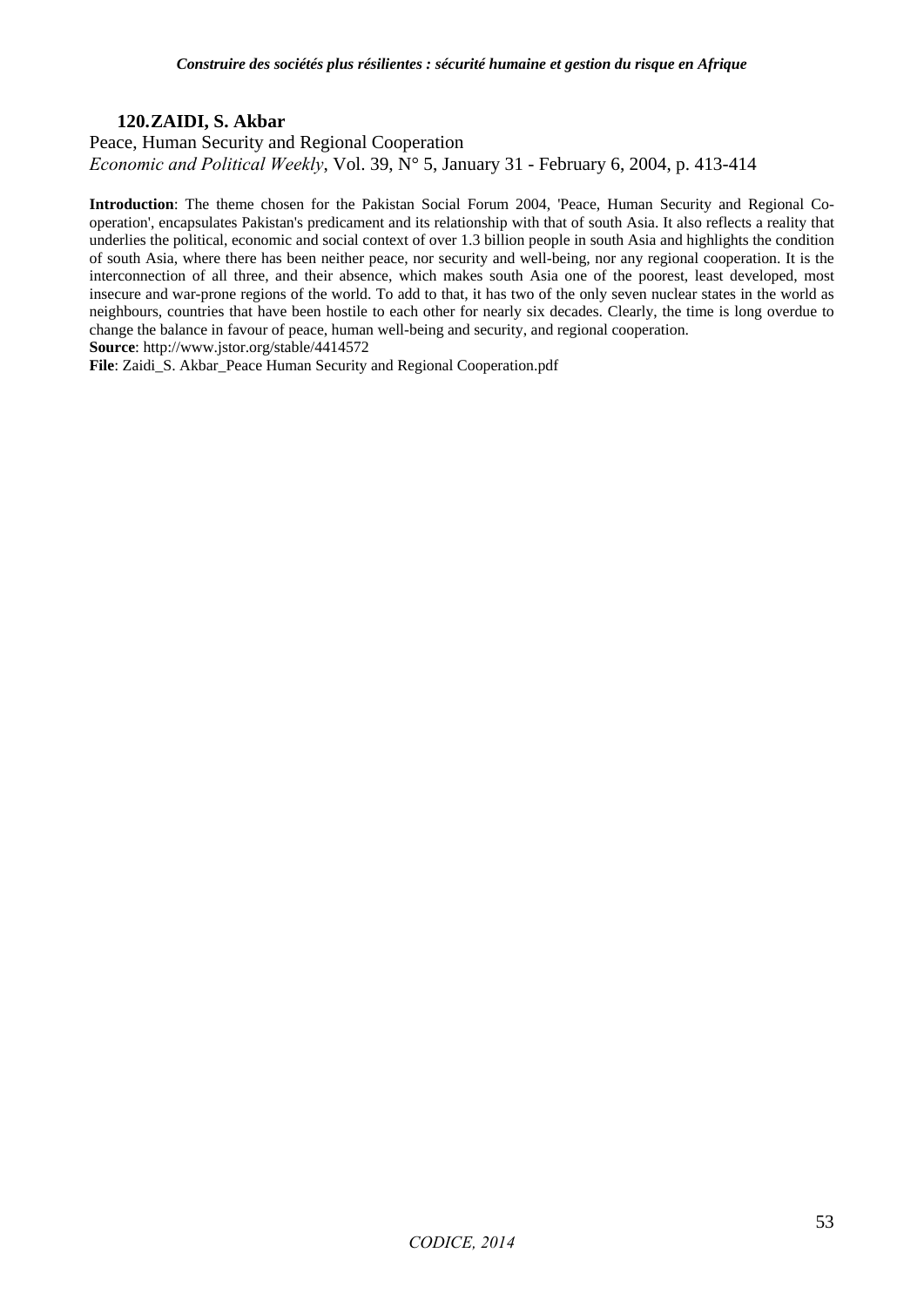# **PART III / 3ème PARTIE**

# **ANNEXES**

# **Announcement / Annonce**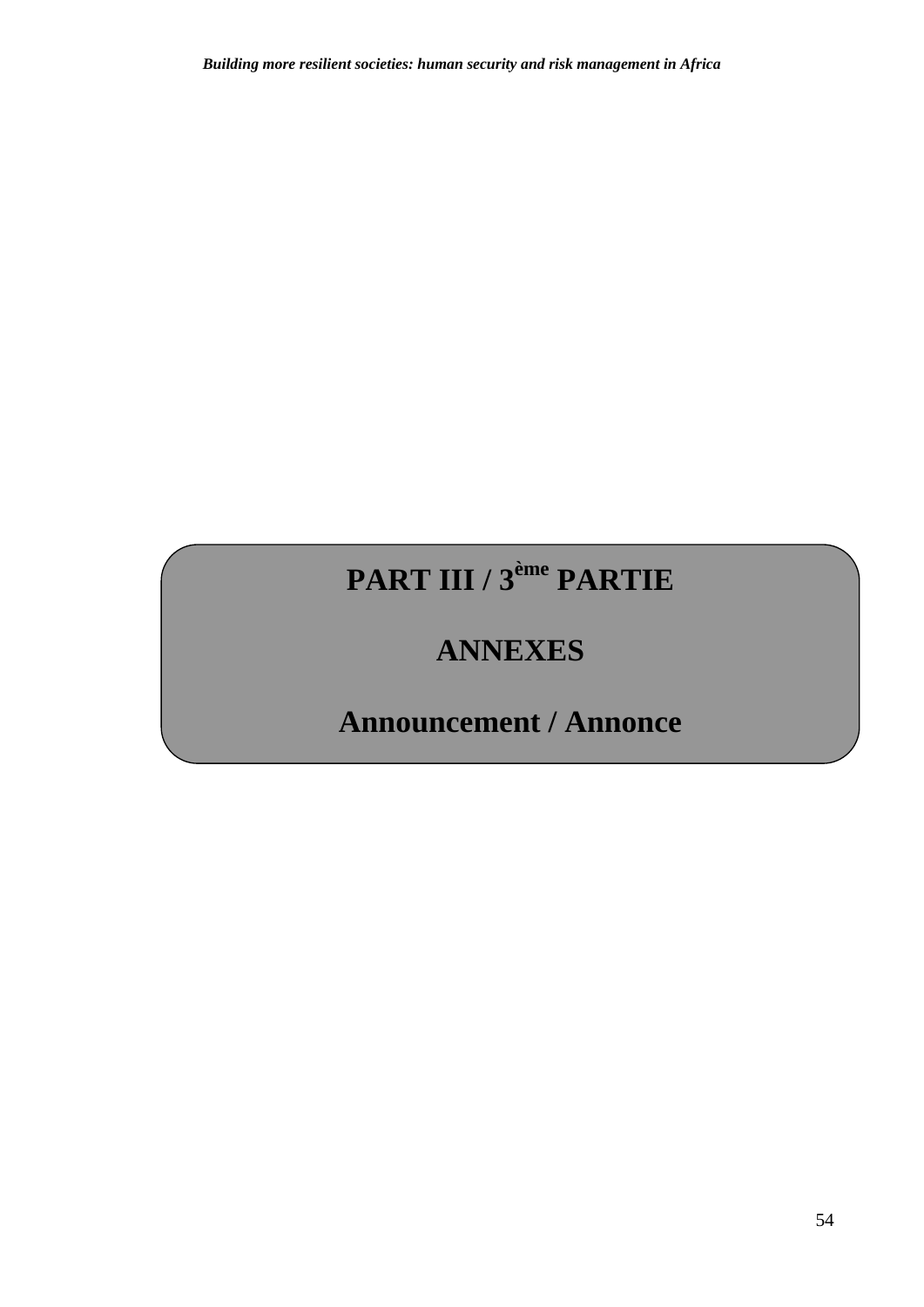# III - Annexes: Announcement/Annonce

**2014 Democratic Governance Institute Building more resilient societies: human security and risk management in Africa** Date: 04 – 15 August, 2014 Venue: Dakar, Senegal

#### **Call for Applications: Session 2014**

The Council for the Development of Social Science Research in Africa (CODESRIA) is pleased to announce the 2014 session of its annual Democratic Governance Institute. It therefore invites researchers to submit their applications for participation in this institute to be held from 4<sup>th</sup> to 15<sup>th</sup> August, 2014 in Dakar, Senegal. The Democratic Governance Institute, launched in 1992 by CODESRIA, is an interdisciplinary forum which every year brings together about fifteen researchers from various parts of the continent and the Diaspora, as well as some non-African scholars who are undertaking innovative research on topics related to the general theme of governance.

#### **Organization**

The activities of all CODESRIA Institutes centre on presentations made by African researchers, resource persons from the continent and the Diaspora, and participants whose applications for admission as laureates have been successful. The sessions are led by a scientific director who, with the support of the selected resource persons, ensures that the laureates are exposed to a wide range of research and policy issues. Each laureate is required to prepare a research paper to be presented during the session. The revised versions of such papers will undergo a peer review for publication by CODESRIA. The CODESRIA Documentation and Information Centre (CODICE) will provide participants with a comprehensive bibliography on the theme of the institute. Access to a number of documentation centers in and around Dakar will also be also facilitated.

#### **Languages**

The CODESRIA Democratic Governance Institute will be held in French and in English through simultaneous translation.

#### **2014 Governance Institute: Building more resilient societies: human security and risk management in Africa**

Human societies are increasingly faced with political, socio-economic, environmental and ecological risks that have brought the issue of human security in acute focus. The question of the extent to which the concept of 'human security' helps us make sense of the multiple and complex challenges of ensuring peoples' wellbeing in the  $21<sup>st</sup>$  century motivated CODESRIA to choose "Security and Democratic Governance in Africa" as the theme for the 2013 edition of the Governance Institute. The 2013 institute explored the shift from state security to human security while paying attention to the changing nature of threats in Africa. The 2014 edition of the Institute continues this reflection on human security but with increased focus on building more resilient societies.

As a global and local issue, human security is now probably the most complete expression of the interdependence and interrelatedness of human communities but also their vulnerability. The *2010 Stiglitz Report* reveals that the financial crisis that hit the West in 2008 and which has spread to other parts of the world is the result of a broader and more fundamental crisis that is at once economic, political, social and environmental. Some scholars have gone further in their analysis to refer to it as a crisis of civilization, emphasizing that capitalism, in its unbridled pursuit of profit, has brought about a systematic looting of the planet's natural resources and a breakdown of its ecosystem.

The consequences of this crisis are numerous as they continue to impact the most vulnerable societies in the world on account of the dependence on their countries on capital from developed countries that have been hit hard by the financial crisis. Security is not to be understood in its traditional sense as the state's protection of its territorial integrity, but rather as complex and historically rooted orientations devised by societies over time in specific environments that are at once local and enmeshed in global interactions. It is these orientations that enabled societies to cope with and recover from the multitude of threats to peaceful, sustainable and healthy lives in their environments. These threats could take the form of food crises, environmental disasters, chronic and persistent poverty, inter-group violence, human trafficking, climate change, pandemics, fundamentalism of various types, etc.

The vulnerability of African societies can be understood in terms of their resilience to disasters and threats of various kinds such as the floods in Senegal, inter-ethnic conflict in the CAR, religious crisis in Mali with the upsurge of Islamic fundamentalism, or the crisis that tore asunder the political elite in South Sudan. Evidence shows that societies that have long suffered from various crises, and which take local culture into account in the management of risks, have demonstrated strong resilience capacities during dire situations. To regenerate the fertility of their soils and fight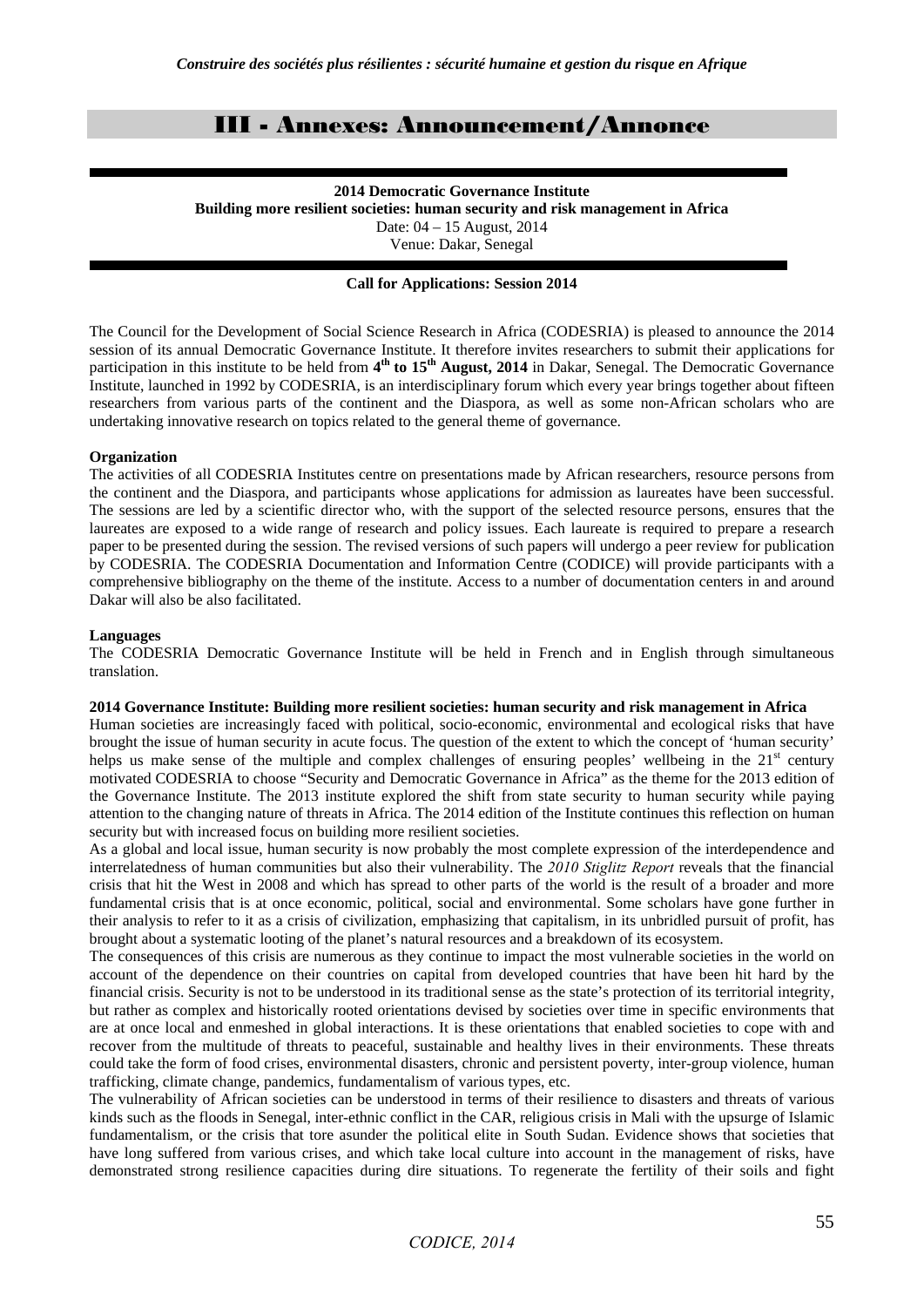#### *Building more resilient societies: human security and risk management in Africa*

against land degradation resulting from heavy land pressure, the Mossi from the Yatenga region have unearthed and breathed life into the long-forgotten traditional practice of "zai" which consists in digging holes in soil scoured by erosion, filling them with organic matter and then sowing seeds right after the first rains. However, where new systems and modes of living were introduced without due consideration to practices embedded in long histories of societal evolution in specific environments there has been the danger of considerable damage to peoples' lives and livelihoods.

On account of this it is worthwhile to initiate reflections on how to construct societies that are more resilient to shock or trauma of various types. As a means to identify, evaluate and rank the different risks African societies may face, the concept of "risk management" stands out as a potentially useful tool that may help societies design systems to better prevent and help them recover from threats.

All of this confronts researchers with a series of related issues and questions. Faced with the increasing vulnerability of African societies, how do we go about devising a holistic approach to augmenting their resilience at different levels? How do African populations build their social resilience in order to collectively deal with risk? What are the policies developed by states, drawing on experience at sub-regional, regional or global levels, to help societies develop their resilience? How do we formulate a gender-minded approach to the question of resilience bearing in mind that genderbased inequality significantly worsens vulnerability to disasters? How do we ensure coherent risk management at local, regional and sub-regional levels in order to ensure human security in ways that are grounded in democracy, the rule of law and human rights, peaceful conflict management and good governance?

The overarching objective of the institute is to facilitate a better comprehension of risk-management in African societies through an exploration of their levels of resilience.

#### **The Director**

CODESRIA will select a senior scholar or researcher who has been conducting research for many years on issues of human security and resilient societies in Africa to direct the 2014 Democratic Governance Institute. The director of the Institute will carry out the following tasks:

- Participate in the selection of laureates;
- Assist with the identification of appropriate resource persons;
- Interact with resource persons and laureates towards adequate preparation for the Institute;
- Design the courses for the session, including the specification of sub-themes;
- Deliver a set of lectures and conduct a critical analysis of the papers presented by
- resource persons and laureates;
- Submit a written scientific report on the session;

The director will (co-) edit the revised versions of the papers presented by the resource persons with a view to submitting them for publication in one of CODESRIA's collections. He or she will also assist CODESRIA in assessing the papers presented by laureates during the Institute for publication.

#### **Resource Persons**

Lectures to be delivered during the session are intended to offer laureates an opportunity to advance their reflections on the theme of the Institute. Resource persons should therefore be senior scholars or researchers who have published extensively on the theme, and who have significant contributions to make to the debates on it. They will be expected to produce lecture materials which would stimulate laureates to engage in discussion and debate around their respective lectures and the general body of literature available on the theme.

Once selected, resource persons must:

- Interact with the director of the institute and laureates to help the latter readjust their research questions and their methodological approaches;

- Submit a copy of their course materials for reproduction and distribution to participants no later than one week before they deliver their lectures;

- Deliver their lectures, participate in debates and comment on the research proposals and the papers of the laureates;

- Review and submit the revised version of their lecture notes or research papers for publication by CODESRIA not later than two months following their presentation at the Institute.

#### **Laureates**

Applicants should be PhD candidates or scholars in their early career with a proven capacity to conduct research on the theme of the institute. Intellectuals active in the policy process and/or social movements and civil society organizations are also encouraged to apply. The number of places offered by CODESRIA at each session is limited to fifteen (15). Non-African scholars who are able to raise funds for their participation may also apply for a limited number of places.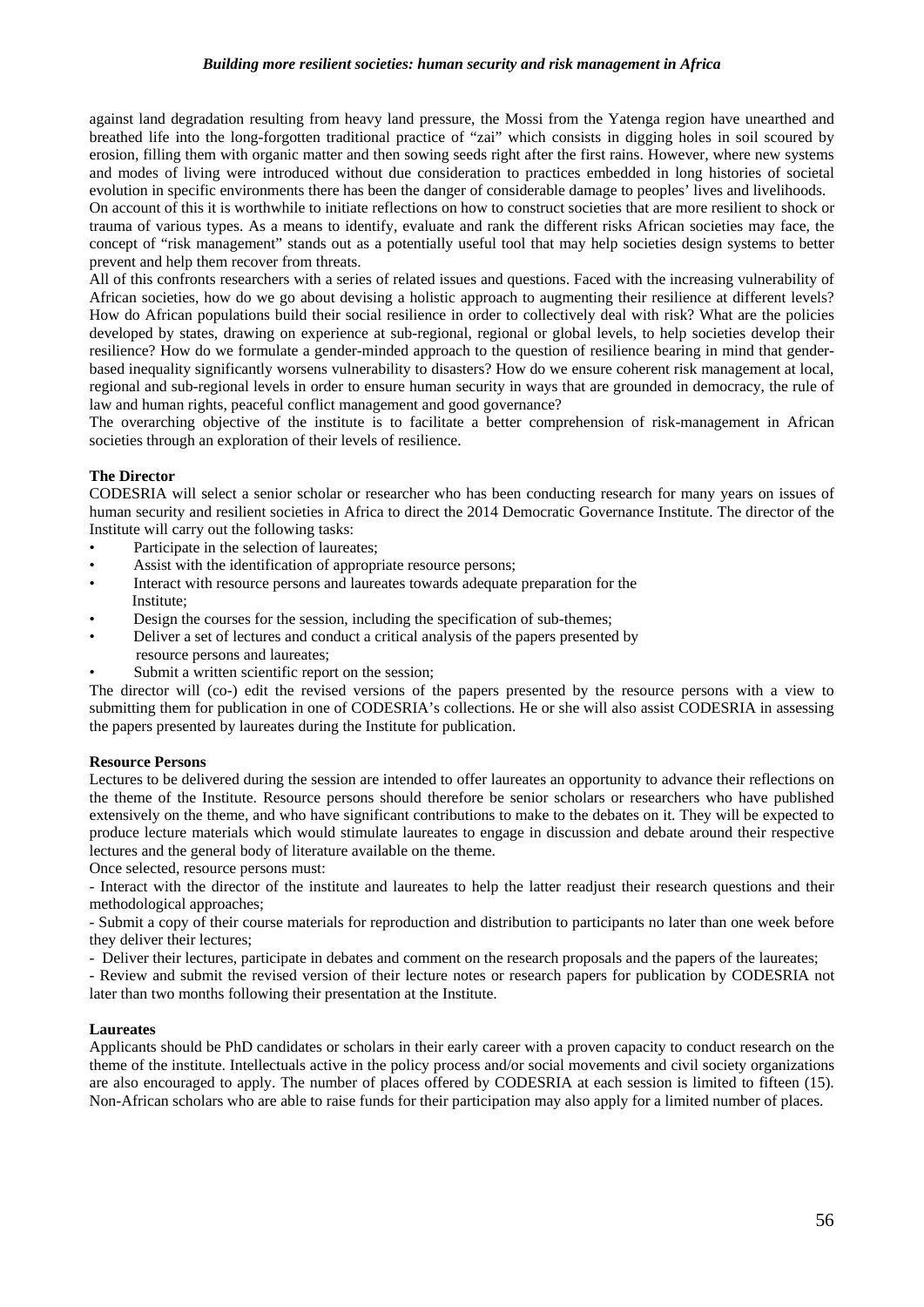#### **Application Procedures**

Applications for the position of resource person should include:

- 1. An application letter;
- 2. A curriculum vitae;
- 3. Two (2) published papers

4. A proposal of not more than five (5) pages in length, outlining the issues to be covered in their **three (3) proposed lectures**, including one on methodological issues;

#### **Applications for laureates should include**:

- 1. One duly completed application form;
- 2. An application letter;
- 3. A letter indicating institutional or organizational affiliation;<br>4. A curriculum vitae:
- A curriculum vitae:

5. A research proposal not more than ten (10) pages including a descriptive analysis of the work the applicant intends to undertake, an outline of the theoretical interest of the topic chosen by the applicant, the relationship of the topic to the problematic and concerns of the theme of the 2014 Institute ;

6. Two (2) reference letters from scholars or researchers known for their competence and expertise in the candidate's research area (geographic and disciplinary), including their names, addresses, telephone and/or fax numbers and email addresses.

7. A copy of the passport.

#### **NB: The uncompleted applications will not be examined by the selection committee.**

#### **Application Deadline**

The deadline for the submission of applications is **13th June, 2014**. Selected applicants will be notified in the last week of **June 2014**. Laureates are expected to use the month of July to carry out their fieldwork or collect information to prepare a draft research paper to be presented during the Institute. This draft research paper should be submitted to CODESRIA not later than **20th July, 2014**. Laureates will be expected to work on this document (and not on the abstract of the proposal) and prepare it for publication during the Institute.

#### **Submission of Applications**

All applications or requests for additional information should be sent to:

**Democratic Governance Institute CODESRIA**  Avenue Cheikh Anta Diop x Canal IV, BP 3304, CP 18524, Dakar, Senegal Tel.: (221) 33 825 98 21/22/23 - Fax: (221) 33 824 12 89 E-mail: governance.institute@codesria.sn Web Site : http://www.codesria.org/ Facebook: http://www.facebook.com/pages/CODESRIA/181817969495 Twitter: http://twitter.com/codesria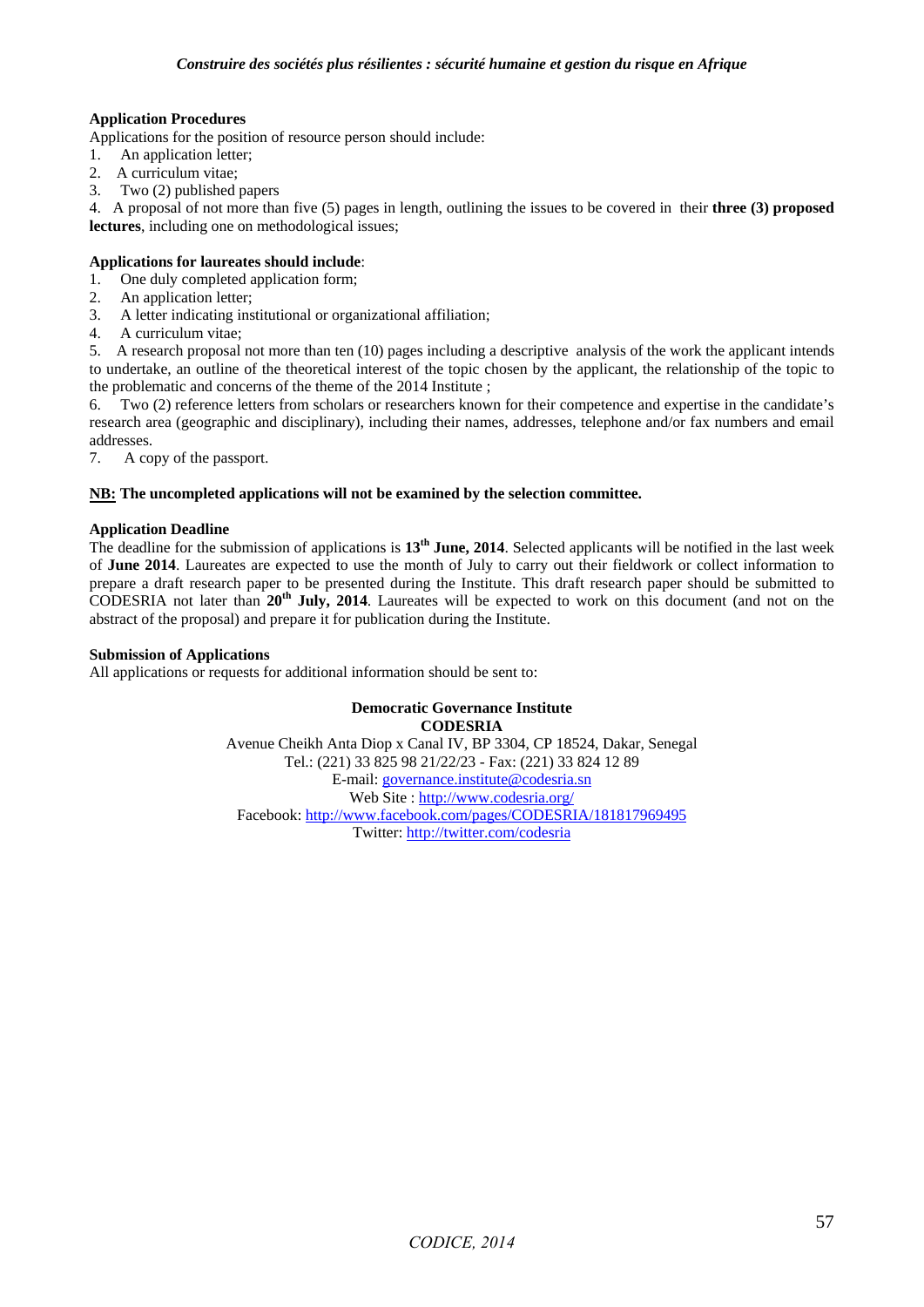#### **Institut sur la gouvernance démocratique 2014 Construire des sociétés plus résilientes : sécurité humaine et gestion du risque en Afrique**  Date : 04-15 août 2014 Lieu : Dakar, Sénégal

#### **Appel à candidatures: session 2014**

Le Conseil pour le développement de la recherche en sciences sociales en Afrique (CODESRIA) a le plaisir d'annoncer la session 2014 de son Institut annuel sur la Gouvernance démocratique. Il invite les chercheurs à soumettre leurs candidatures afin de participer à cet Institut qui se tiendra du **4 au 15 août 2014** à Dakar (Sénégal). Lancé en 1992 par le CODESRIA, l'Institut sur la Gouvernance démocratique est un forum interdisciplinaire qui réunit chaque année une quinzaine de chercheurs africains des diverses régions du continent et de la diaspora, ainsi que des chercheurs non africains travaillant sur des sujets liés au thème général de la gouvernance.

#### **Organisation**

Les instituts du CODESRIA sont organisés autour des présentations de chercheurs africains du continent et de la diaspora et des participants dont les candidatures ont été sélectionnées. Les sessions sont dirigées par un directeur scientifique qui, avec le soutien de personnes ressources, s'assure que les lauréats sont exposés à un large éventail de recherches et de questions politiques. Chaque lauréat doit rédiger un article qui sera présenté au cours de l'Institut et découlant d'un travail de recherche. La version révisée de l'article sera évalué en vue d'une éventuelle publication par le CODESRIA. Le Centre de documentation et d'information du CODESRIA (CODICE) mettra à la disposition des participants une bibliographie aussi complète que possible sur le thème de l'Institut. Les participants auront également la possibilité de visiter des centres de documentation de Dakar et ses environs.

#### **Langues**

L'Institut sur la gouvernance démocratique du CODESRIA se tiendra en français et en anglais par le biais d'un système de traduction simultanée.

#### **Institut sur la Gouvernance démocratique 2014: «** *Construire des sociétés plus résilientes : sécurité humaine et gestion du risque en Afrique* **»**

De plus en plus, les sociétés humaines sont confrontées à des périls à la fois politiques, socio-économiques, environnementaux et écologiques qui posent avec acuité la question de la sécurité humaine. La question de la contribution du concept de « sécurité humaine » à la compréhension des enjeux multiples et complexes du bien-être des peuples au XXIème siècle avait conduit le CODESRIA à choisir « *Sécurité et gouvernance démocratique en Afrique* » comme thème de l'édition 2013 de l'Institut sur la gouvernance démocratique. La session 2013 de l'Institut a examiné l'évolution de la sécurité de l'Etat vers la sécurité humaine tout en prêtant attention à la nature changeante des menaces en Afrique. La session 2014 de l'Institut poursuit cette réflexion autour de la sécurité humaine mais en s'intéressant davantage à la construction de sociétés plus résilientes.

Comme préoccupation mondiale et locale, la sécurité humaine est sans doute aujourd'hui l'illustration la plus achevée de l'interdépendance et de l'interconnexion des communautés humaines mais aussi de leur vulnérabilité. Le *Rapport Stiglitz* 2010 révèle que la crise financière qui s'est abattue sur l'Occident en 2008 et s'est étendue aux autres parties du monde résulte d'une autre, beaucoup plus importante, à la fois économique, politique, sociale et environnementale. Des penseurs sont allés plus loin dans leurs analyses en parlant d'une crise de civilisation, mettant ainsi en exergue, le capitalisme qui, dans sa quête effrénée de profit, a occasionné un pillage systématique des ressources naturelles de notre planète et une déstructuration de son écosystème. Les conséquences d'une telle crise sont nombreuses. Elles continuent d'affecter les sociétés les plus vulnérables dont les économies nationales dépendent fortement du capital des pays développés déjà très touchés.

La sécurité doit ici être comprise non pas dans son sens traditionnel (sécurité assurée par un Etat pour garantir l'intégrité de son territoire), mais plutôt comme des mécanismes, complexes et historiquement enracinés, développés avec le temps au sein d'environnements spécifiques, à la fois locaux et interagissant globalement. Ce sont ces mécanismes qui permettent à ces sociétés de faire face et de surmonter les multiples menaces qui pèsent sur les équilibres paisibles, durables et sains établis avec ces environnements. Ces menaces peuvent prendre la forme de crises alimentaires, de catastrophes naturelles, de pauvreté chronique et persistante, de violences entre groupes, de traite d'êtres humains, de changements climatiques, de pandémies et différentes sortes de fondamentalismes.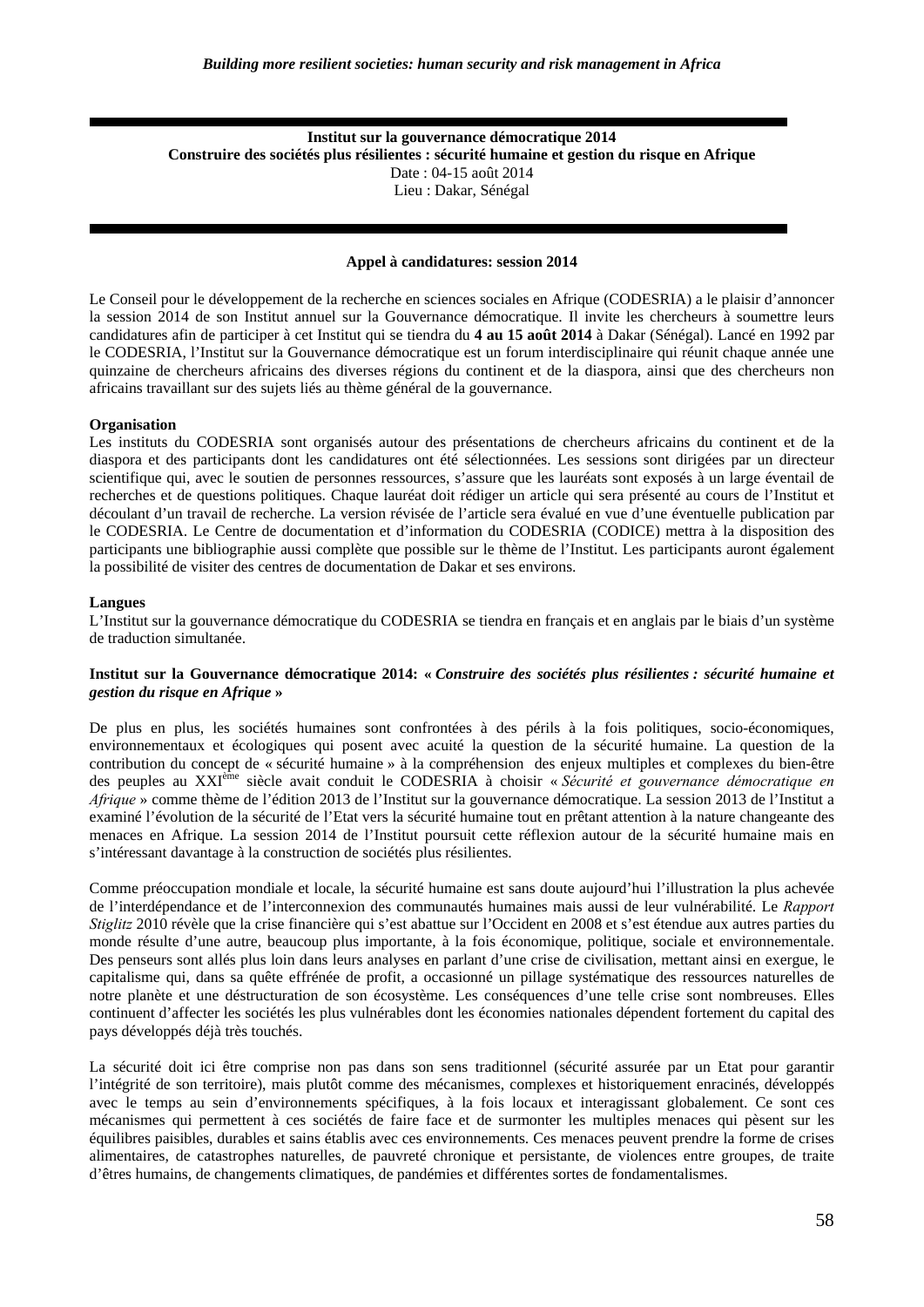#### *Construire des sociétés plus résilientes : sécurité humaine et gestion du risque en Afrique*

La vulnérabilité des sociétés africaines peut être comprise à travers leurs capacités de résilience face aux calamités et catastrophes de toutes sortes comme les inondations au Sénégal, le conflit inter-ethnique en RCA, la crise au Mali et la montée du fondamentalisme religieux, ou encore celle qui a déchiré l'élite au Soudan du Sud. Les sociétés qui ont longtemps souffert de crises diverses, et où les cultures locales sont prises en compte dans la gestion des risques, ont démontré des capacités de résilience certaines en période de désastre. Pour régénérer leurs sols et lutter contre la dégradation des terres, les Mossi du Yatenga ont mis au jour et ravivé le « zaï », pratique traditionnelle longtemps oubliée qui consiste à creuser des trous dans les terrains décapés par l'érosion, à les remplir de matières organiques et à y semer des graines dès les premières pluies. En revanche, là où de nouveaux systèmes et modes de vie ont été introduits sans attention suffisante aux pratiques ancrées dans de longs processus d'évolution sociétale dans des environnements spécifiques, le risque de dégâts sur les vies et les moyens de subsistance des hommes est grand.

A la lumière de tout ceci, il est nécessaire de réfléchir à la manière de construire des sociétés plus résilientes aux chocs ou aux traumatismes. Comme moyen d'identification, d'évaluation et de classification des différents risques auxquels les sociétés africaines pourraient être confrontées, le concept de « gestion du risque » ressort comme un outil potentiellement utile qui pourrait aider les sociétés à concevoir des systèmes pour mieux prévenir et surmonter les menaces.

Tout ceci pose une série de questions aux chercheurs. Comment, face à la croissante vulnérabilité des sociétés africaines, concevoir une approche holistique à l'accroissement de leurs différents niveaux de résilience? Comment les populations africaines construisent-elles leur résilience sociale afin de gérer collectivement le risque ? Quelles politiques, inspirées d'expériences aux niveaux local, sous-régional, régional et mondial, sont mises en œuvre par les Etats pour aider les sociétés à améliorer leurs capacités de résilience ? Comment avoir une approche genrée quand on sait que l'inégalité des sexes accroît la vulnérabilité aux catastrophes ? Comment articuler une gestion du risque cohérente aux niveaux local, sous régional et régional et assurer la sécurité humaine en respectant ces valeurs qui ont partie liée avec la démocratie, l'Etat de droit et des droits humains, la gestion pacifique des conflits et la bonne gouvernance ?

L'objectif global de l'Institut est de permettre, à travers une exploration de leurs niveaux de résilience, une meilleure compréhension de la gestion du risque dans les sociétés africaines.

#### **Le/la Directeur(trice)**

Pour diriger l'Institut sur la Gouvernance démocratique 2014, le CODESRIA choisira un chercheur de haut niveau travaillant depuis plusieurs années sur des questions relatives à la sécurité humaine et à la résilience des sociétés en Afrique. En tant que Directeur de l'Institut, il/elle assurera les tâches suivantes:

- •Participer à la sélection des lauréats ;
- •Aider à identifier des personnes ressources appropriées ;
- •Interagir avec les personnes ressources et les lauréats pour une bonne préparation de l'Institut ;
- •Concevoir les cours de la session, y compris la spécification des sous-thèmes ;
- •Faire une série de conférences et mener une analyse critique des articles présentés par les personnes ressources et les lauréats ;
- •Rédiger et soumettre un rapport scientifique sur la session.

Le/la directeur(trice) devra (co-)éditer les versions révisées des communications présentées par les personnes ressources durant l'Institut en vue d'une éventuelle publication par le CODESRIA. Il/elle devra également assister le CODESRIA dans l'évaluation des communications présentées par les lauréats au cours de l'Institut.

#### **Les personnes ressources**

Les cours dispensés durant l'Institut offrent aux lauréats l'opportunité d'approfondir leurs réflexions sur le thème. Les personnes ressources doivent, par conséquent, être des universitaires ou des chercheurs confirmés qui ont beaucoup publié sur la thématique de l'Institut, et qui ont une contribution importante à apporter aux débats. Elles devront produire des supports de cours écrits qui inciteront les lauréats à engager la discussion et le débat sur leur exposé ainsi que sur la documentation disponible sur le thème.

Une fois sélectionnées, les personnes ressources doivent :

- -Interagir avec le directeur de l'Institut et les lauréats afin d'aider ces derniers à réajuster leurs questions de recherche et leur approche méthodologique ;
- -Soumettre un exemplaire de leurs supports de cours pour reproduction et distribution aux participants au plus tard une semaine avant la présentation de leurs exposés ;